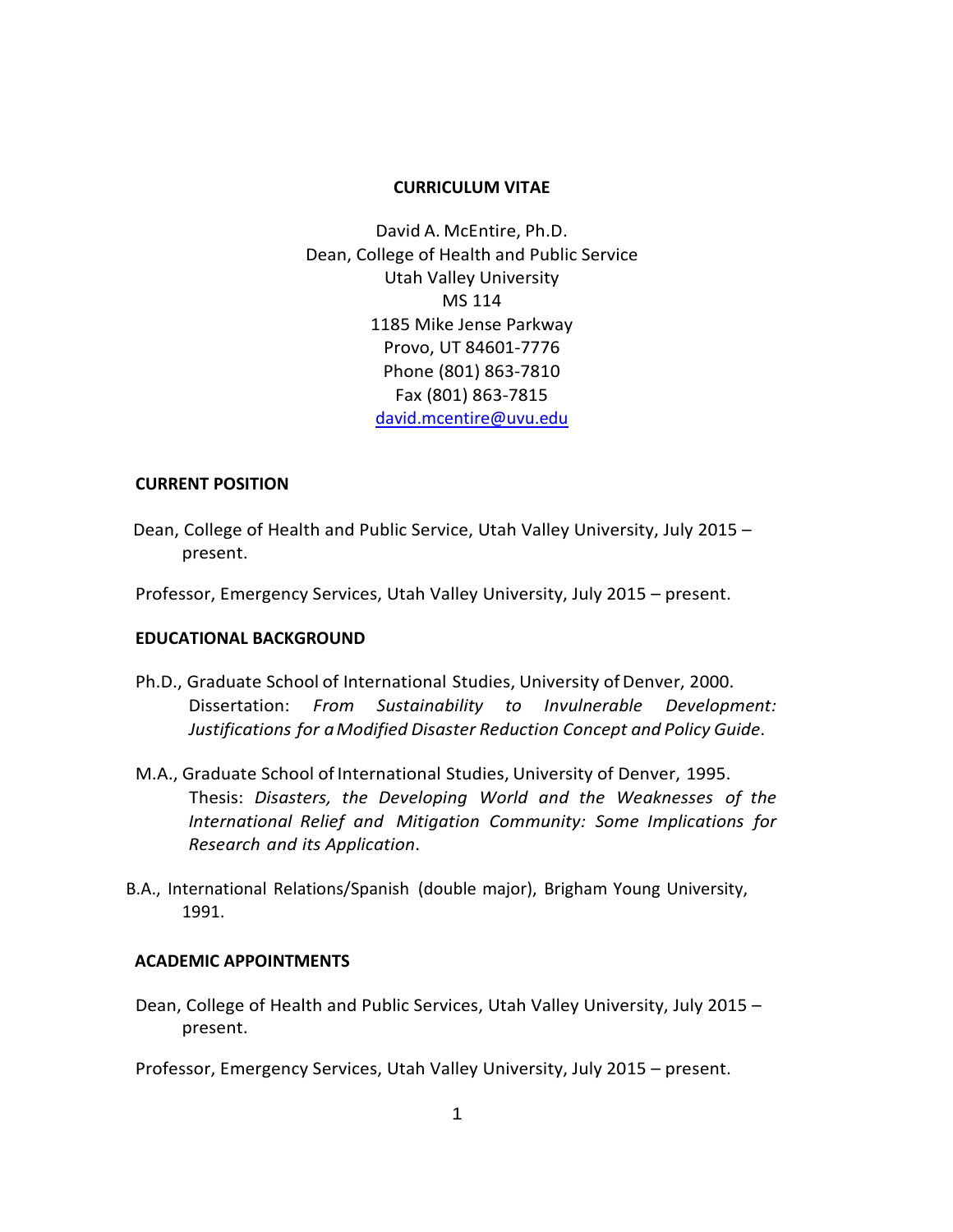- Director, Summer Session, University of North Texas, Denton, Texas, August 2013 – June 2015.
- Professor, Emergency Administration and Planning, Department of Public Administration, University of North Texas, Denton, Texas, August 2011 - June 2015.
- Associate Dean, College of Public Affairs and Community Service, University of North Texas, Denton, Texas, January 2009 - August 2010.
- Ph.D. Program Coordinator, Department of Public Administration, University of North Texas, Denton, Texas, August 2007 - December 2008.
- Associate Professor, Emergency Administration and Planning, Department of Public Administration, University of North Texas, Denton, Texas, August 2005 - August 2009.
- Assistant Chair, Department of Public Administration. University of North Texas. September 2004 – September 2007.
- UndergraduateProgram Coordinator, Emergency Administration and Planning, Department of Public Administration, University of North Texas, Denton, Texas, August 1999-August 2005.
- Assistant Professor, Emergency Administration and Planning, Department of Public Administration, University of North Texas, Denton, Texas, December <sup>2000</sup> - August 2005.
- Lecturer, Emergency Administration and Planning, Department of Public Administration, University of North Texas, Denton, Texas, August 1999 - December 2000.
- Lecturer, Political Science Department, Metropolitan State College of Denver, Denver, Colorado, January 1999 - May 1999.

# **PUBLICATIONS**

### **Books**

- McEntire, David A. (2018). *Introduction to Homeland Security: Understanding Terrorism Prevention and Emergency Management*. Wiley: Hoboken, NJ.
- McEntire, David A. (2015).*Disaster Response and Recovery: Strategies and Tactics for Resilience* (Second Edition). Wiley: N.J.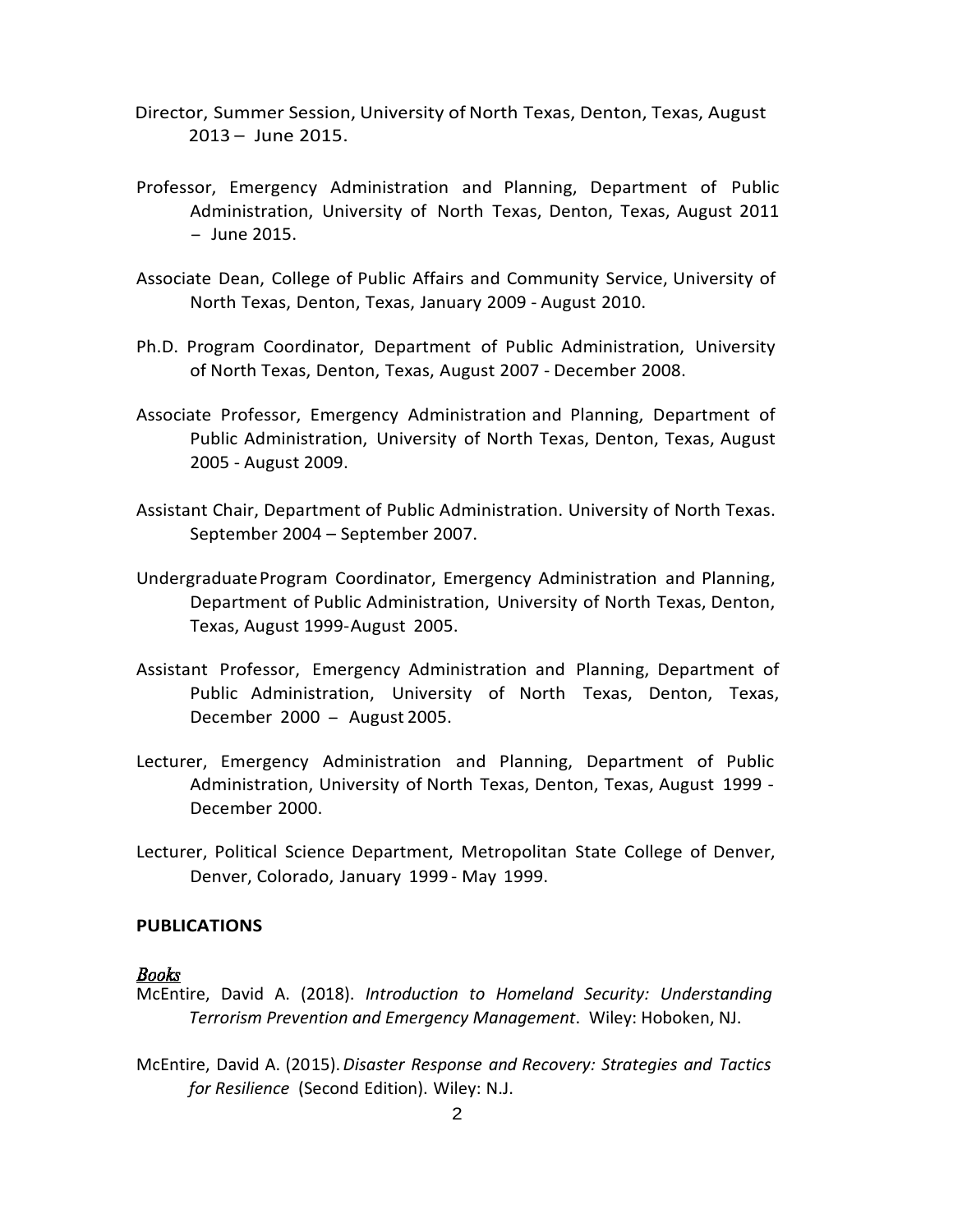- McEntire, David A. (2009). *Comparative Emergency Management: Understanding Disaster Policies, Organizations, and Initiatives from Around the World.* [http://training.fema.gov/EMIWeb/edu/CompEmMgmtBookProject.asp.](http://training.fema.gov/EMIWeb/edu/CompEmMgmtBookProject.asp) Federal EmergencyManagement Agency: Emmitsburg, MD.
- Ekici, S., A. Ekici, D.A. McEntire, and S.S. Arlikatti. (2009). *Building Terrorism Resistant Communities: Together Against Terrorism.* NATO Science for Peace and Security Series: Human and Societal Dynamics. Volume 55.
- McEntire, David A. (2008).*Introduction toHomeland Security: Understanding Terrorismwith an Emergency Management Perspective.* Wiley:N.J.
- McEntire, David A. (ed.) (2007). *Disciplines, Disasters and Emergency Management: The Convergence and Divergence of Concepts, Issues, and Trends in the Research Literature.* C.C. Thomas: Springfield, IL.
- McEntire, David A. (2006). *Disaster Response and Recovery: Strategies and Tacticsfor Resilience.* Wiley:N.J.

### *Book Chapters*

- McEntire, David A. 2020. "Emergency Management: Preparedness and Planning." Pp. 1-7 in Shapiro, L.R. and M.H. Maras (eds.) *Encyclopedia of Security and Emergency Management*. Springer: Switzerland.
- McEntire, David A.(2017). "Principles of Emergency Management." Pp. 1-3 in Beverly, James A. and David Schultz (eds.). *Encyclopedia of Public Administration and Public Policy.* Taylor and Francis.
- Guitierrez, Michael and McEntire, David A. (2017). "All Hazards Emergency Management." In Beverly, James A. and David Schultz. (eds.) *Encyclopedia of Public Administration and Public Policy.*
- McEntire, David A. (2015). "AnEvaluation of Risk Management and Emergency Management: The Need for an Integrated Perspective." Pp. 201-210 in Paleo, Urbano Fra (Ed.).*Risk Governance: TheArticulation ofHazard, Politics and Ecology.* Springer:NY.
- Manandhar, Regina and David A. McEntire. (2014). "Disasters, Development and Resilience: Exploring the Need for Risk Reduction and Capacity Building." Pp. 19-38in Kapucu,N.&Liou, T.K.*Disaster &Development: Examining*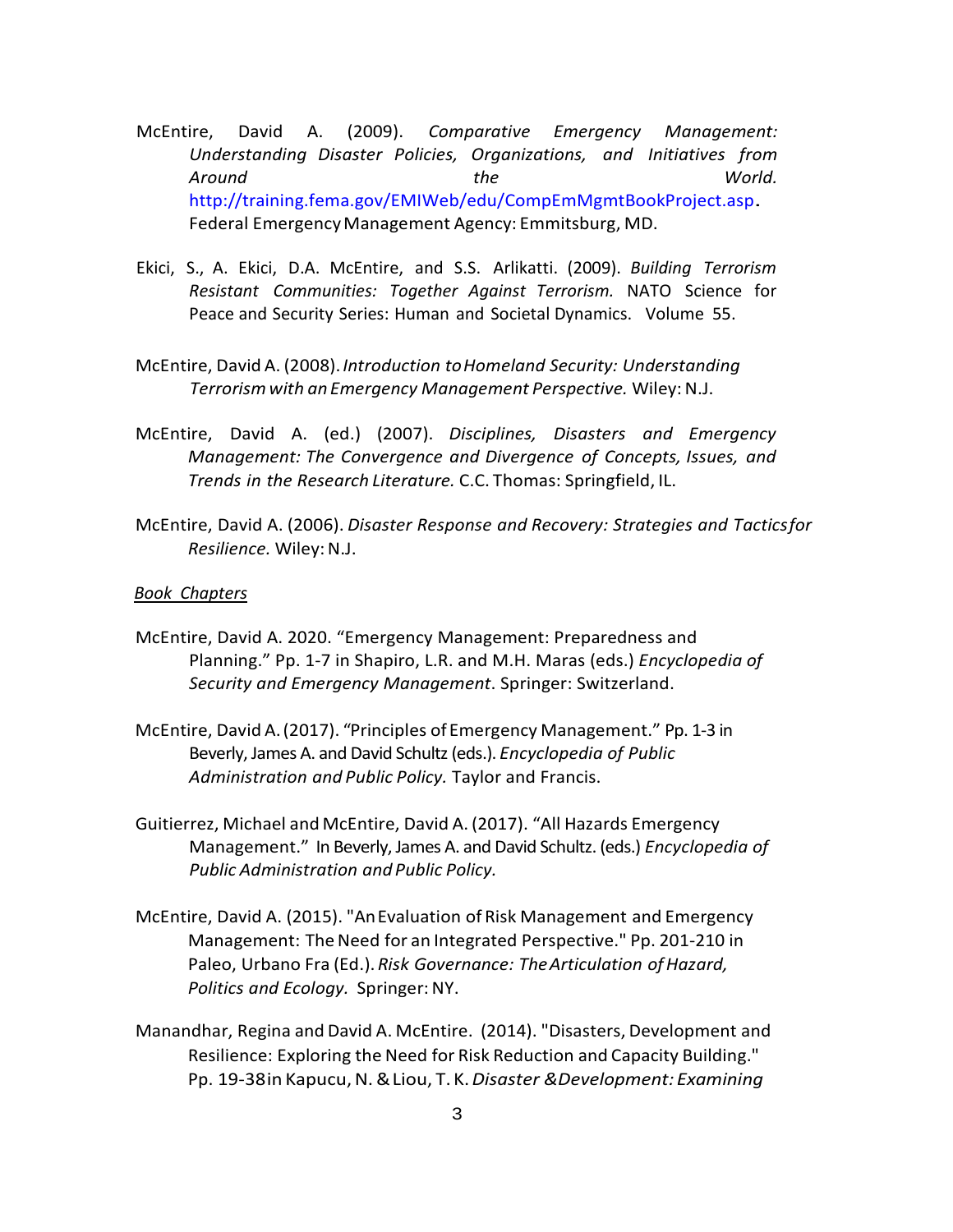*Global Issues and Cases.* Springer:NY.

- McEntire, David A., Gary R. Webb and Dani Boudrot. (2014). "Planning and Improvisation in Emergency Management." Pp. 191-218 in Trainor, Joseph E. and Subbio, Tony (Eds). *Critical Issues inDisaster Science and Management: A Dialogue betweenResearchers and Practitioners.* FEMA: Emmitsburg, MD.
- McEntire, David A. (2014). "The San Bruno Gas Pipeline Explosion: Important Lessons for Emergency Management and Homeland Security." Pp. <sup>300</sup> - 314. In Ramsay, James D. and Linda Kiltz (Eds.). *Critical Issues in Homeland Security.* Westview Press: Boulder, Co.

Kelly, Joshua and McEntire, David A. (2014). "The January 12,2010 Haiti Earthquake.

*CaseStudiesinHomeland Security."* Pp. 315-328. InRamsay,JamesD. and Linda Kiltz (Eds.). *Critical Issues inHomeland Security.* Westview Press: Boulder, Co.

- McEntire, David A. (2014). "Assessing the State of Emergency Management Knowledge in Other Countries." Pp. 609-624 in Badllu, A. and L. Racz (Eds.). *Handbook of Disaster Response.* CRC Press, Boca Raton, FL.
- McEntire, David A. (2013). "Understanding Catastrophes: ADiscussion of Causation, Impacts, Policy Approaches and Organizational Structures." Pp. 27-44 in Rick Bissell (Ed.). *Preparedness and Response to Catastrophic Disasters.* CRC Press, Boca Raton, FL.
- Tso, Yi En and David A. McEntire. (2011). "Emergency Management in Taiwan: Learning fromPast and Current Experiences." In McEntire, David A.(Ed.). *ComparativeEmergencyManagement: UnderstandingDisasterPolicies, Organizations, and Initiativesfrom Around the World.* <http://training.fema.gov/EMIWeb/edu/ConmEmMgmtBookProject.asp.> Federal Emergency Management Agency: Emmitsburg, MD.

Khunwishit, Sompom and David A.McEntire (2011). "Emergency Management in Thailand: On the Way to Creating a More Systematic Approach to Disasters." In McEntire, David A. (Ed.). *Comparative Emergency Management: Understanding Disaster Policies, Organizations, and Initiativesfrom Around the World.* [http://training.fema.gov/EMIWeb/edu/ConmEmMgmtBookProject.asp.](http://training.fema.gov/EMIWeb/edu/ConmEmMgmtBookProject.asp)  Federal EmergencyManagement Agency: Emmitsburg, MD.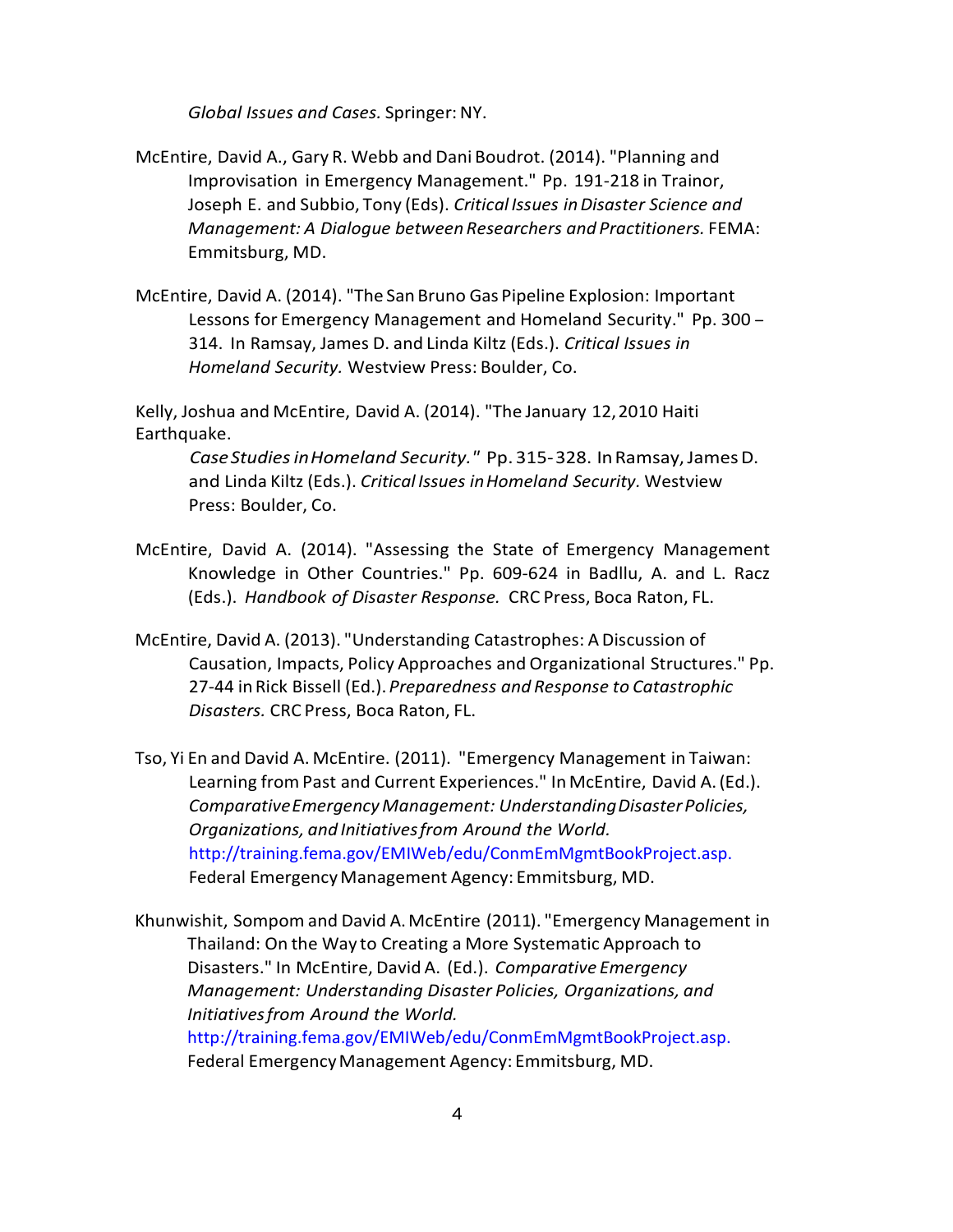Samue Carlos and David A. McEntire (2011). "Emergency Management in the U.S. Virgin Islands: A Small Island Territory with a Developing Program" In McEntire, David A. (Ed.). *Comparative Emergency Management: Understanding Disaster Policies, Organizations, and Initiativesfrom Around the World.* http://training.fema.gov/EMIWeb/edu/ConmEmMgmtBookProject.asp.

Federal Emergency Management Agency: Emmitsburg, MD.

Urby, Heriberto Jr. and David A. McEntire. (2011). "Peru: An Andean Country with Significant Disaster and Emergency Management Challenges." In McEntire, David A. (Ed.). *Comparative Emergency Management: UnderstandingDisaster Policies, Organizations, and Initiativesfrom Around the World.*

http://training.fema.gov/EMIWeb/edu/ConmEmMgmtBookProject.asp. Federal Emergency Management Agency: Emmitsburg, MD.

Urby, Heriberto Jr. and David A. McEntire. (2010). "Emergency Management in Paraguay: A Landlocked Country Not Without Disasters and Accidents." In McEntire, David A. (Ed.). *Comparative Emergency Management: Understanding Disaster Policies, Organizations, and Initiatives from Around the World.* <http://training.fema.gov/EMIWeb/edu/ConmEmMgmtBookProject.asp.>

Federal Emergency Management Agency: Emmitsburg, MD.

Peters, Ekong and McEntire, David A. (2010). "Emergency Management in Australia: An Innovative, Progressive and Committed Sector." InMcEntire, David A. (Ed.). *ComparativeEmergencyManagement: UnderstandingDisaster Policies, Organizations, and Initiativesfrom Around the World.*

http://training.fema.gov/EMIWeb/edu/ConmEmMgmtBookProject.asp. Federal Emergency Management Agency: Emmitsburg, MD.

Medzie, Richard and McEntire, David A. (2010). "Emergency Management in Costa Rica." In McEntire, David A.(Ed.). *Comparative Emergency Management: UnderstandingDisaster Policies, Organizations, and Initiativesfrom Around the World.*  [http://training.fema.gov/EMIWeb/edu/CompEmMgmtBookProject.asp.](http://training.fema.gov/EMIWeb/edu/CompEmMgmtBookProject.asp) Federal Emergency Management Agency: Emmitsburg, MD.

McEntire, David A. (2009). "The Importance of Comparison for Emergency Management." In McEntire, David A.(Ed.). *Comparative Emergency Management: UnderstandingDisaster Policies, Organizations, and Initiatives from Around the World.*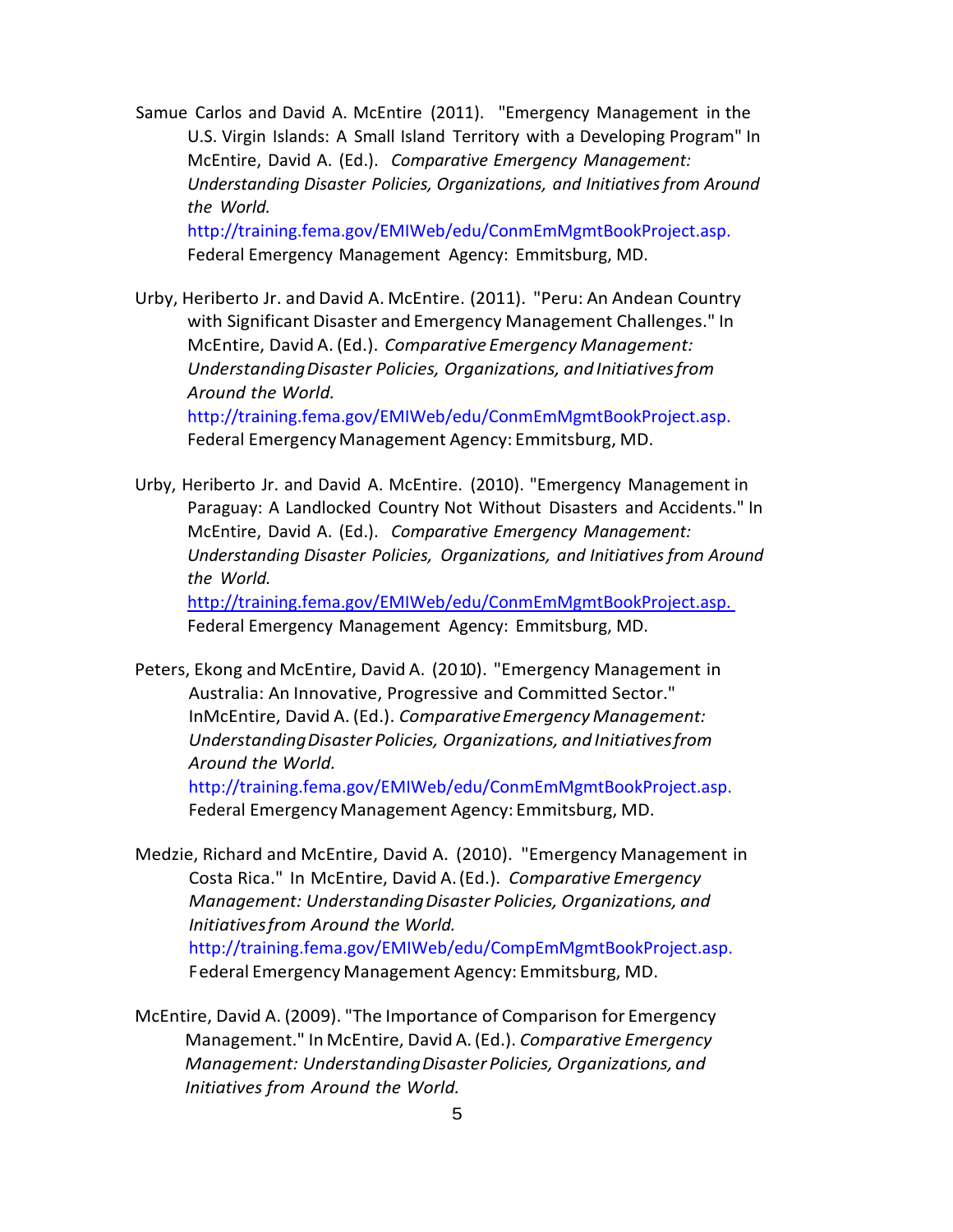http://training.fema.gov/EMIWeb/edu/CompEmMgmtBookProject.asp. Federal EmergencyManagement Agency: Emmitsburg, MD.

- McEntire, David A. (2009). "Emergency Management inthe United States: Disasters Experienced, Lessons Learned, and Recommendations for the Future." In McEntire, David A. (Ed.). *Comparative Emergency Management: Understanding Disaster Policies, Organizations, and Initiatives from Around the World.* http://training.fema.gov/EMIWeb/edu/CompEmMgmtBookProject.asp. Federal Emergency Management Agency: Emmitsburg, MD.
- McEntire, David A. (2009). "Knowledge Gained from Comparative Emergency Management Research." In McEntire, David A. (Ed.). *Comparative Emergency Management: Understanding Disaster Policies, Organizations, and Initiatives from Around the World.* http://training.fema.gov/EMIWeb/edu/CompEmMgmtBookProject.asp. Federal Emergency Management Agency: Emmitsburg, MD.
- Webb, Chris and David A. McEntire. (2009). "Emergency Management in New Zealand: Potential Disasters and Opportunities for Resilience." In McEntire, David A. (Ed.). *Comparative Emergency Management: Understanding Disaster Policies, Organizations, and Initiatives from Around the World.*  http://training.fema.gov/EMIWeb/edu/CompEmMgmtBookProject.asp. Federal EmergencyManagement Agency: Emmitsburg, MD.
- Urby, Heriberto Jr. and David A. McEntire. (2009). ''Emergency Management in Mexico: A Good Beginning, But Additional Progress Needed... In McEntire, David A. (Ed.). *Comparative Emergency Management: Understanding Disaster Policies, Organizations, and Initiatives from Around the World.*

http://training.fema.gov/EMIWeb/edu/CompEmMgmtBookProject.asp. Federal EmergencyManagement Agency: Emmitsburg, MD.

- McEntire, David A. (2009). "Emergency Management in the United States: Disaster Experience, Lessons Learned and Recommendations forthe Future." In McEntire, David A. (Ed.). *Comparative Emergency Management: Understanding Disaster Policies, Organizations, and Initiatives from Around the World.* <http://training.fema.gov/EMIWeb/edu/CompEmMgmtBookProject.asp.> Federal Emergency Management Agency: Emmitsburg, MD.
- McEntire, David A. (2009). "Reconsidering Homeland Security Policy: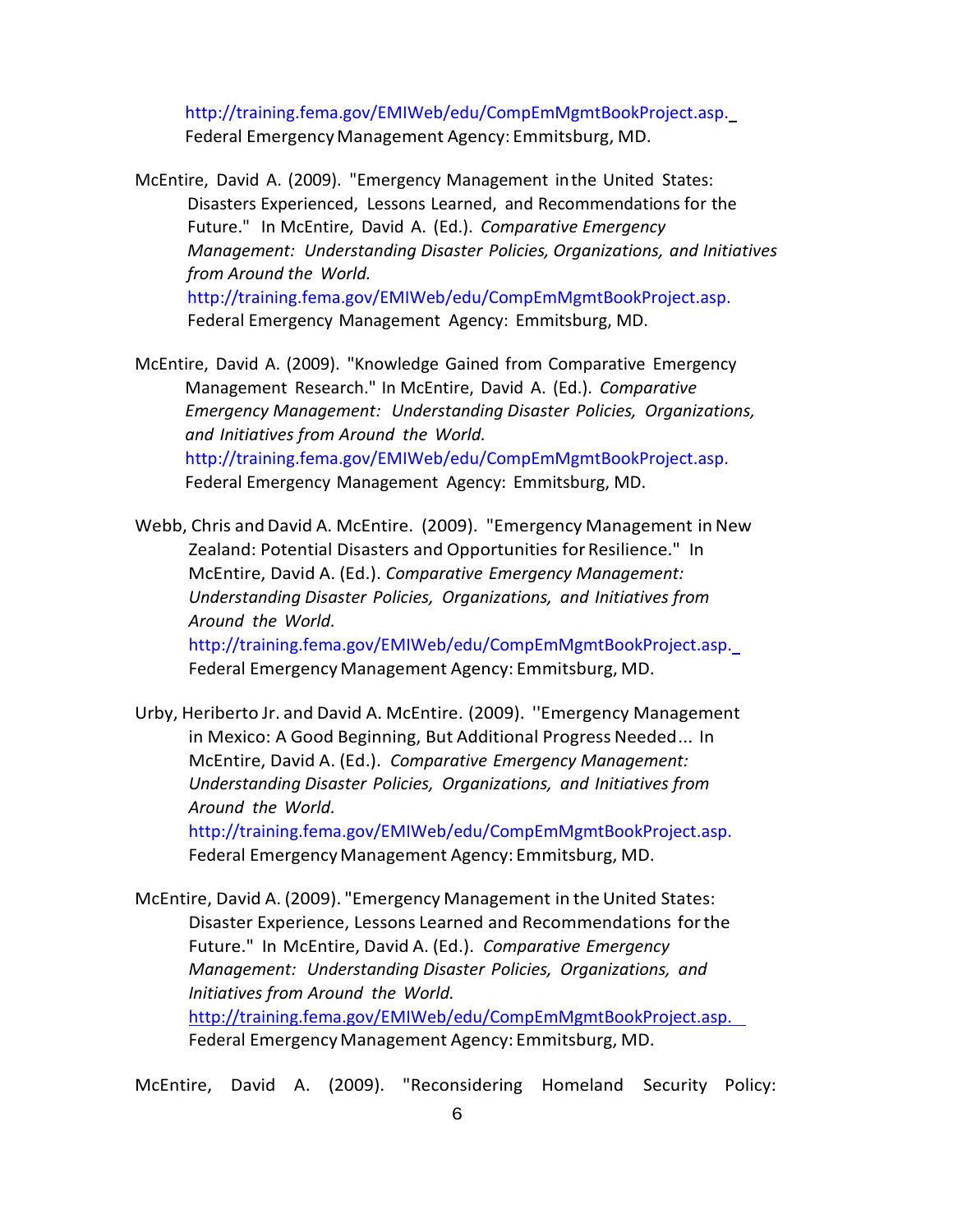Recognizing the Role of Emergency Management in Promoting Terrorism Resistance and Resilience." Pp. 109-118 in Ekici, S., Ekici, A., McEntire, D.A., Ward, R.H., and Arlikatti, S. (Eds.) *Building Terrorism Resistant Communities.* NATO Science for Peace and Security Series. E: Human and Societal Dynamics. Vol. 55. lOS: Amsterdam.

- Blanchard, B. Wayne, Carol L. Cwiak, Lucien G. Canton, Kay C. Goss, David A. McEntire, Lee Newsome, Michael D. Selves, Eric A. Sorchik, Kim Stenson, James E. Turner, William L. Waugh, Dewayne West. (2008). ''Emergency Management: Definition, Vision, Mission, Principles." Pp. 7- 17 in Hubbard, Jessica A. (Ed.). *Emergency Management in Higher Education: CurrentPractices and Conversations.* Public Entity Risk Institute: Fairfax,VA.
- Misolmali, Raymond and David A. McEntire. (2008). "Rising Disasters and Their Reversal: An Identification ofVulnerability and Ways to Reduce it." Pp. 19- 35 in Pinkowski, Jack (Ed.). *Disaster Management Handbook.* CRC Press: Boca Raton, FL.
- McEntire, David A. and Gregg Dawson. (2007). "Operating in an Intergovernmental Context." Pp. 57-70 in Waugh, William L. Jr. and Kathleen Tierney (Eds.) Emergency Management: Principles and Practices for Local Government. International City/County Management Association: Washington, D.C. (Invited).
- Ekici, Siddik and David A. McEntire. (2007). "Reassessing FEMA and its Role in Preparing the Nation: Recommendations to Respond Effectively to Disasters." Pp. 344-351 in Huseyin Durmaz, Bilal Sevinc, Ahmet Sait Yayla, Stddtk Ekici (Eds.) *Understanding and Responding to Terrorism.*NATO Security through Science Series, E: Human and Societal Dynamics, Volume 19.
- McEntire, David A. (2007). "The Importance of Multi- and Interdisciplinary Research on Disasters and For Emergency Management." Pp. 3-14 in McEntire, David A. (Ed.) *Disciplines, Disasters and Emergency Management: The Convergence and Divergence of Concepts, Issues, Trends from the Research Literature.*
- McEntire, David A. (2007). "International Relations and Disasters: Illustrating the Relevance of the Discipline to the Study and Profession of Emergency Management." Pp.170-177 in McEntire, David A. (ed.) *Disciplines, Disasters and Emergency Management: The Convergence and Divergence of Concepts, Issues, Trends from theResearch Literature.*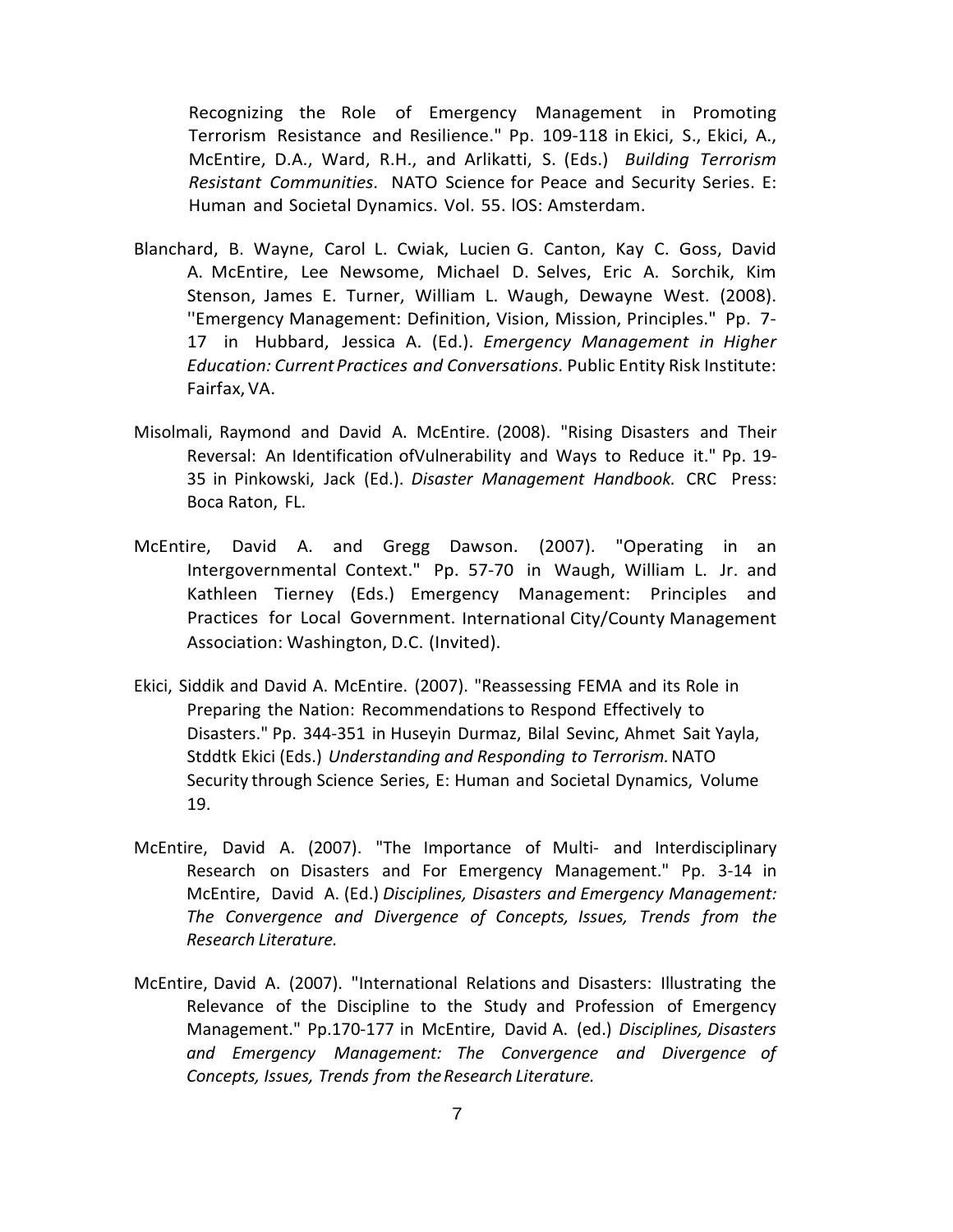- McEntire, David A. and Sarah Mathis (2007). "Comparative Politics: Methodological and Substantive Contributions to Emergency Management." Pp. 178-195 in McEntire, David A. (ed.) *Disciplines, Disasters and Emergency Management: The Convergence and Divergence of Concepts, Issues, Trends from the Research Literature.*
- McEntire, David A. and Sarah Smith. (2007). "Making Sense of Consilience: Reviewing the Findings and Relationship among Disciplines, Disasters and Emergency Management." Pp. 320-336 in McEntire, David A. (ed.) *Disciplines, Disaster*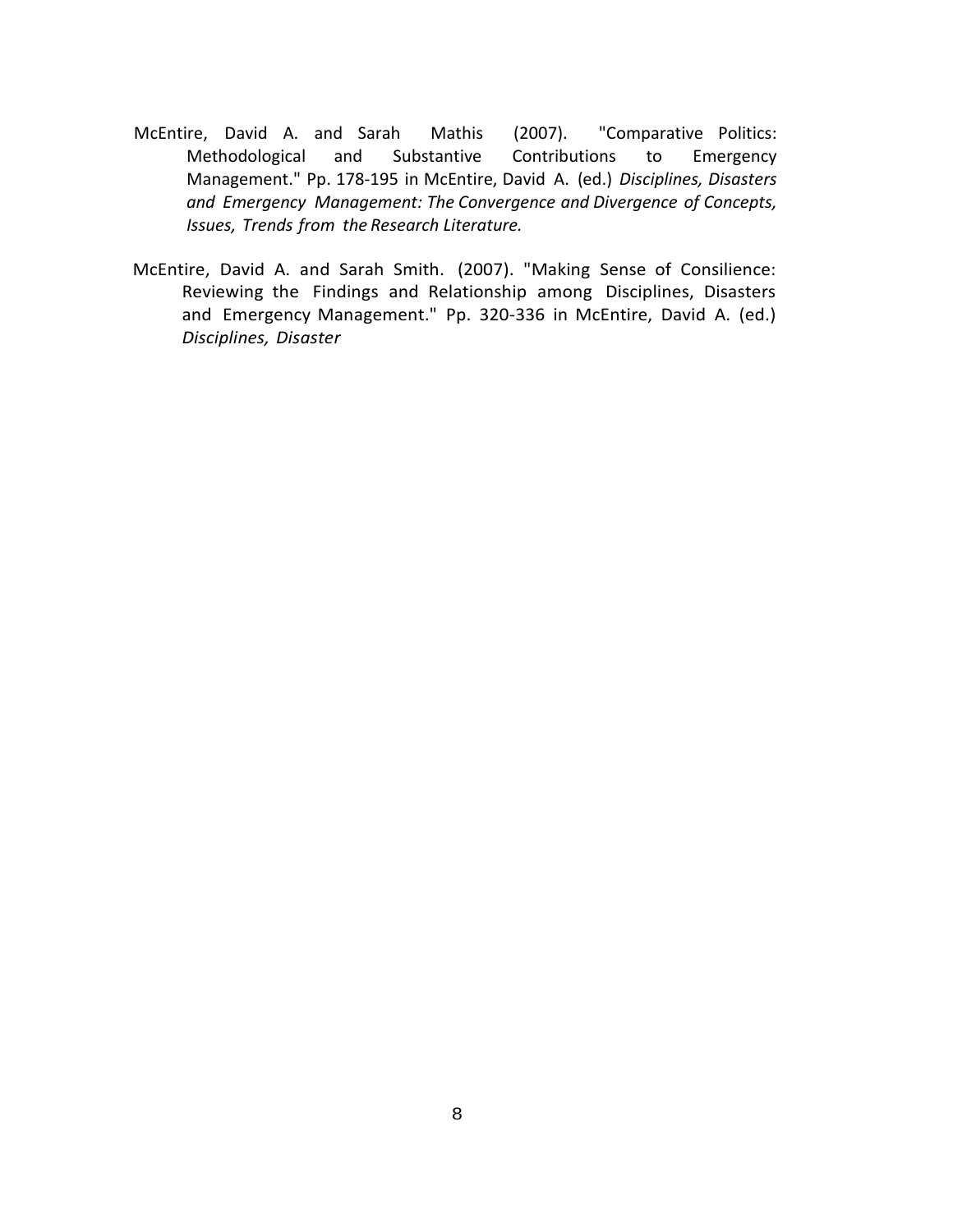*and Emergency Management: The Convergence and Divergence of Concepts, Issues, Trendsfrom theResearch Literature.*

- McEntire, David A. (2006). "Local Emergency Management Organizations." Pp. 168- 182in Rodriguez, Havidan, Quaraotelli, E.L. and Russell R.Dynes. *Handbook of Disaster Research.* Springer: New York.
- McEntire, David A., Robie Robinson and Richard Weber. (2003). "Business Responses to the World Trade Center Disaster: Corporate Roles, Functions and Interaction with the Public Sector." Chapter 18 in *Beyond September 11th: An Account of Post-disaster Research,* pp. 431-258. Special Publication #39. Natural Hazards Research and Applications Information Center, University of Colorado, Boulder, Colorado. (Invited).

# *Journal Articles*

- McEntire, David A. (2019). "The Dallas Ebola Incident as an Indicator of the Bioterrorism Threat: An Assessment of Response with Implications for Security and Preparedness." *UVU Journal of National Security*. 3(2): 5-18.
- Urby, Heriberto, McEntire, David A., Urby, Marie Victoria. (2019). "The Legitimacy Challenge Facing Emergency Mangement: Learning from the Public Administration Experience." *Journal of Emergency Management*. 17(3): 167-176.
- McEntire, David A. (2018). "The Changing Landscape of National Security." *UVU Journal of National Security* 2(1): 3-4.
- Feldmann-Jensen, Shirley, Hackerott, Carol, Connolly Knox, Claire, Ramsay, James, McEntire, David A,, and Alessandra Jerolleman. (2018). "The Scholarship of Teaching and Learning in Emergency Management and Homeland Security: Trends, Gaps, Barriers and Opportunities." *Journal of Emergency Management*. 17(1).
- Benavides, Abraham, Keyes, Laura, McEntire, David A. and Erin K. Carlson. (2017). "The Logic of Uncertainty and Executive Discretion in Decision Making: The Dallas-Fort Worth Metroplex Ebola Response." *The American Review of Public Administration*. 24(1): Article 2.
- Urby, Heriberto and David A. McEntire. (2015). "Field, Discipline, and Profession: Understanding Three Major Labels of Emergency Management." *Journal of Emergency Management*. 13(5): 389 – 400.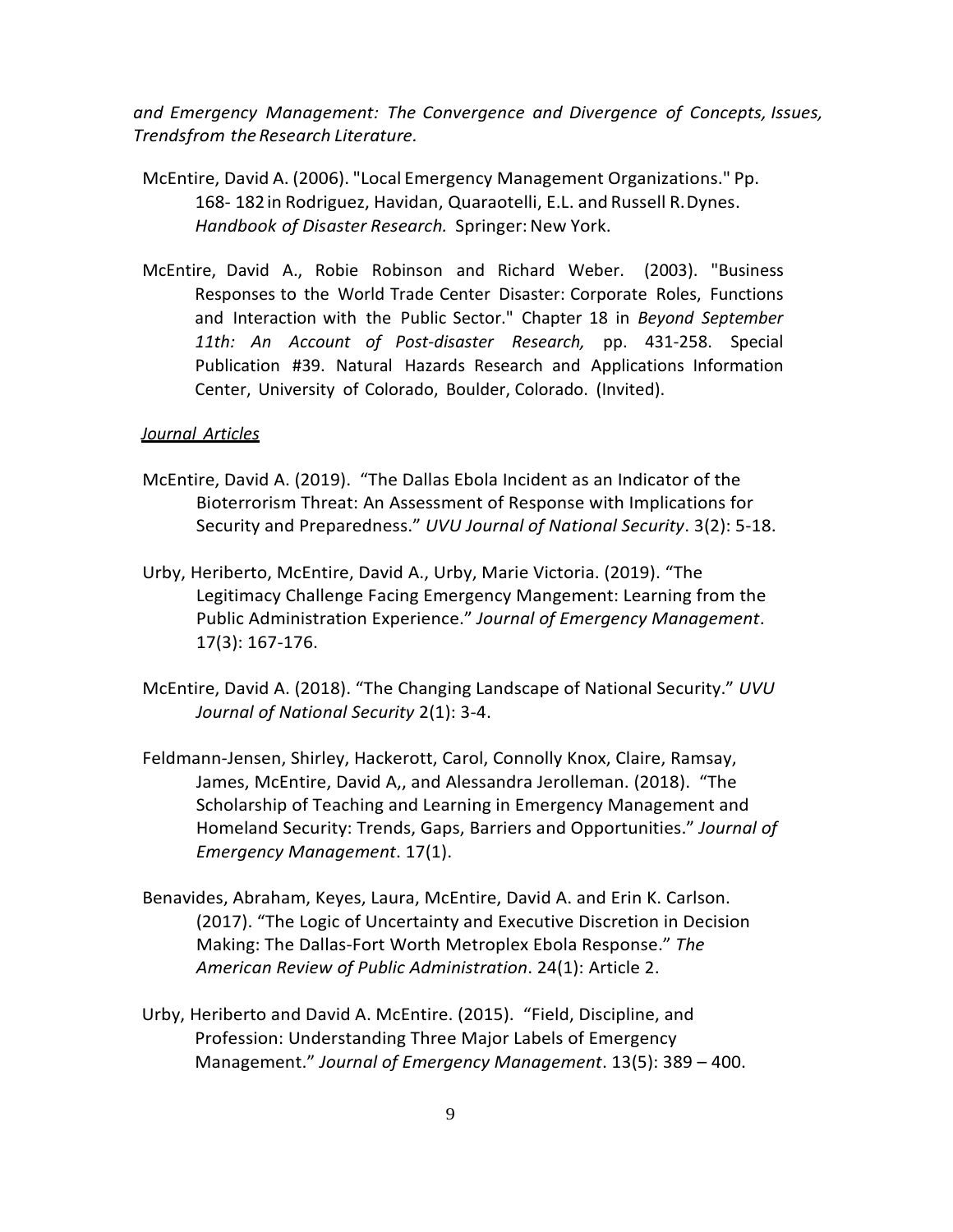- Urby, Heriberto and David A. McEntire. (2015). "Emergency Managers as Change Agents: Recognizing the Value of Leadership and Strategic Management in the Disaster Profession." *Journal of Emergency Management.* 13(1): 37-51.
- Urby, Heriberto and David A. McEntire. (2013). "Applying Public Administration in Emergency Management: The Importance of Integrating Management into Disaster Education." *Journal of Homeland Security and Emergency Management.* 10(3): 1-22.
- McEntire, David A., James M. Kendra, Joshua Kelly and Laurie Long. (2013). "Spontaneous Planning in the San Bruno Gas Pipeline Explosion: A Case Study ofAnticipation and Improvisation during Response Operations." *Journal of Homeland Security and Emergency Management.* 10(1): 1-25.
- McEntire, David A., Akeem Sadiq and Kailash Gupta. (2012). "Unidentified Bodies and Mass Fatality Management in Haiti: A Case Study ofthe January 2010 Earthquake with a Cross-Cultural Comparison." *International Journal ofMass Emergencies and Disasters.* 30(3): 301-327.
- Sadiq, Akeem and David A. McEntire. (2012). "Mass Fatality Management Challenges: A Case Study ofthe Haiti Earthquake." *Journal of Emergency Management.* 10(6):459-471.
- McEntire, David A. (2012). "I Feel Your Pain: How and Why the Academic and Practitioner Communities Must Work Together." *Journal ofEmergency Management.* Sept./Oct. pp. 319-326.
- McEntire, David A. (2012). "The Current Crisis and Impending Disaster." *Journal of Emergency Management.* Sept./Oct. pp. 317-318.
- Khunwishit, Somporn and David A.McEntire. (2012). "Testing Social Vulnerability Theory: A Quantitative Study ofHurricane Katrina's Perceived Impact on Residents living in FEMA Designated Disaster Areas." *Journal of Homeland Security and Emergency Management Emergency Management.* 9(1): 1-16.
- Lindsay, John and David A. McEntire. (2012). ''OneNeighborhood, Two Families: A Comparison of Intergovernmental Emergency Management Relationships." *Journal ofEmergency Management.* 10(2): 93-107.
- McEntire, David A., Souza, Jill, Lloyd Collins, Matthew, Peters, Ekong and Abdul-Akeem Sadiq. (2012). "An Introspective Glance into Damage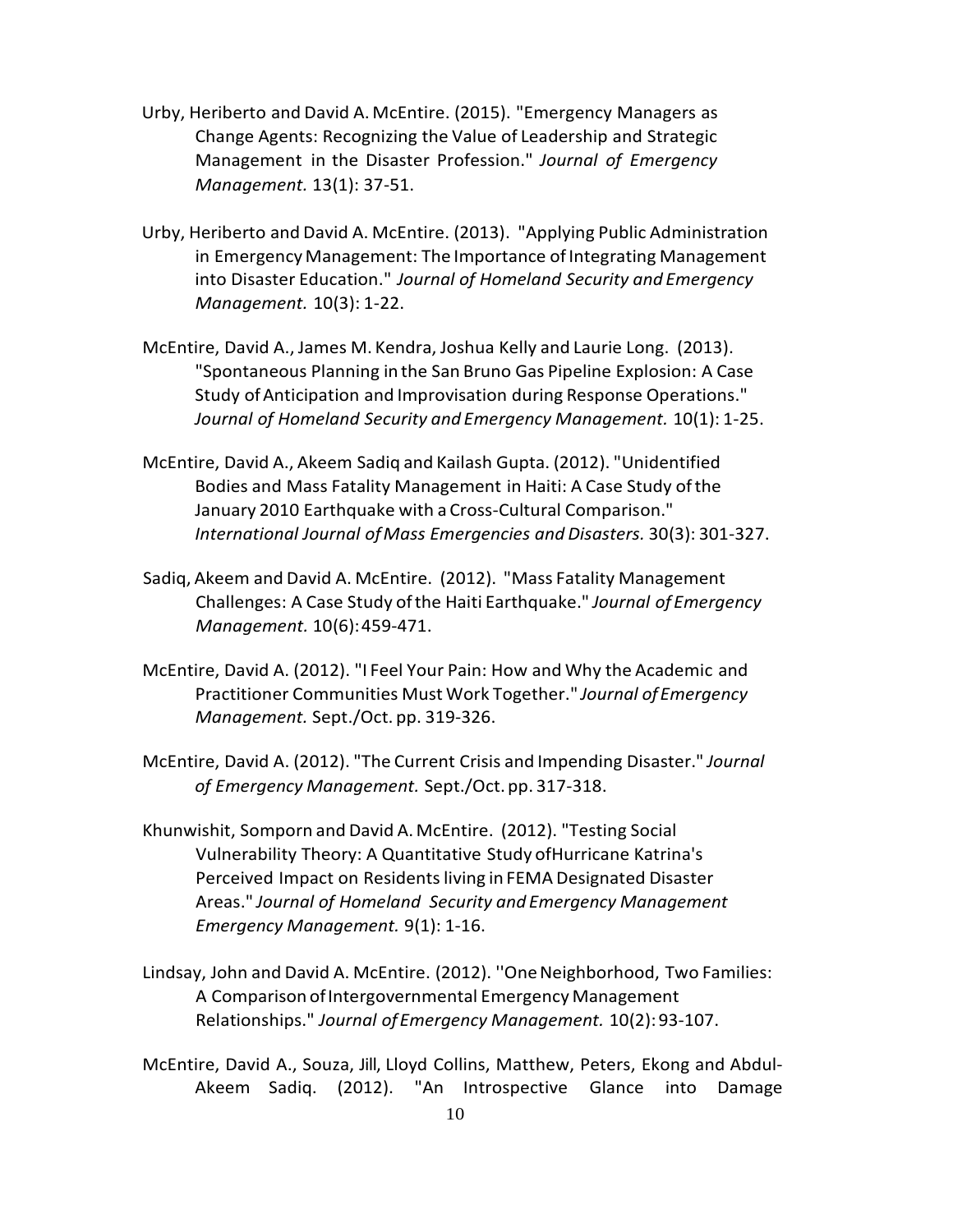Assessment: Challenges and Lessons Learned from the Paso Robles (San Simeon) Earthquake." *Natural Hazards.* 61(3): 1389-1409.

- McEntire, David A. (2011). "Designing Resilience: Preparing for Extreme Events", *International Journal ofDisaster Resilience in theBuilt Environment.* 2(2): 178-180.
- McEntire, David A. (2011). "Understanding and Reducing Vulnerability: Fromthe Approach of Liabilities and Capabilities."*Disaster Prevention and Management.* 20 (3): 294-313.
- McEntire, David A., Colleen Gilmore and Ekong Peters. (2010). "Addressing Vulnerability in an Integrated Manner." *International Journal ofDisaster Resilience and the Built Environment.* 1(1): 50-64.
- Afedzie, Richard and David A. McEntire. (2010). "Rethinking *Disasters byDesign." Disaster Prevention and Management.* 19(1):48-58.
- McEntire, David A. (2009). "Revolutionary and Evolutionary Change in Emergency Management." *Journal of Business Continuity and Emergency Planning.* 4(1): 69- 85.
- Ekici, Siddi,David A. McEntire and Richard Afedzie. (2009). "Transforming Debris Management: New Essentialsto Consider."*Disaster Prevention and Management.* 18(5): 511-522.
- Sauza, Jill and David A. McEntire. (2009). "Responding to Catastrophic Disasters: Lessons fromthe World Trade Center Terrorist Attacks." *Journal of Emergency Management.* 7(3): 43-58.
- McEntire, David A. (2008). "ACritique of Emergency Management Policy: Recommendations to Reduce Disaster Vulnerability." *TheInternational Journal of Public Policy.* 3(5/6): 302-312.
- Kendra, James, Jack Rozdilsky and David A. McEntire. (2008). "Evacuating Large Urban Areas: Challenges for Emergency Management Policies and Concepts." *Journal ofHomeland Security and Emergency Management.*  5(1): Article 32.
- McEntire, David A. (2007). "The Historical Challenges Facing Emergency Management and Homeland Security." *Journal of Emergency Management.* 5 (4): 17-23.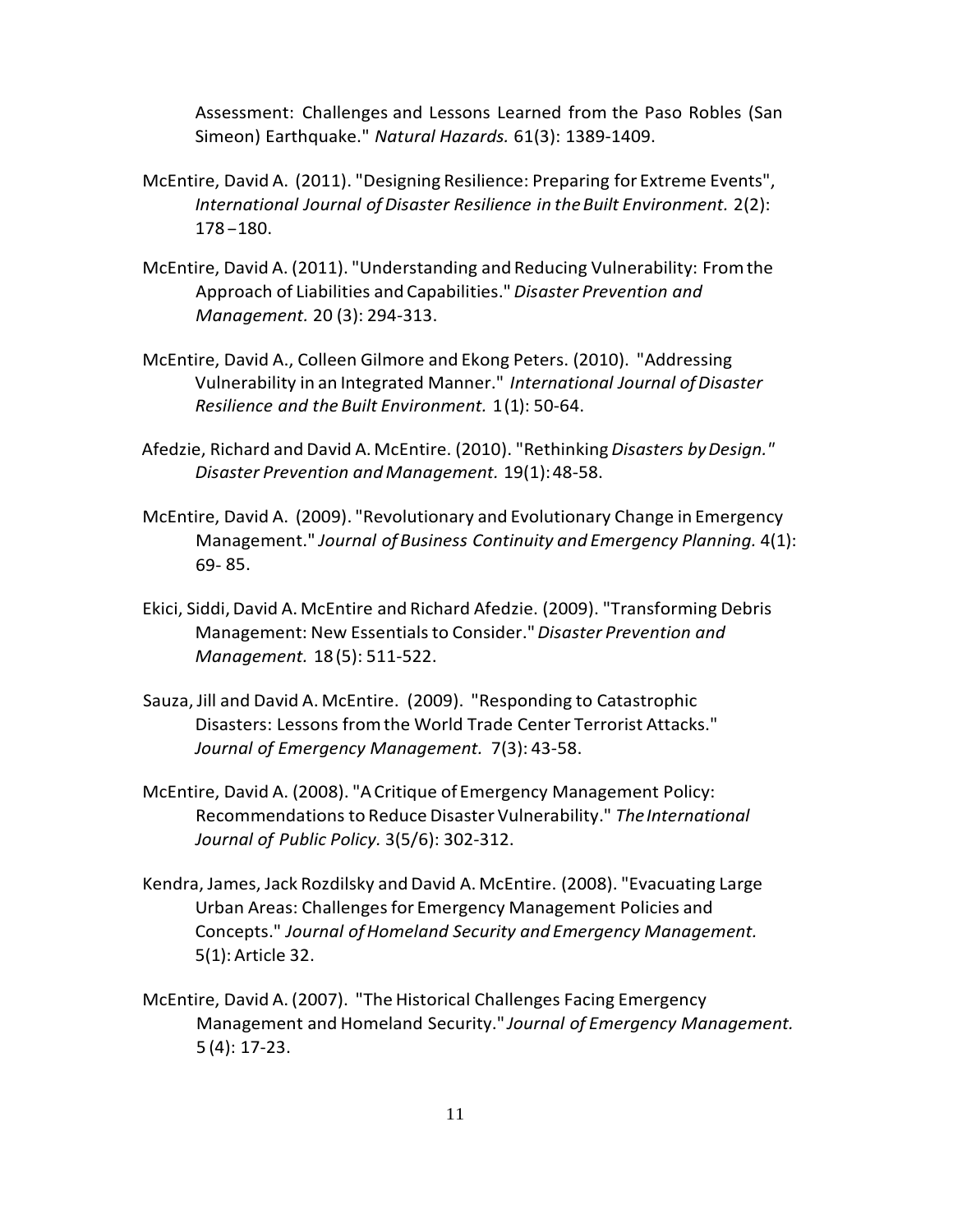- McEntire, David A. and Abraham D. Benavides. (2007). "Learning in Emergency Management." *Journal of Emergency Management.* 5(3): 17-18. (letter to the editor).
- McEntire, David A. (2006). "Managing Debris Successfully after Disasters: Considerations and Recommendations for Emergency Managers." *Journal of Emergency Management.* 4 (4): 23-28.
- McEntire, David A. (2006). "Revisiting the Purpose of Disaster Planning." *Journal of Emergency Management.* 4(1): 7-8. (letter to the editor).
- McEntire, David A. (2005). "Revisiting the Definition of Hazard and the Importance of Reducing Vulnerability." *Journal of Emergency Management.* 3(4): 9-13. (letter to the editor).
- McEntire, David A. (2005). "Emergency Management Theory: Issues, Barriers and Recommendations forImprovement." *Journal ofEmergency Management.* 3(3): 44-54.
- McEntire, David A. (2005). ''The History, Meaning and Policy Recommendations of Sustainable Development: A Review Essay." *International Journal of the Environment and Sustainable Development.* 4(2): 106-118.
- McEntire, David A. (2005). "WhyVulnerability Matters: lllustrating the Need for an Inclusive Disaster Reduction Concept." *Disaster Prevention and Management.* 14(2):206-222.
- McEntire, David A. (2004). "Development, Disasters and Vulnerability: A Discussion of Divergent Theories and the Need for Their Integration." *Disaster Prevention and Management,* 13(3): 193-198.
- McEntire, David A. (2004). "Tenets of Vulnerability: Assessing a Fundamental Disaster Concept." *Journal of Emergency Management.* 2(2): 23-29.
- McEntire, David A. and Dorothy Floyd. (2004). "Applying Sustainability to the Study of Disasters: AnAssessment of Strengths and Weaknesses." *Sustainable CommunitiesReview,* 6(1&2): 14-21.(Invited).
- McEntire, David A. and Amy Myers. (2004). "Preparing Communities for Disaster: Issues and Processes for Local Government." *Disaster Prevention and Management,* 13(2): 140-152.
- McEntire, David A. (2003). "Searching for a Holistic Paradigm and Policy Guide: A Proposal forthe Future of Emergency Management." *International Journal*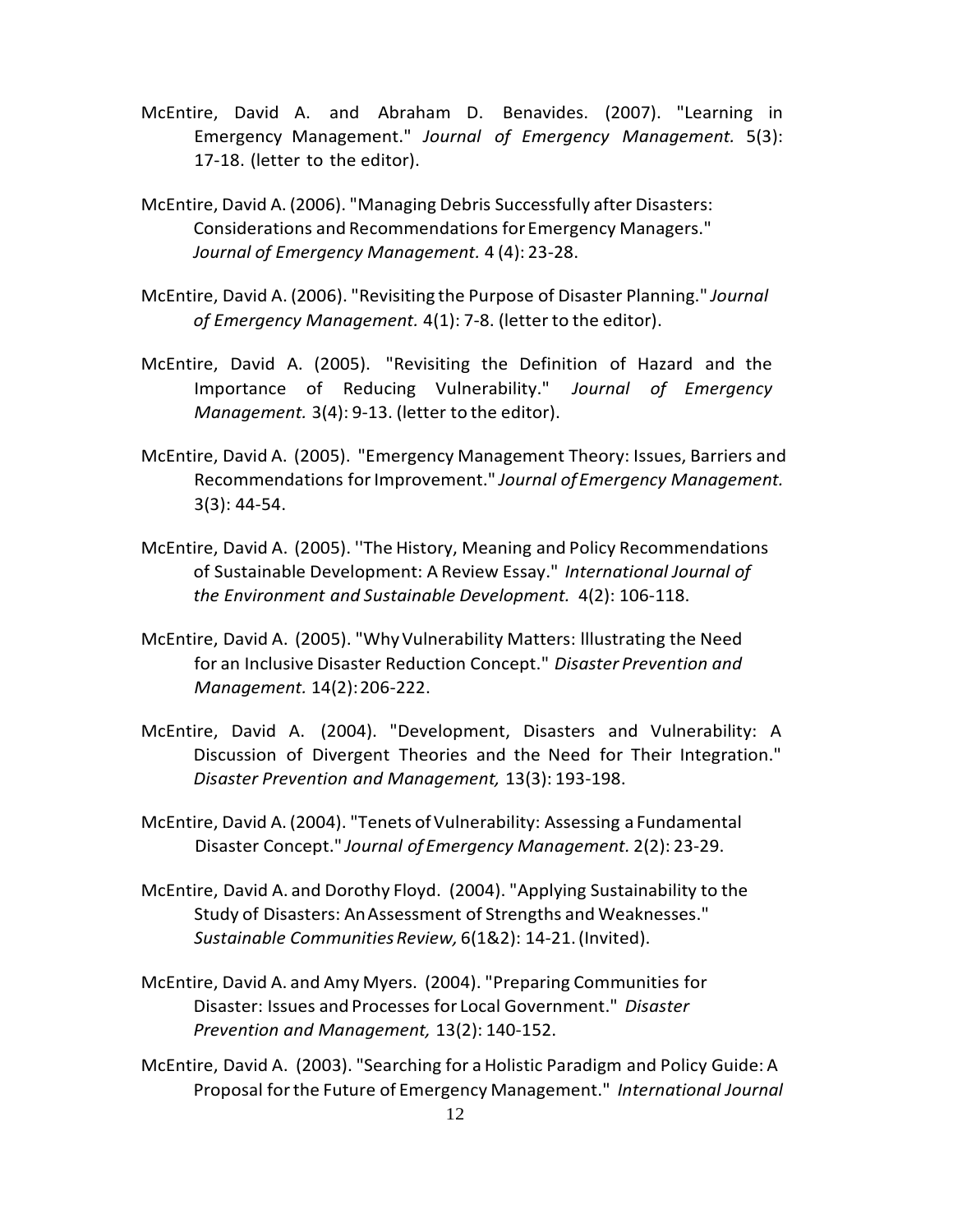*of Emergency Management,* 1(3):298-308.

- McEntire, David A. (2003). "Causation of Catastrophe: Lessons from Hurricane Georges." *Journal of Emergency Management.* 1(2): 1-8.
- Drabek Thomas E. and David A. McEntire. (2003). "Emergent Phenomena and the Sociology ofDisaster: Lessons, Trends and Opportunities fromthe Research Literature." *Disaster Prevention and Management,* 12(2): 97-112.
- McEntire, David A. and Mistie Gardner. (2003). "The Community Dispatch Center: An Assessment of a Neglected Component of Emergency Management." *Journal of Emergency Management.* 1(1):41-61.
- McEntire, David A. (2002). "Coordinating Multi-Organizational Responses to Disaster: Lessons fromthe March 28, 2000, Fort Worth Tornado." *Disaster Prevention and Management.* 11(5): 369-379.
- Drabek, Thomas E. and David A. McEntire. (2002). "Emergent Phenomena and Multiorganizational Coordination inDisasters: Lessons fromthe Research Literature." *International Journal ofMass Emergencies and Disaster.,* 20(2): 197-224.
- McEntire, David A. and Christopher Fuller. (2002). "TheNeed for a Holistic Theoretical Approach: AnExamination fromthe ElNino Disasters in Peru." *Disaster Prevention andManagement.* 11(2): 128-140.
- McEntire, David A., Christopher Fuller, Chad W. Johnston and Richard Weber. (2002). "A Comparison of Disaster Paradigms: The Search for a Holistic Policy Guide." *Public Administration Review.* 62(3): 267-281. (Lead article).
- McEntire, David A. (2001). "Triggering Agents, Vulnerabilities and Disaster Reduction: Towards aHolistic Paradigm." *Disaster Prevention and Management.* 10(3): 189-198.
- McEntire, David A. (2000). "Sustainability or Invulnerable Development? Proposals for the Current Shiftin Paradigms." *Australian Journal of Emergency Management.* 15(1): 58-61.
- McEntire, David A. (1999). "Issuesin Disaster Relief: Progress, Perpetual Problems and Prospective Solutions." *Disaster Prevention andManagement,* 8(5): 351-361.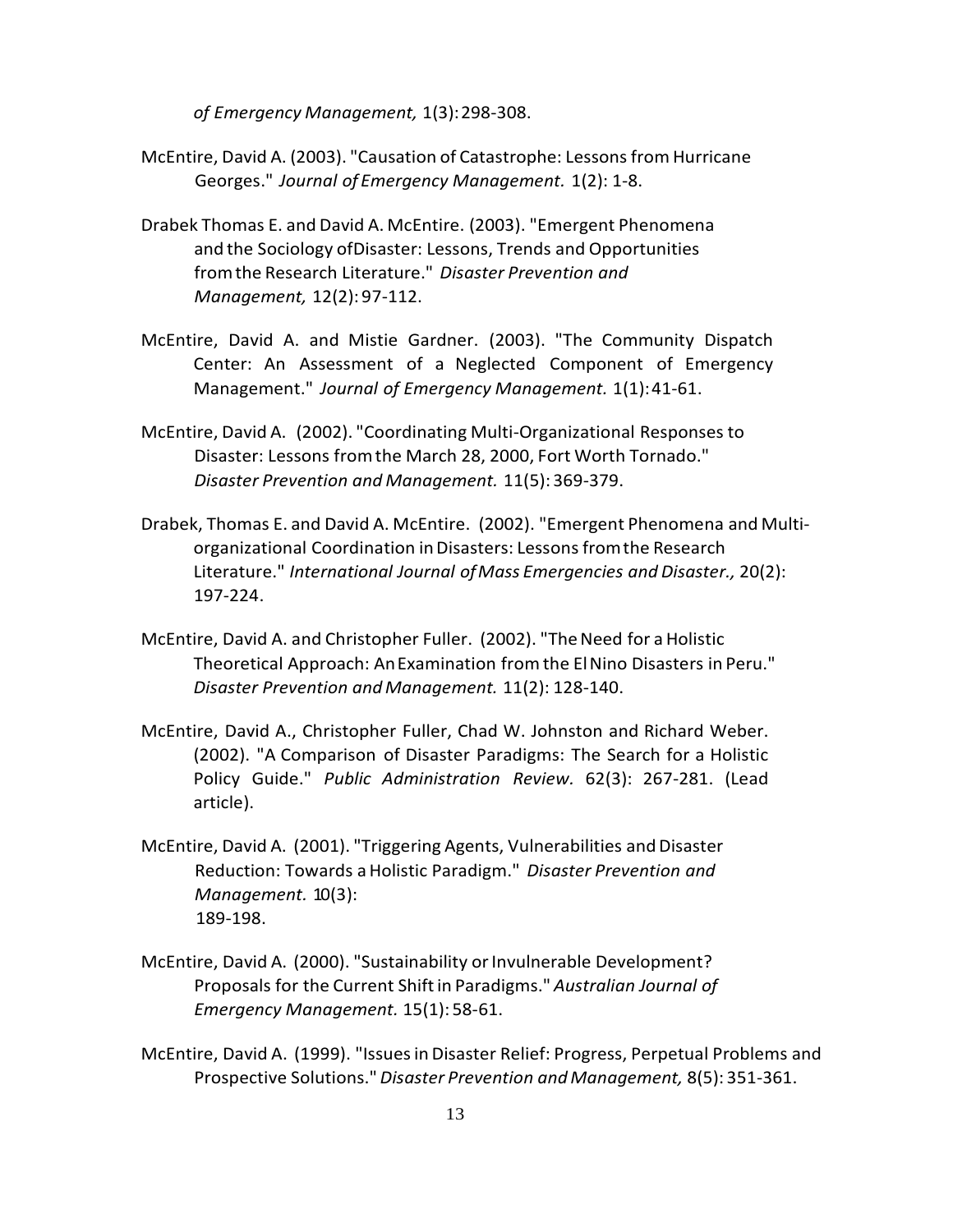- McEntire, David A. (1999). "Redundancy as Requirement: Lessons from the 1997-98 Peruvian ElNino Disasters." *TheAustralian Journal ofEmergency Management.* 14(2): 15-18.
- McEntire, David A. (1998). "Balancing International Approaches to Disaster: Rethinking Prevention Instead of Relief." *TheAustralian Journal of Emergency Management,* 13(2): 50-55.
- McEntire, David A. (1998). Pendulum Policies and the Need for Relief and Invulnerable Development." *TheInternational Journal ofMass Emergencies and Disasters,* 16(2):213-216. (letter to the editor).
- McEntire, David A. (1998). "Distinctive Theory or Theoretical Dispute? Revisiting the Balance of Power." *Towson University Journal of International Affairs,* 33 (2): 30-36.
- McEntire, David A. (1998). "Comparing and Critiquing Incrementalism and Bureaucratic Politics: Lessons fromVietnam'' *Journal of International and Public Affairs,* 9.
- McEntire, David A. (1997). Reflecting onthe Weaknesses ofthe International Community during the IDNDR: Some Implicationsfor Research and Application." *Disaster Prevention and Management,* 6(4): 221-233.

# **OTHER PUBLICATIONS/PROFESSIONAL REPORTS**

- McEntire, David A. (2019). "Learning More About the Emergency Management Profession." FEMA Higher Education Program Course Module. https://training.fema.gov/hiedu/docs/latest/dave\_mcentire\_learning\_about \_emergency\_management\_professional.pdf
- Adkins, Karen and David A. McEntire. (2014). "Integrating Training and Education for Increased Professionalism." *IAEM Bulletin,*June.
- Jensen, Jessica and Shirley Feldmann-Jensen, Jane Kushma, David A.McEntire and Claire Rubin. (2013). "Disciplinary Purview of Emergency Management." Focus Group White Paper, FEMA Higher Education Program <http://training.fema.gov/emiweb/edu/emTheoryResearch.asp>
- McEntire, David, Brown, Tony, Jensen, Jessica, Spiewak, Daryl, and Willet, Stacy. (2012). "Emergency Management Higher Education Program Accreditation" Focus Group Report. FEMA, Emmitsburg, MD.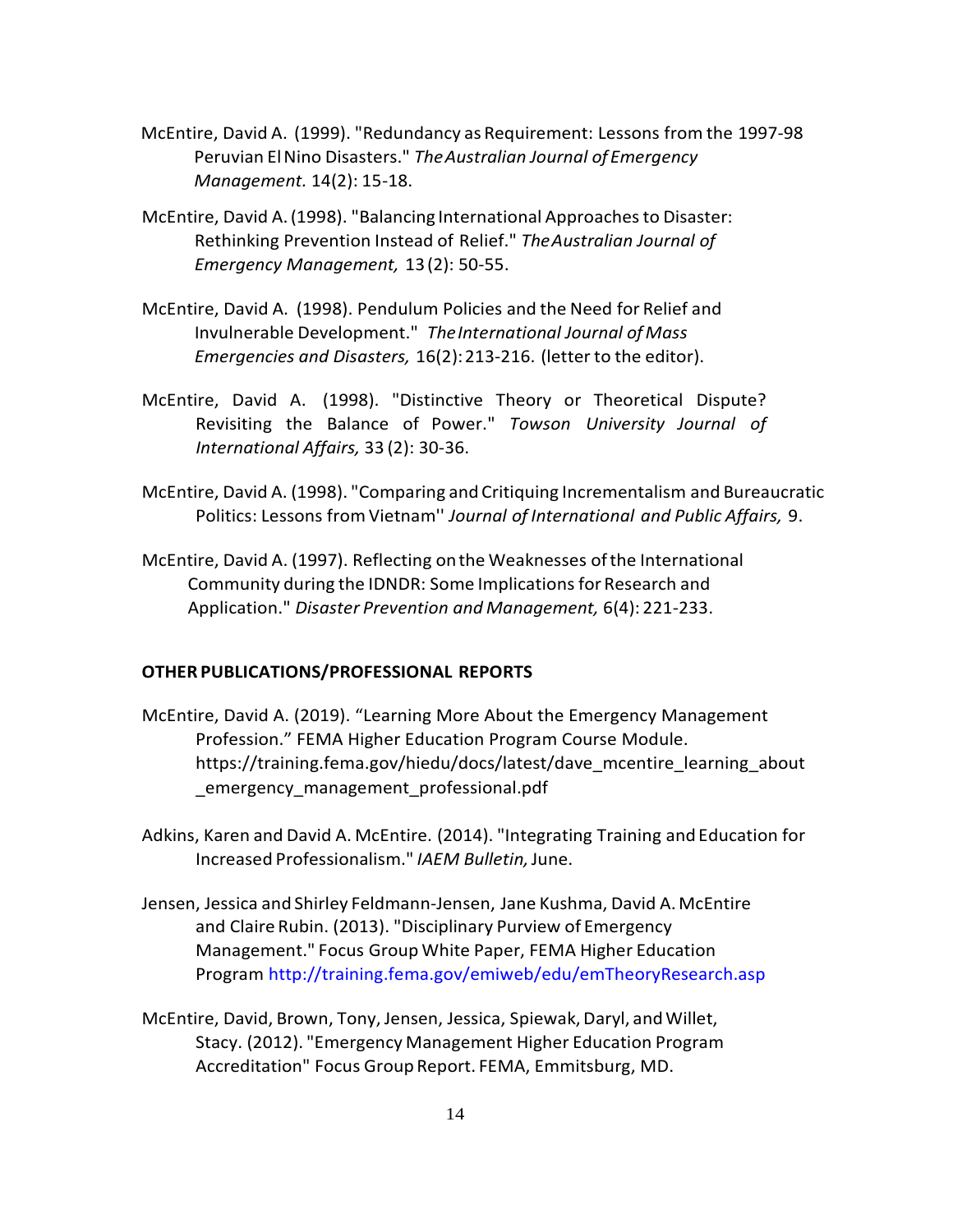- Davidson, Rachel A., Kendra, James, Li, Sizheng, Long, Laurie C., McEntire, David A., and Scawthom, Charles. (2012). "The San Bruno California, September 9, 2010, Gas Pipeline Explosion and Fire." (2012). *Disaster Research Center.* http://dspace.udel.edu:8080/dspace/handle/19716/11337
- McEntire, David A. (2012). "EOPs, Improvisation, and Spontaneous Planning." *Emergency Management Dispatch.* Summer.
- McEntire, David A. (2009). "Emergency Management Grant Administration for Local Government." *IQ Service Report.* 41 (2). ICMA: Washington, D.C.
- McEntire, David A. (2008). "Images of Disasters in Film and Media." Federal Emergency **Management Agency.** <http://trainingfema.gov/EMIWeb/edu/EMgrow.asp>
- McEntire, David A. (2008). "Ph.D. Education in Emergency Management." *IAEM Bulletin.* May.
- McEntire, David A. (2007). "Clarifying the Nature of Emergency Management." *Unscheduled Events.* 26(3): 14.
- Blanchard, B. Wayne, Canton, Lucien C., Cwiak, Carol L., Goss, Kay C.,McEntire, David A., Newsom, Lee, Selves, Michael D., Sorchik, Eric A., Stenson, Kim, Turner III, James E., Waugh, William L., Jr., West, Dewayne. 2007. "Principles ofEmergency Management Supplement." Federal Emergency Management Agency. Emmitsburg, MD. <http://training.fema.gov/EMIWeb/edu/emprinciples.asp>
- McEntire, David A. (2007). "An Exploration into the Need for and Feasibility of a Principles of Emergency Management Course: Feedback for FEMA's Higher Education Program" Federal Emergency Management Agency. Emmitsburg, Maryland. <http://training.fema.gov/EMIWeb/edu/docs/McEntire%20-> %20Exploration%20into%20Need%20and%20Feasibility%20ofl'/o20Principl. doc
- McEntire, David A. (2006). ''Nourishing anAcademic Degree: Promoting Growth in Emergency Administration and Planning atthe University of North Texas." Federal Emergency Management Agency. Emmitsburg, Maryland. [http://training.fema.g](http://training.fema/)ov/EMIWeb/edu/docs/McEntire%20- %20Growing%20an%20EM%20Program.doc
- McEntire, David A. (2005). "9/11's Lessons for Future Disasters." *PA Times.*28:4: 103.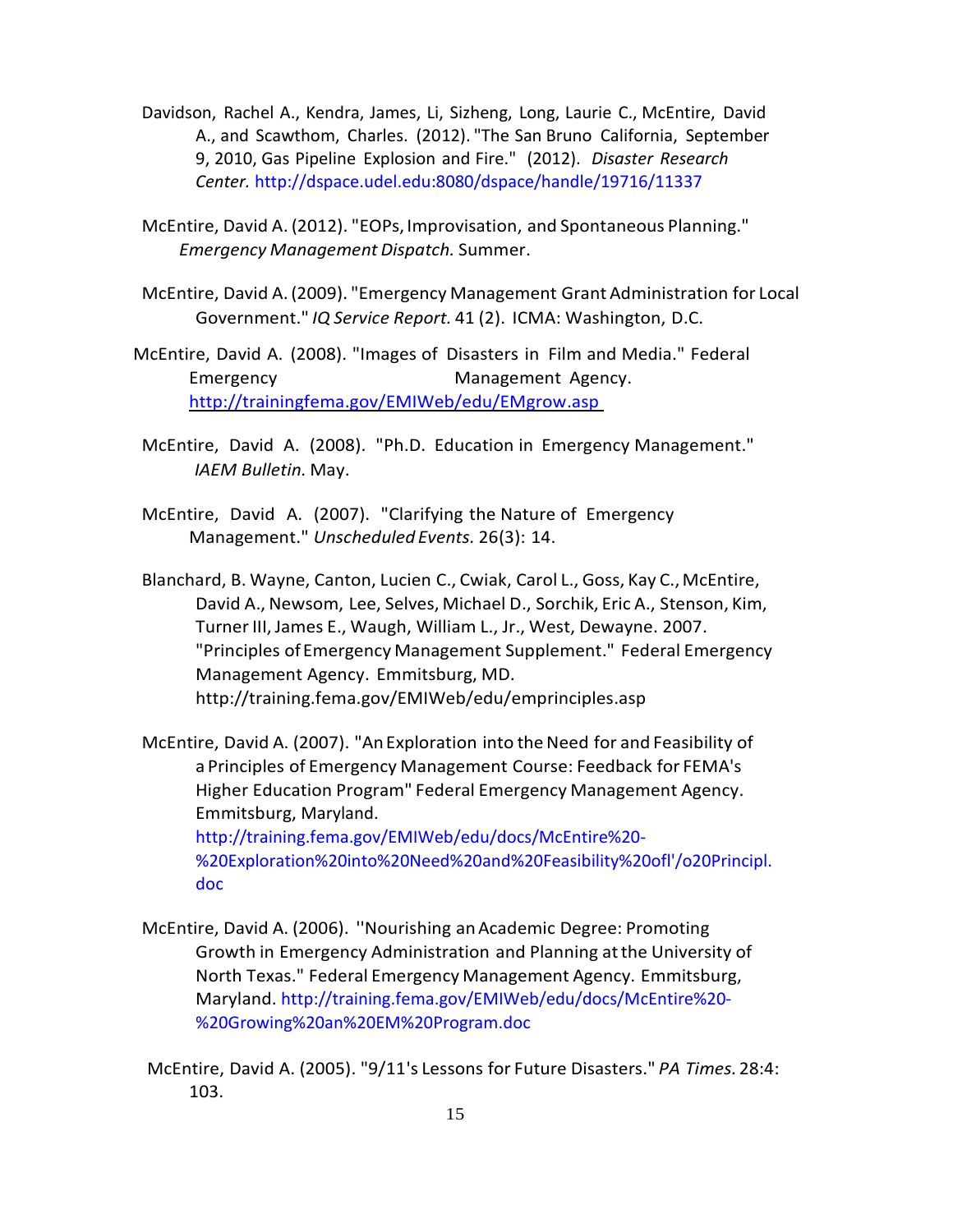- McEntire, David A. (2005). Disaster Response Operations Instructor Guide. FederalEmergency Management Agency. [http://training.fema.gov/emiweb/edu/coursesunderdev.asp.](http://training.fema.gov/emiweb/edu/coursesunderdev.asp)
- McEntire, David A. (2005). "The Importance of GIS in Disasters and for Emergency Management Education." White Paper, National Academy of Sciences, National Research Council Planning for Catastrophe Study, Workshop on Geospatial Information for Disaster Management (Invited).
- McEntire, David A. (2005). ''The Importance of Multi- and Inter-disciplinary Research on Disasters and For Emergency Management." Federal Emergency Management Agency. Higher Education Conference Proceedings.
- McEntire, David A. (2005). "What's In a Name? An Epistemological Evaluation of Disaster Policies and Recommendations for Their Theoretical Integration and

Application." Federal Emergency Management Agency. Higher Education Conference Proceedings.

- McEntire, David A. (2004). "9/11's Lessons for Future Disasters." *PA Times* 28 (4).
- McEntire, David A. (2004). "Implementing a New Approach to Emergency Management: Managing Our Vulnerability to Reduce the Occurrence and Impact of Disasters." *ASPEP Journal.* 11:1-7.
- McEntire, David A. (2004). "Improving Emergency Management Education: The Need for a Comprehensive Curriculum." *Emergency Manager Dispatch.*  Spring.
- McEntire, David A. (2004). ''The Vital Role of Practitioners in Higher Education." (2004). *IAEM Bulletin,* May: 8-12.
- McEntire, David A. (2004). ''The Status of Theory in Emergency Management: Issues, Barriers, and Recommendations for Improved Scholarship." Federal Emergency **Emergency Communist Communist Communist Communist Communist Communist Communist Communist Communist Communist Communist Communist Communist Communist Communist Communist Communist Communist Communist Communist C** http://training.fema.gov/emiweb/edulhighedConiD4.asp. (Invited).
- McEntire, David A and Jill Cope. (2004). "Damage Assessment after the Paso Robles (San Simeon, California) Earthquake: Lessons for Emergency Management. *Quick Response Report 166.* Natural Hazards Research and Information Application Center, University of Colorado. Boulder,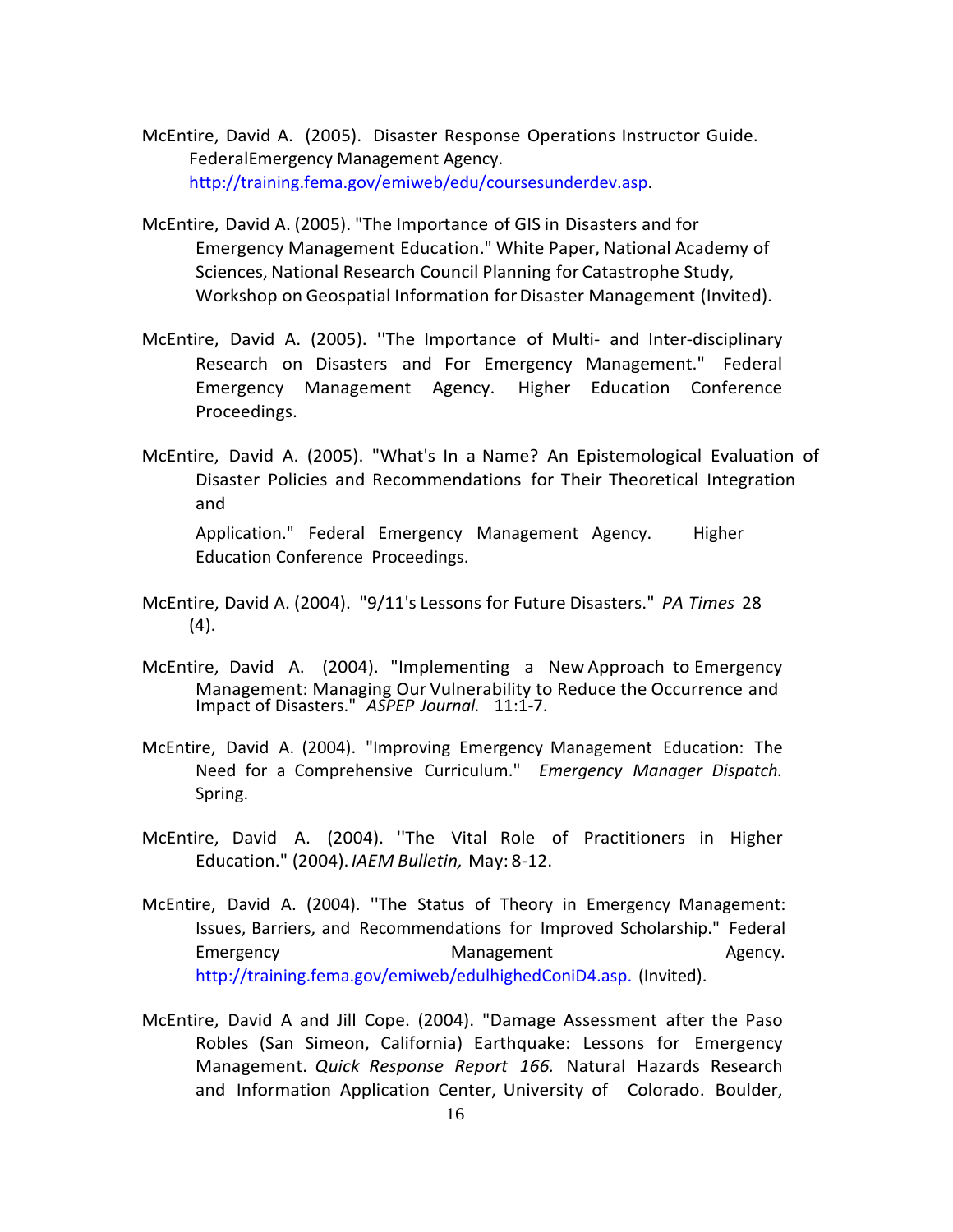Colorado.

- McEntire, David A. (2004). "Foreseeing the Future, Revisiting the Past: The Historical Development and Progress of the Emergency Administration and Planning Program" Federal Emergency Management Agency [http://training.fema.](http://training.fema/) gov/EMIWeb/edulhighpapers.asp. (Invited).
- McEntire, David A. and Amy Myers. (2003). "Disaster Preparedness." *IQ Service Report.* 35(11). International City Management Association: Washington, D.C. (Invited).
- McEntire, David A. and Melissa Marshall. (2003). Epistemological Problems in Emergency Management: Theoretical Dilemmas and Implications." *ASPEP Journal,* 10: 119-130.
- Robinson, Robie, David A. McEntire and Richard Weber. (2003). "Texas Homeland Defense **Preparedness.**" Century Foundation: New York. [\(http://www.](http://www/) tcf.orglpublications/homelandsecurity/kettlpapers/Robinson.pdf (Invited).
- McEntire, David A. (2002). "The Key to Homeland Security." *IGNewsletter.* 11(9): 4-5. See also [Http://www.ig.org/govnews/govnews.html.](http://www.ig.org/govnews/govnews.html.) (Invited).
- McEntire, David A. (2002). "Service Learning in the Emergency Administration and Planning Program" Federal Emergency Management Agency. [http://www.training.fema.gov/EMIWeb/edufsl c](http://www.training.fema.gov/EMIWeb/edufsl)aseSty.htm
- Weber, Richard and David A. McEntire. (2002). "A Functional Approach to Comprehensive EmergencyManagement." *ASPEP Journal,*9:47-57.
- Weber, Richard and David A. McEntire. (2002). "Public/Private Collaboration in Disaster: Implications from the World Trade Center Terrorist Attacks. *Quick Response Report No. 155.* Natural Hazards Research and Information Application Center, University of Colorado: Boulder, Colorado.
- McEntire, David A. (2002). "An Assessment of Disaster Vulnerability: Fifteen Tenets About a Crucial and Complicated Concept." Proceedings, The International Emergency Management Society Annual Conference, May 17,Toronto, Canada.
- McEntire, David A. (2002). ''Understanding and Improving Damage Assessment." *IAEM Bulletin,* May, pp. 9, 12.

McEntire, David A., Robie Robinson and Richard Weber. (2001). "Managing the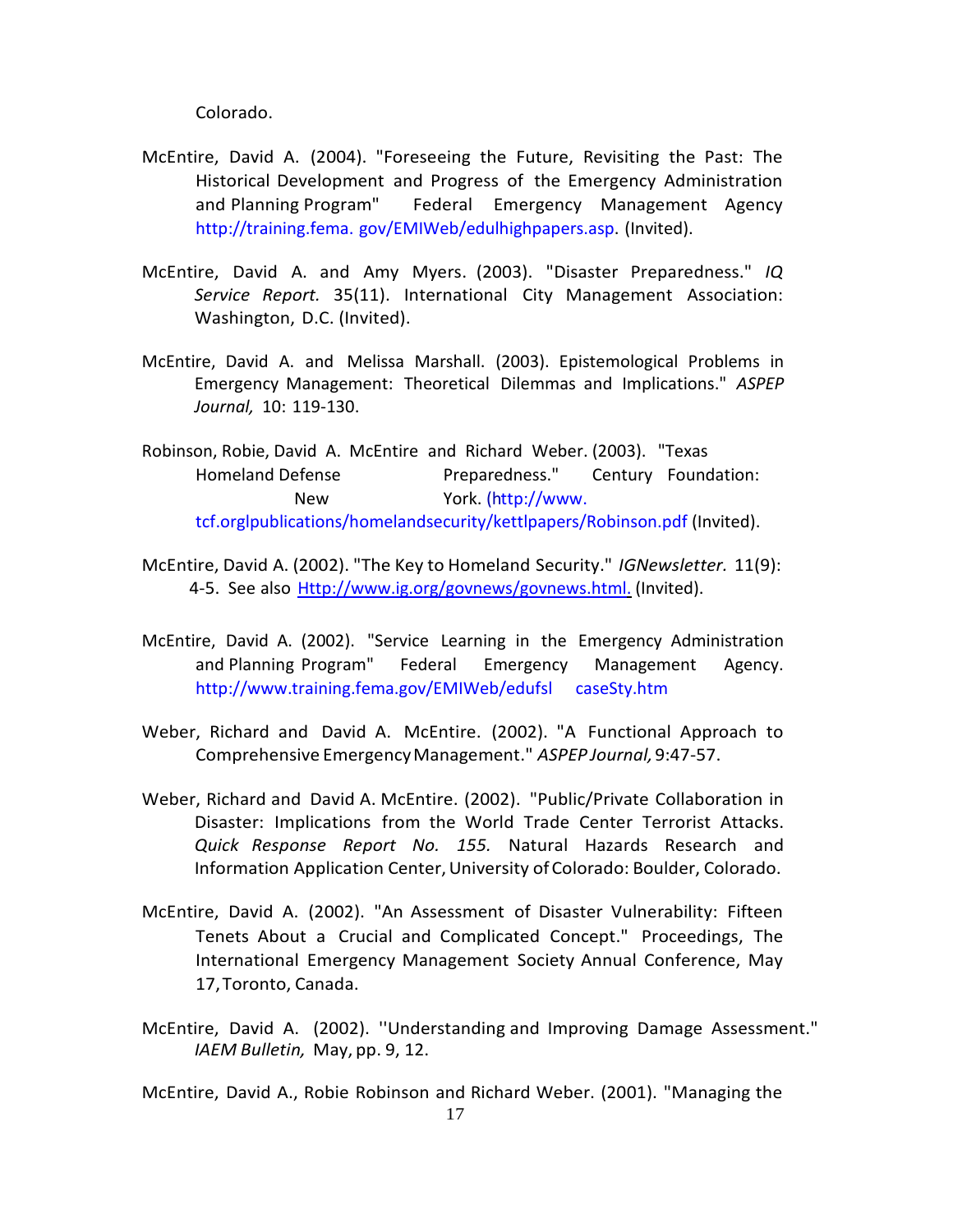Threat of Terrorism." *IQ Service Report,* 33(12). International City Management Association. Washington, D.C. (Invited).

- McEntire, David A. (2001). "Multi-organizational Coordination after the Fort Worth Tornado: Constraining and Contributing Factors." *Quick Response Report No. 143.* Natural Hazards Research and Information Application Center, University ofColorado, Boulder, Colorado.
- McEntire, David A. (2001). "The Internationalization of Emergency Management: Challenges and Opportunities Facing an Expanding Profession." *IAEM Bulletin,* October, pp. 3-4.
- McEntire, David A. (2001). "The Future of Emergency Management: The Search for a Holistic Paradigm and Policy Guide." *Proceedings, The International Emergency Management Society Annual Conference,* June 22, Oslo, Norway.
- McEntire, David A. and Richard Weber. (2001). "Recurrent Themes in Comprehensive Emergency Management." *Proceedings, The International Emergency Management Society Annual Conference,* June 22, Oslo, Norway.
- McEntire, David A. (2000). *From Sustainability to Invulnerable Development: Justifications for a Modified Disaster Reduction Concept and Policy Guide.* Ph.D. Dissertation, University of Denver. Denver, Colorado.

McEntire, David A. (2000). Correspondence. *Disasters,* 24(1): 78-79.

- McEntire, David A. (1999). "A Review of Disaster Relief: An Evaluation of the Response to Hurricane Georges in the Dominican Republic." *Quick Response Report 115.* Natural Hazards Research and Information Applications Center, University of Colorado, Boulder, Colorado.
- McEntire, David A. (1998). "Towards a Theory of Coordination: Umbrella Organizations and Disaster Relief." *Quick Response Report No. 105.* Natural Hazards Research and Information Application Center, University of Colorado. Boulder,Colorado.
- McEntire, David A. (1995). *Disasters, Developing Nations and the International Relief System*. *Master's Thesis.*University of Denver, Denver, Colorado.

### **WORKS FORTHCOMING/UNDER REVIEW/IN PROGRESS**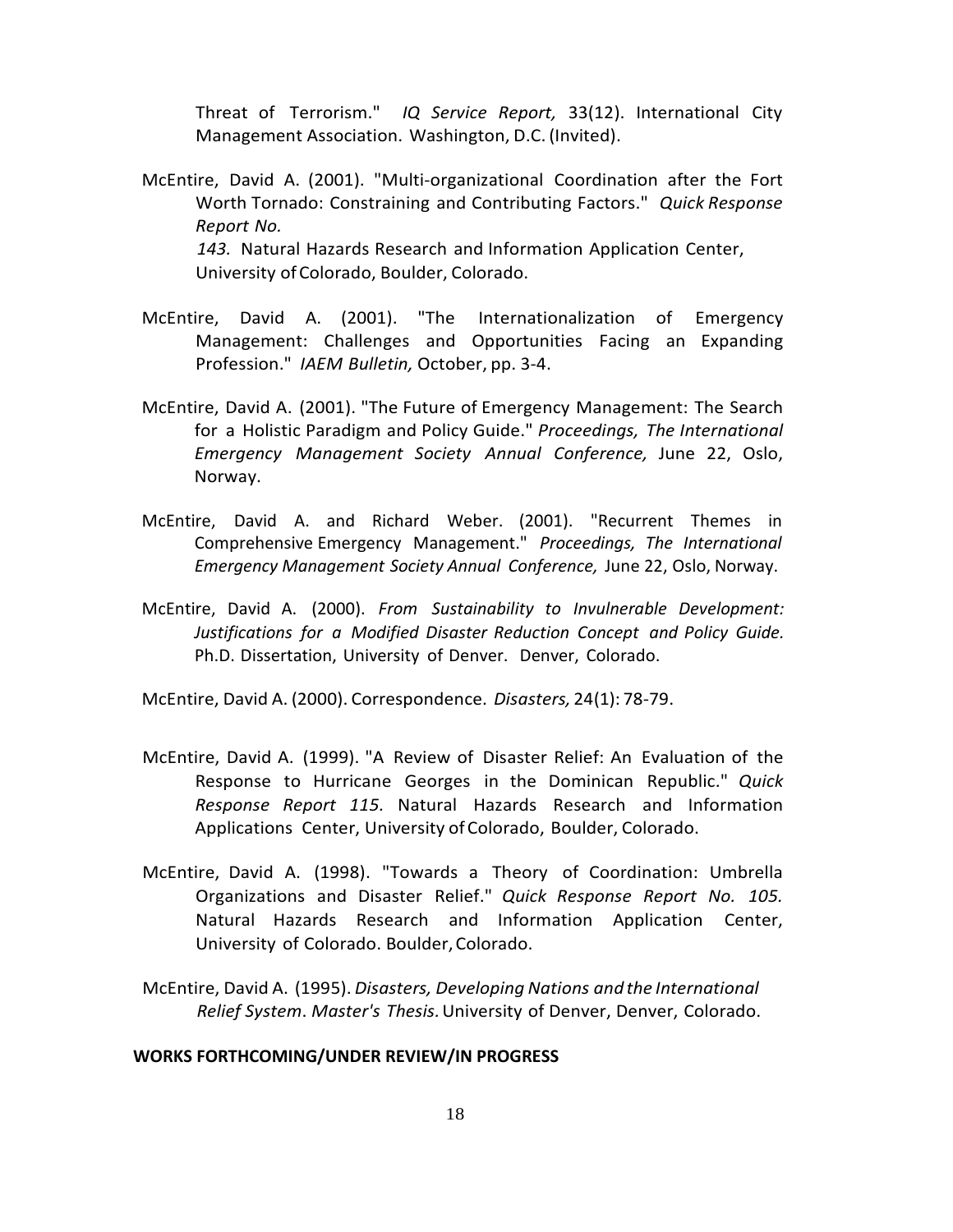Understanding Emergency Management from an Organizational Perspective.

### **CONFERENCEPAPERSANDPRESENTATIONS**

<https://youtu.be/NfUMn3qPl48>

- "Higher Education Academy and Fellowship." Annual Emergency Management Higher Education Symposium. June 4, 2019. Emmitsburg, MD.
- "How to Successfully Work with Academic Administraiton." Annual Emergency Management Higher Education Symposium. June 4, 2019. Emmitsburg, MD.
- "What to Teach in Emergency Management." *Annual FEMA Higher Education Conference,* June 3, 2019. Emmitsburg, MD.
- "How to Successfully Work with Academic Administraiton." Highlights from the  $20<sup>th</sup>$ Annual Emergency Management Higher Education Symposium. July 17, 2018. Teleconference from Emmitsburg, MD.
- "Community Dialogue Administration." *Annual FEMA Higher Education Conference*, June 6, 2018. Emmitsburg, MD.
- "Emergency Management and Homeland Security Program Directors and Department Heads: A Dialogue." *Annual FEMA Higher Education Conference*, June 6, 2018. Emmitsburg, MD.
- "Successfully Working with Your University and College Administration." *Annual FEMA Higher Education Conference*, June 5, 2018. Emmitsburg, MD.
- "The Scholarship of Teaching and Research: Special Interest Group Report"  $19<sup>th</sup>$ *Annual FEMA Higher Education Conference*, June 4, 2018. Emmitsburg, MD.
- "What to Teach in Emergency Management." 19th *Annual FEMA Higher Education Conference,* June 4, 2018. Emmitsburg, MD.
- "The Emergency Management Discipline: How are we Moving the Needle?" ASPA Conference. March 12, 2018. Denver, CO.
- "What to Teach in Emergency Management." 18th *Annual FEMA Higher Education Conference,* June 6, 2017. Emmitsburg, MD.
- "Training and Education Synergy Focus Group Report." 17th *Annual FEMA Higher Education Conference,* June 8, 2012. Emmitsburg, MD.
- "Accreditation Focus Group Final Report." 17th *Annual FEMA Higher Education Conference,* June 8, 2016. Emmitsburg, MD.
- "What to Teach in Emergency Management." 17th *Annual FEMA Higher Education Conference,* June 6, 2016. Emmitsburg, MD.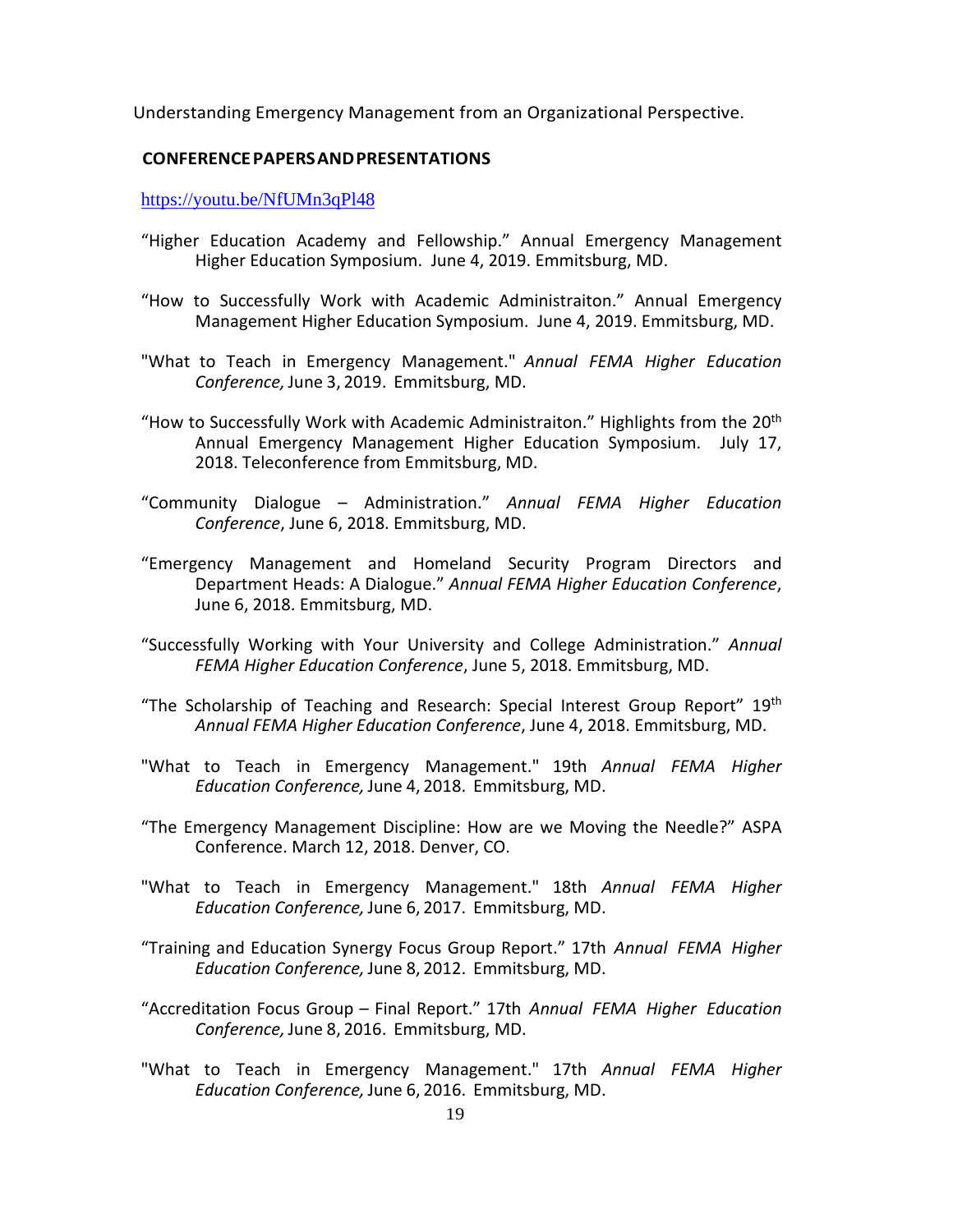- "Overview of Emergency Preparedness and Management." *International Community Sustainability and Professional Exchange.* January 14,2015. Denton, Texas.
- "Responding to Ebola: The Need for Accurate Assumptions and Spontaneous Planning." Keynote Address. 2015 New Mexico Homeland Security and Emergency Management Conference. August 13, 2015. Albuquerque, N.M.
- ''Integrating Planning and Improvisation in Response Operations." Invited Kenelm Seminar Speaker, Campbell University, October 9, 2014, Weymouth Center, Southern Pines, NC."Accreditation in Emergency Management Degree Programs." 16th *Annual FEMA Higher Education Conference,*June 4, 2012. Emmitsburg, MD.
- ''Improving Your Bachelor's Degree Program." 16th *Annual FEMA Higher Education Conference,*June 3, 2012. Emmitsburg, MD.
- "What to Teach in Emergency Management." 16th *Annual FEMA Higher Education Conference,* June 2, 2012. Emmitsburg, MD.
- "Promoting Interdisciplinary Approaches and the Future of Disaster Studies." 50th Anniversary Workshop and Celebration, May 2, 2014, Disaster Research Center, University of Delaware, Newark, DE.
- "Tragedy and Triumph: Lessons from Global Disasters and International Responses." *Issues on Disaster Relief and Humanitarian Aid,* May 10, 2013, University of Wisconsin: Madison, WI.
- "How to Integrate Emergency Management Education into Your Institution." *FEMA Higher Education Initiative for Hispanic Serving Institutions,* March 13, 2013, Emmitsburg, MD.
- "How to Integrate Emergency Management Education into Your Institution." *FEMA Higher Education Initiative for Hispanic Serving Institutions,* September 26, 2012, Emmitsburg, MD.
- "I Feel Your Pain: Why and How the Higher Education and Practitioner Communities Must Work Together." 15th *Annual FEMA Higher Education Conference,* June 6, 2012. Emmitsburg, MD.
- ''University Politics Survival and Success." 15'h *Annual FEMA Higher Education Conference,* June 5, 2012. Emmitsburg, MD.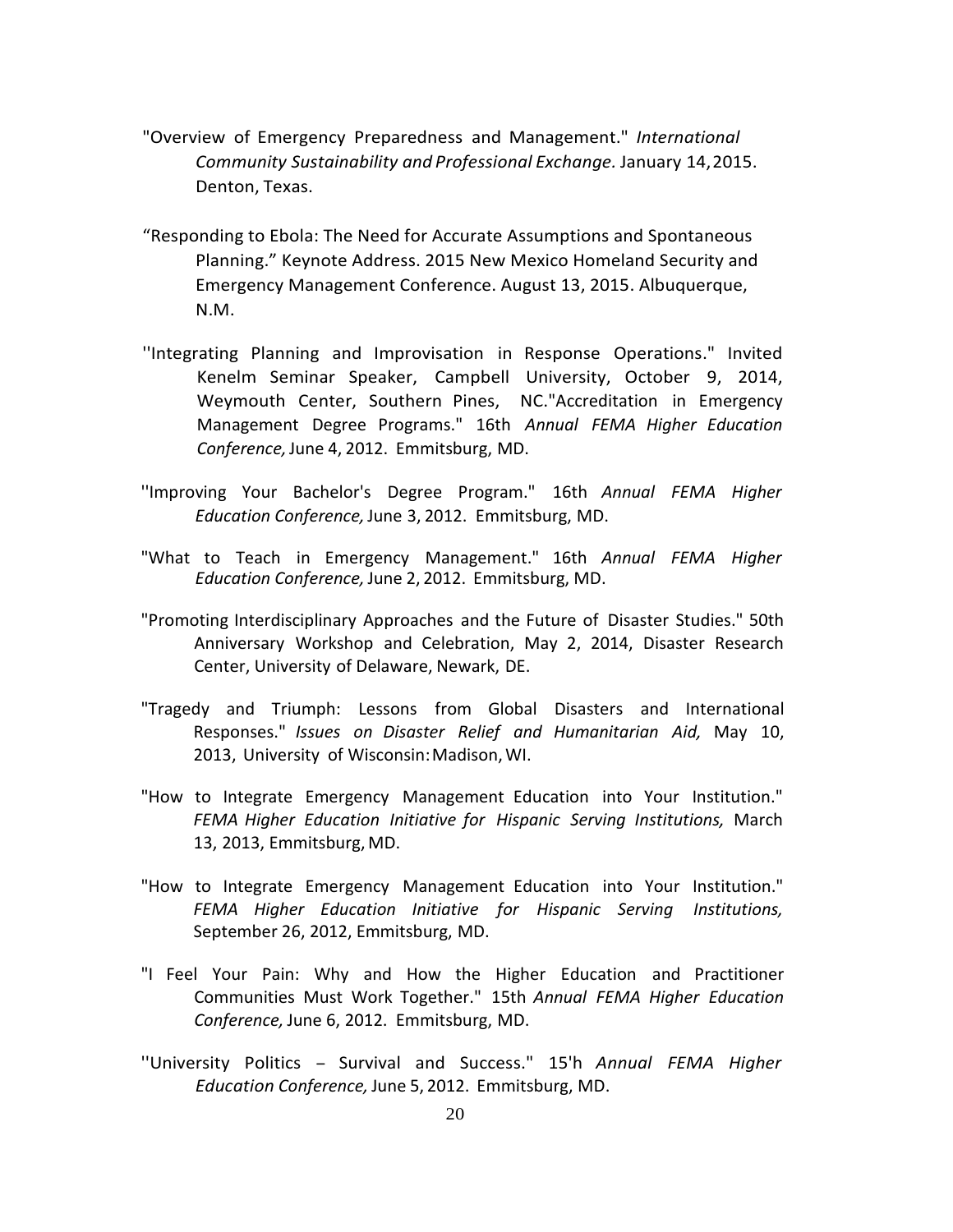- "Confronting Research Issues in Emergency Management Higher Education." 15'h *Annual FEMA Higher Education Conference,*June 5, 2012. Emmitsburg, MD.
- ''Emergency Management Accreditation Programs: Are Any Right for you?" 15th *Annual FEMA Higher Education Conference,* June 4, 2012. Emmitsburg, MD.
- "How to Teach Emergency Management." 15th *Annual FEMA Higher Education Conference,* June 3, 2012. Emmitsburg, MD.
- "How to Integrate Emergency Management Education into Your Institution." FEMA Higher Education Initiative for Hispanic Serving Institutions, March 27, 2012, Emmitsburg, MD.
- "Teaching Public Administration Principles in the Emergency Management Classroom; Bringing Management into the Discussion." ASPA Conference, March 5, 2012, Las Vegas, NV.
- "How to Integrate Emergency Management Education into Your Institution." FEMA Higher Education Initiative for HBCU, September 27, 2011, Annistan, AL
- "How to Teach Emergency Management: Thoughts for Those New to the Field." *15"' Annual FEMA Higher Education Conference,* June 5, 2011. Emmitsburg, MD.
- "Curriculum Mapping." *14th Annual FEMA Higher Education Conference,* June 8, 2011. Emmitsburg,MD.
- "Maintaining and Improving Bachelor's Level Emergency Management Programs." *14"' Annual FEMA Higher Education Conference,* June 7, 2011. Emmitsburg, MD.
- "Comparative Emergency Management: The Case of Haiti." *14th Annual FEMA Higher Education Conference,*June 7,2011. Emmitsburg, MD.
- "How to Teach Emergency Management: Thoughts for Those New to the Field." *14"' Annual FEMA Higher Education Conference,* June 6, 2010. Emmitsburg, MD.
- "Designing Curriculum and Recruiting Students in Emergency Management Academic Programs." Emergency Management Planning, Preparedness, Training and Education fur College and Universities. December 13,2010. Emmitsburg, MD.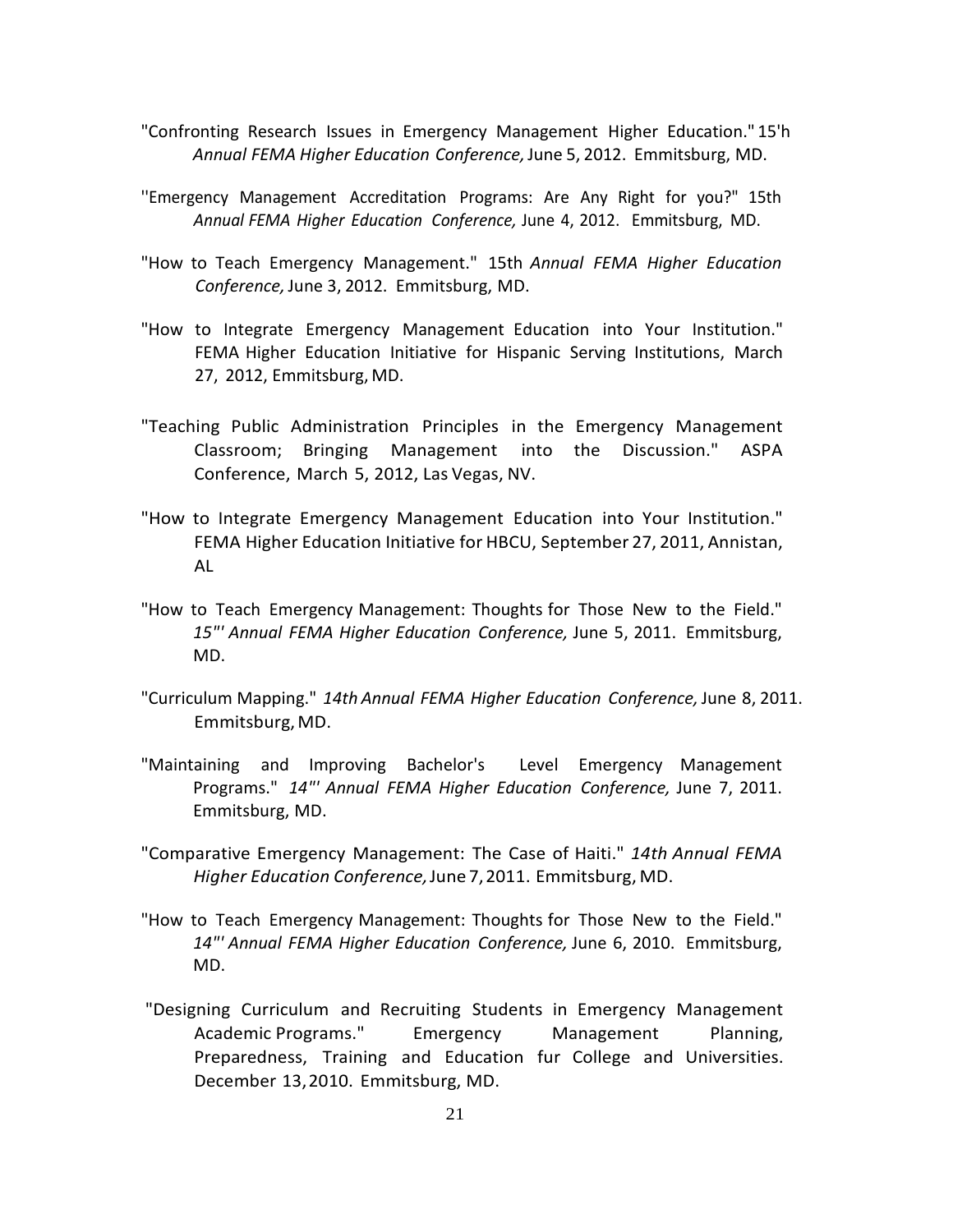- "Professionalism and Higher Education in Emergency Management." Emergency Management Planning, Preparedness, Training and Education for College and Universities. December 13, 2010. Emmitsburg, MD.
- "Comparative Emergency Management Project Update." *13th Annual FEMA Higher Education Conference,* June 9, 2010. Emmitsburg, MD.
- "Principles of Emergency Management Project Update." *13"' Annual FEMA Higher Education Conference,* June 8, 2010. Emmitsburg, MD.
- "How to Teach Emergency Management: Thoughts for Those New to the Field." *13"' Annual FEMA Higher Education Conference,* June 7, 2010. Emmitsburg, MD.
- "Rethinking the Policy and Profession of Emergency Management: Understanding the Social Construction of Disasters." *Emergency Management and National Preparedness Forum.* Bush School, Texas A&M, April27, 2010, College Station, Tx.
- ''Haiti's Recovery: Getting Beyond the Challenges to Achieve Positive Outcomes." Panel Member. *ASPA Conference,* April, 12, 2010. San Jose, California.
- "Toward a Theory of Vulnerability." *12th Annual FEMA Higher Education Conference,* June 3, 2009. Emmitsburg, MD.
- "Comprehensiveness, Progressiveness, Flexibility and Professionalism in Emergency Management." *12th Annual FEMA Higher Education Conference,* June 3, 2009. Emmitsburg, MD.
- "Comparative Emergency Management." *12th Annual FEMA Higher Education Conference*. June 2, 2009. Emmitsburg, MD.
- "Catastrophe Planning: Variables and Relationships." *12th Annual FEMA Higher Education Conference,* June 2, 2009. Emmitsburg, MD.
- "How to Teach Emergency Management: Thoughts for Those New to the Field." *12th Annual FEMA Higher Education Conference,* June 1, 2009. Emmitsburg, MD.
- "Can the War on Terrorism Be Won?" Panel Discussion, Brookhaven College, April 8, 2009, Farmer's Branch, Texas.

22 "Multi-organizational Coordination: Divergent Theories and Practical Examples." ASPA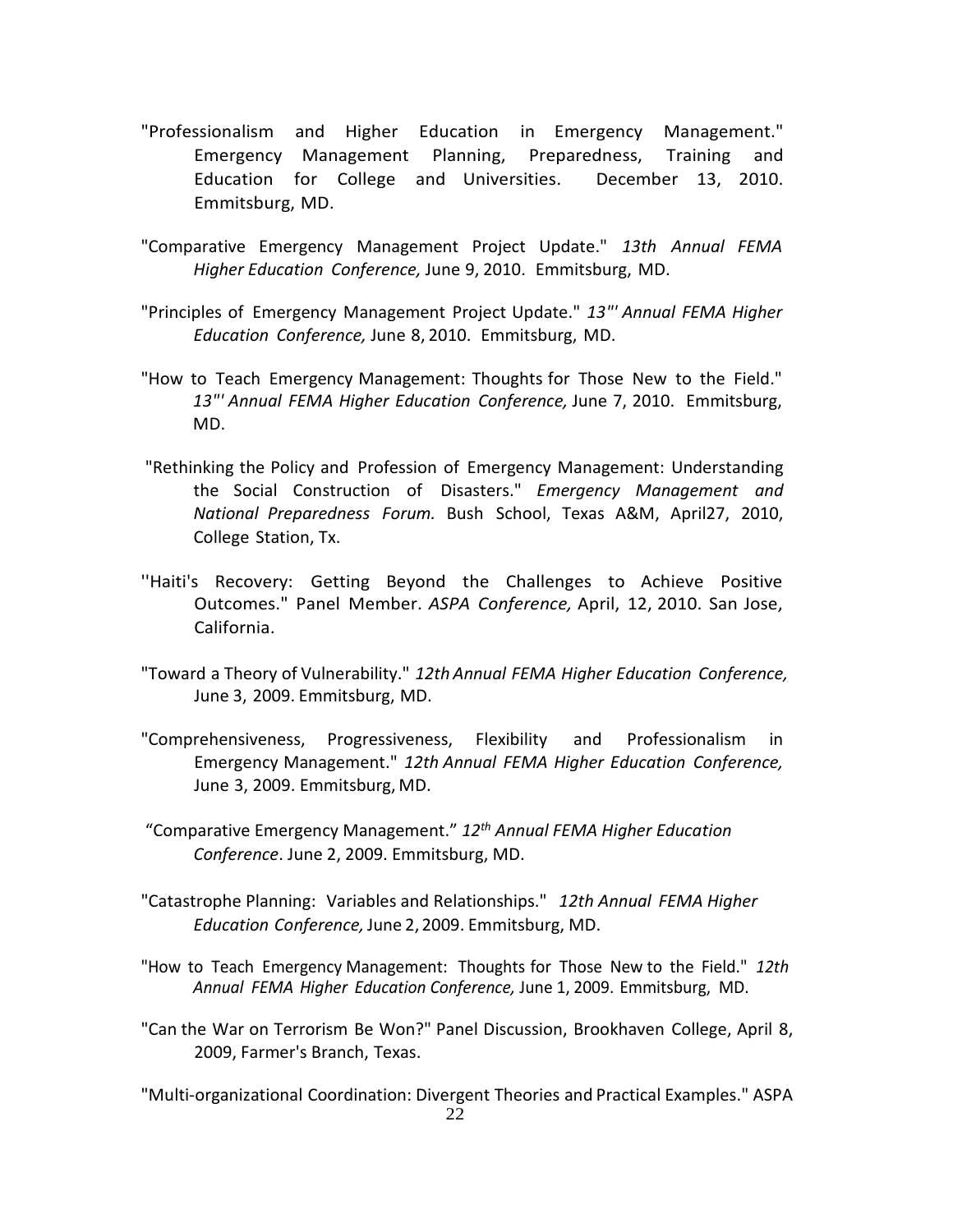Conference, March 23, 2009, Miami, Florida.

- "Reconsidering Homeland Security Policy: Recognizing the Role of Emergency Management in Promoting Terrorism Resistance and Resilience." *NATO Advanced Research Workshop,*September 27, 2008,.Washington, D.C.
- ''New Emergency Management Related Books and Materials." *11thAnnual FEMA Higher Education Conference,*June 5,2008. Emmitsburg, MD.
- "Principles of Emergency Management College Course Update." *11th Annual FEMA Higher Education Conference.* June 4, 2008, Emmitsburg, MD.
- ''Emergency Management Focus Group Update." *11thAnnual FEMA Higher Education Conference.*June 4, 2008, Emmitsburg, MD.
- ''Improving Your Graduate Emergency Management Program: Thoughtsfrom Directors and Coordinators fromAround the Nation." (Moderator). *11th Annual FEMA Higher Education Conference.*June 3, 2008, Emmitsburg, MD.
- "How to Teach Emergency Management: Thoughts for Those New to the Disaster Field." *JJ'hAnnual FEMAHigher Education Conference.*June 2,2008, Emmitsburg, MD.
- "Addressing Hazards Instead of Vulnerability: Four Proposals and aHolistic Policy Approach." *Annual ASPA Conference,*March 9, 2008, Dallas, TX.
- ''Disaster Response and Recovery: Emergency Management and Related Books & Materials." *Irl' Annual FEMA Higher Education Conference.*June 6, 2007, Emmitsburg, MD.
- ''Emergency Management Core Principles and Doctrine Project." *10th Annual FEMA Higher Education Conference.*June 5, 2007, Emmitsburg, MD.
- "Advancing Established Curriculum: Emergency Management Foundations." *Homeland Security Graduate Education, Workshop on National Needs,* May 16,2007, Texas A&M University, College Station, Texas.
- "A Critique of Emergency Management Policy: Recommendations to Reduce Vulnerability, and limit the Occurrence and Severity of Disasters." *Third Annual Health and Public Affairs Research Conference,* October 27, 2006, University of Central Florida, Orlando, Florida.
- "A Program in Transition: Emergency Administration and Planning at the University of North Texas." *9th Annual FEMA Higher Education Conference,* June 7, 2006. Emmitsburg, MD.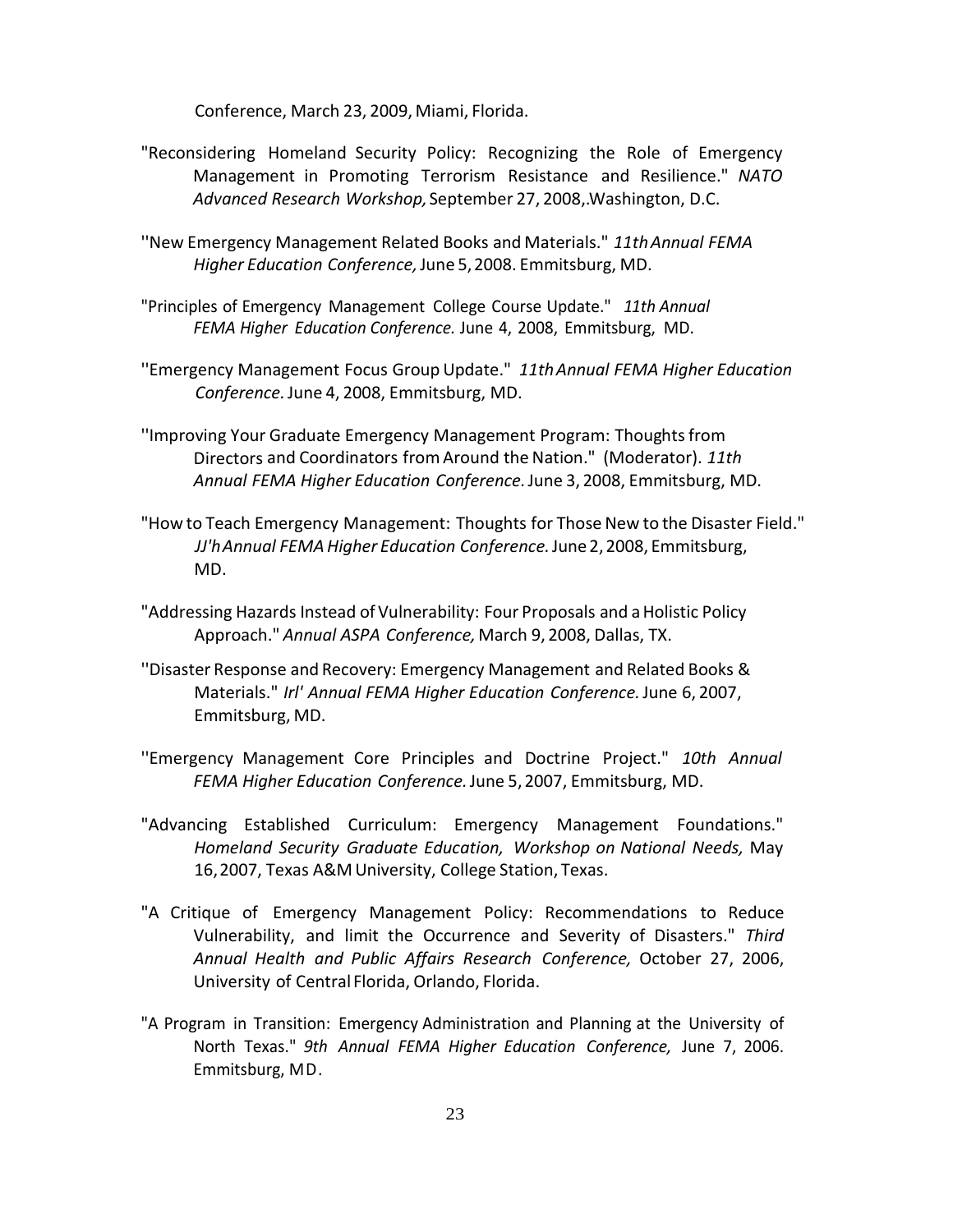- ''Vulnerability and Catastrophe." *Annual FEMA Higher Education Conference,* June 6, 2006. Emmitsburg, MD.
- "Desastres y Ia Pobreza." *Por Un Future sin Pobreza,* May 26, 2006. Saylua, Jalisco, Mexico.
- "Pushing for Change: International Disasters, Response Operations, and the Future of Emergency Management." *Disaster Relief and Recovery in Urban Contexts.* School of lnternational and Public Affairs. Columbia University. April 26, 2006. New York.
- ''The Importance ofGIS inDisasters and for Emergency Management Education." *National Academy of Sciences,National Research Council Planningfor Catastrophe Study, Workshopon GeospatialInformation for Disaster Management,* October 6,2005.Washington, D.C. (Invited).
- ''Disaster Vulnerability in Major Metropolitan Areas: Acknowledging and Addressing the Complexity of the Problem." *30th Annual Hazards Research and Applications Workshop.* July 12,2005.Boulder, Colorado. (Invited).
- "What's In a Name? An Epistemological Evaluation of Disaster Policies and Recommendations for Their Theoretical Integration and Application." *9th Annual FEMA Higher Education Conference,* June 9, 2005.Emmitsburg, Maryland. (Invited).
- "Revolutionary and Evolutionary Change in Emergency Management: Assessing the Need fur a Paradigm Shift and the Possibility of Progress in the Profession." *8th Annual FEMA Higher Education Conference,* June 8, 2005. Emmitsburg, MD.(Invited).
- "Opening Our Eyes: Why There is More to Disaster Response than First Response." *8th Annual FEMA Higher Education Conference,* June 8, 2005. Emmitsburg, MD. (Invited).
- ''Disasters and the Intersection of Disciplines: Why Breaking Down the Barriers is Imperative." *Annual FEMA Higher Education Conference,* June 8, 2005. Emmitsburg, MD. (Invited).
- "Understanding the Impact of Epistemological Problems in Emergency Management Education: Why Assumptions Matter." *29th Annual Hazards Research and Applications Workshop,* July 13, 2004. Boulder, Colorado. (Invited).
- "Maintaining and Increasing Momentum: Methods to Promote Enduring Higher Education Programs in Emergency Management." *Emergency*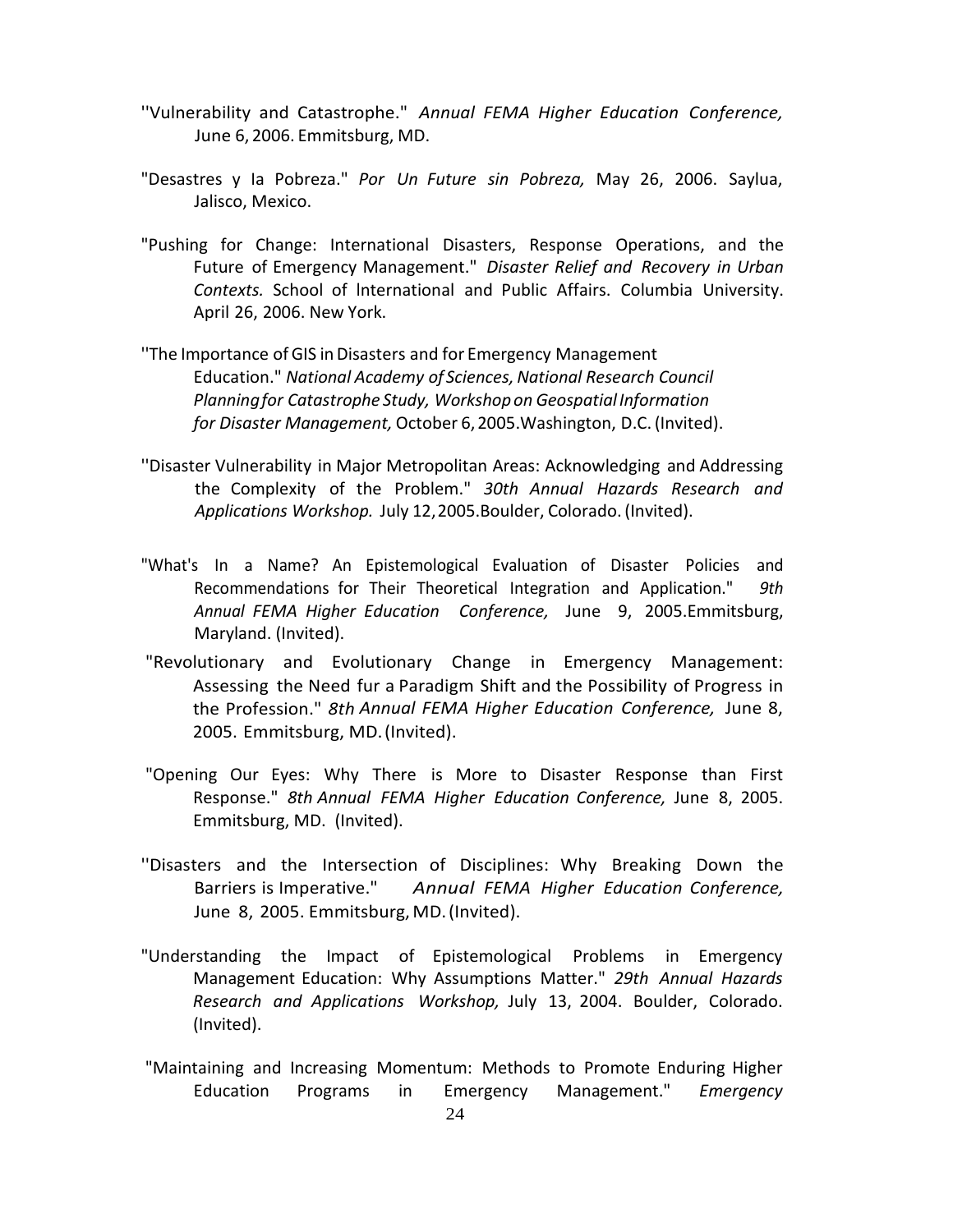*Management/Homeland Security: Indiana's Higher Education Initiative,* June 26, 2004. Indianapolis, Indiana. (Invited).

- "The Status of Emergency Management Theory." 7<sup>th</sup> Annual FEMA Higher *Education Conference,* June 8, 2004. Emmitsburg, MD. (Invited).
- "Promoting Holistic Approaches in Disaster Education." *6th Annual FEMA Higher Education Conference.* June II, 2003. Emmitsburg, MD. (Invited).
- "Neglected Components of Disaster Response Operations." *5th Annual FEMA Higher Education Conference,* June 12,2003. Emmitsburg, MD. (Invited).
- "An Assessment of Disaster Vulnerability: Fifteen Tenets about a Crucial and Complicated Concept." *The International Emergency Management Society Annual Conference,* May 17, 2002. Toronto, Canada.
- "What's Happening in Higher Education? Student Needs and University Responses." *27th Annual Hazards Research and Applications Workshop,* July 16, 2002. Boulder, Colorado. (Panel Moderator). (Invited).
- "Public/Private Coordination: Preliminary Findings from the World Trade Center disaster." *Learning from Urban Disasters, National Science Foundation Response and Opportunities for Future Research Workshop,* December 12, 2001. New York University, New York. (Invited).
- ''The Future of Emergency Management: The Search for a Paradigm and Policy Guide." *The International Emergency Management Society Annual Conference,*June 22, 2001. Oslo,Norway.
- "Coordinating Emergency Management Programs in Higher Education: A Perspective from the EADP Program at the University of North Texas." *5th Annual FEMA Higher Education Conference,*June 7, 2001. Emmitsburg, MD.(Invited).
- ''Vulnerabilidad, Desarrollo y la Reduccion de Desastres: Implicaciones para Ia Practica." *Primer Simposio Internacional de Riesgos Geologicos y Ambientales en Ia Ciudad de Mexico,* October 19, 2000. Mexico City, Mexico. (Invited).
- "Sustainability or Invulnerable Development? Proposals for the Current Shift in Paradigms." *24th Annual Hazards Research and Applications Workshop,* July 14, 1999. Boulder, Colorado.
- "Disasters, Developing Nations and Invulnerable Development." *23rd Annual*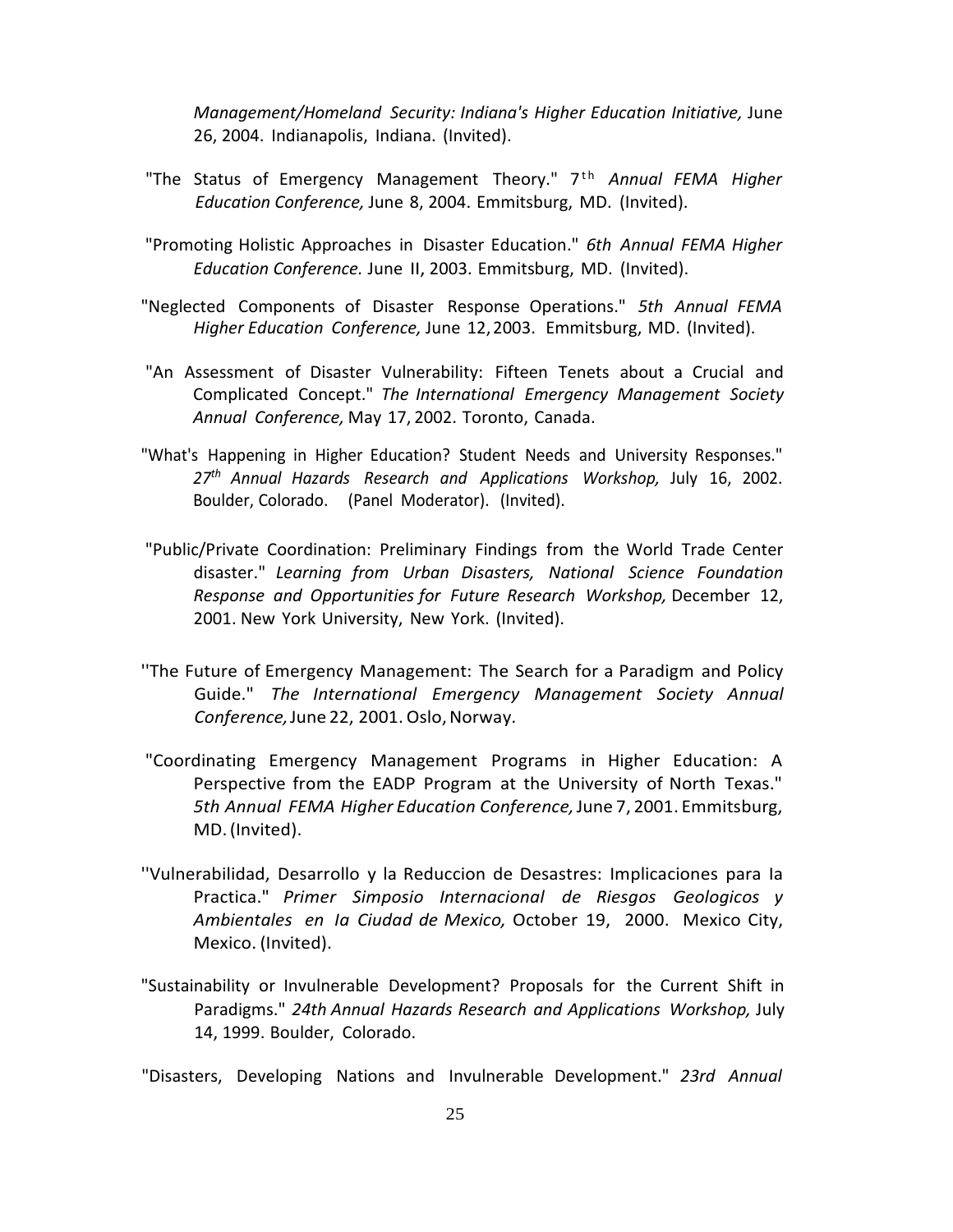*Hazards Research and Applications Workshop,* July 14, 1998. Boulder, CO.

- "Assessing International Responses to Disaster." *22nd Annual Hazards Research and Applications Workshop,*July 16, 1997. Denver, CO.
- "Deceitful Acts and Successful Pacts: Revisiting Democratization in Latin America." *5th Annual International Conference on Democracy and Democratic Transitions,* April l3, 1996. Denver, CO.

### **OTHER PRESENTATIONS/CONFERENCE INVOLVEMENT**

- "When Does Response End and Recovery Begin?" EM Weekly Blog Interview. [https://sitchradio.com/when-does-response-end-and-recovery-begin/](https://circulate.it/r/KY30XZaLq6w-ZK7zjgImhaElQvTcDniWk9Tj6NCYaSaiRd30AQm5Uokq0xMralHG/sitchradio.com/when-does-response-end-and-recovery-begin/) April 4, 2019.
- "Program and Opportunities Overview." July 6, 2018. "Emergency Management/Homeland Security Higher Education Regional Academic Collaborative – Region VIII. Aurora, CO.
- ''Disasters, Impacts and Required Responses." January 21, 2015. Guest speaker, Disaster Response and Recovery, University of North Texas, Denton, TX.
- ''Writing the Thesis/Dissertation Proposal: Ideas for Social Science Students." October 22, 2014. Graduate School, University of North Texas, Denton, TX.
- ''Disasters and Emergency Preparedness." September 3-8, 2014. Emeritus College, University of North Texas, Denton, TX.
- "Promoting Resilience through Emergency Management and Homeland Security." August 20, 2014. First Flight, University of North Texas. Denton, TX.
- ''Disaster Preparedness." June 19-20,2014. Grandparents University, University of North Texas, Denton, TX."Preparing Museums for Emergencies and Disasters." April15, 2014. Ammon Carter Museum, Fort Worth, Texas.
- ''Exploring the Utility of Spontaneous Planning in Emergency Management." April 4, 2014. Presentation to Nigerian Scholars, University of North Texas. Denton, TX.

''Planning, Improvisation, and Spontaneous Planning." March 7, 2014. Virtual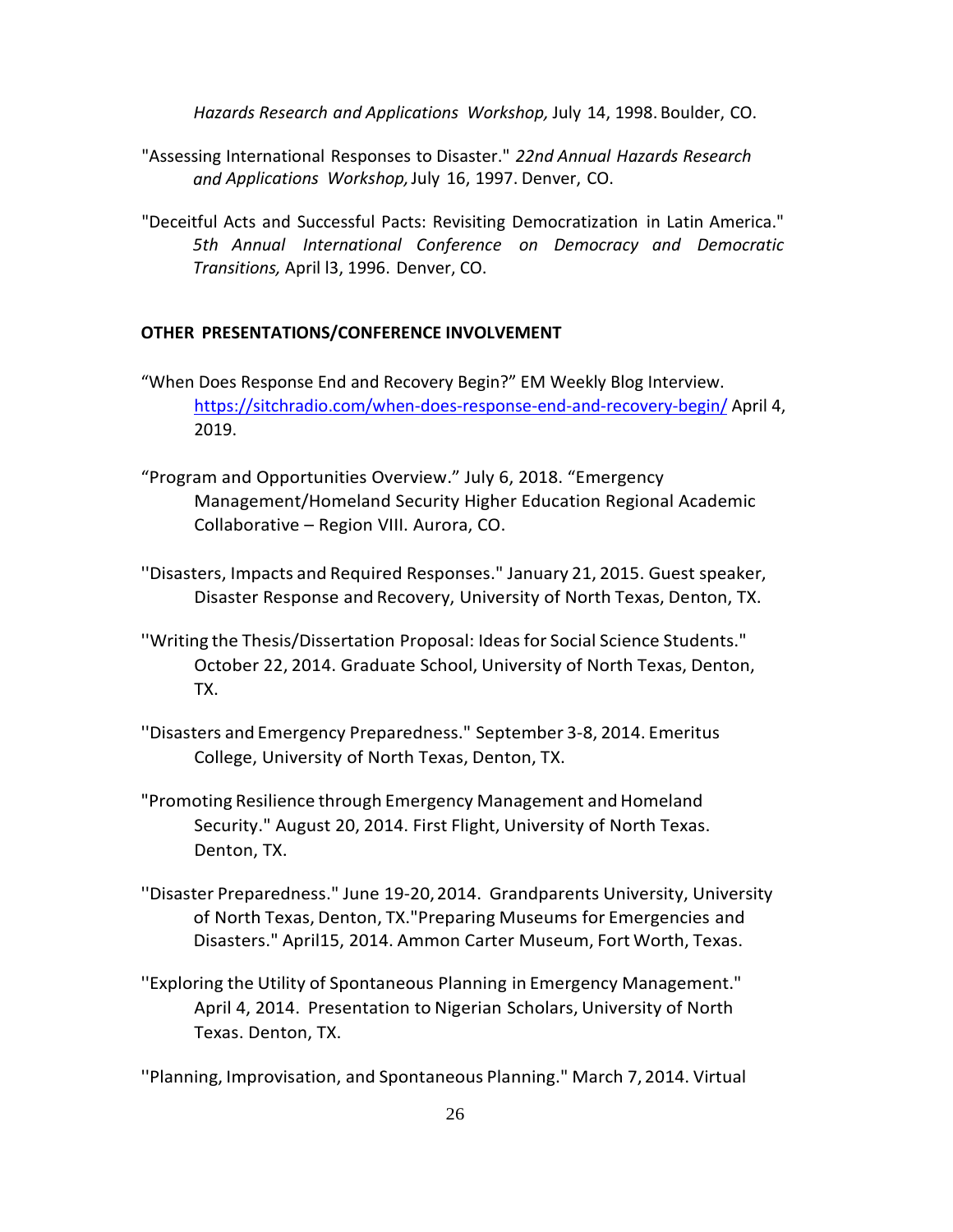Seminar Series, Millersville University.

- ''Writing Tips for Graduate Students." February 7, 2014. PhD Colloquium, University of North Texas, Denton, TX.
- ''The Importance of Emergency Management Education." February 7, 2014. FEMA Region VI FEMA Corps, Denton, TX.
- "Terrorism, 9/11 and Homeland Security." October 31, 2013. Guest lecturer, Criminal Justice, Nolan Catholic High School, Fort Worth, TX.
- ''Understanding the Differing Perspectives of Vulnerability." September 5, 2013. Guest lecturer, Managing Emergencies and Crises, University of Central Florida.
- "Leadership, Decision Making and Spontaneous Planning in Disasters." December 10, 2012. FEMA Region VI Senior Leadership Meeting, Denton, TX.
- "Considerations for Emergency Management Higher Education Programs." November 19,2012. Prairie View A&M University. Prairie View, TX.
- ''Industrial Hazards: Exploring Chemical Security through the Lens of Emergency Management." July 31,2012. *Chemical Sector Security Summit,* Baltimore, MD.
- "2012 and Disasters: Myths, Realities and Implications for Mitigation." May 1,2012. FEMA Region VI Mitigation Conference. Denton, TX.
- "International Disaster Response." November 17, 2011. Guest speaker (teleconference) in PAD 7827 Collaborative Public Management, University of Central Florida, Orlando, FL.
- ''The San Bruno Gas Pipeline Explosion: Findings and Implications for Theoretical Development. November 5, 2011. PhD Colloquium, University of North Texas, Denton, TX.
- ''Disaster Planning: Current Trends and Implications for Museums." October 24, 2011. North Texas Association forArt Conservation, Nasher Sculpture Center. Dallas, TX Invited.
- "Anticipating Future Disasters: Implications for Prevention and Preparedness." October *5,*2011. *NATO CivilProtection Group Seminar.* Budapest, Hungary. Invited.

''Disaster Preparedness." Grandparent's University. June 22-23, 2011. Denton, TX.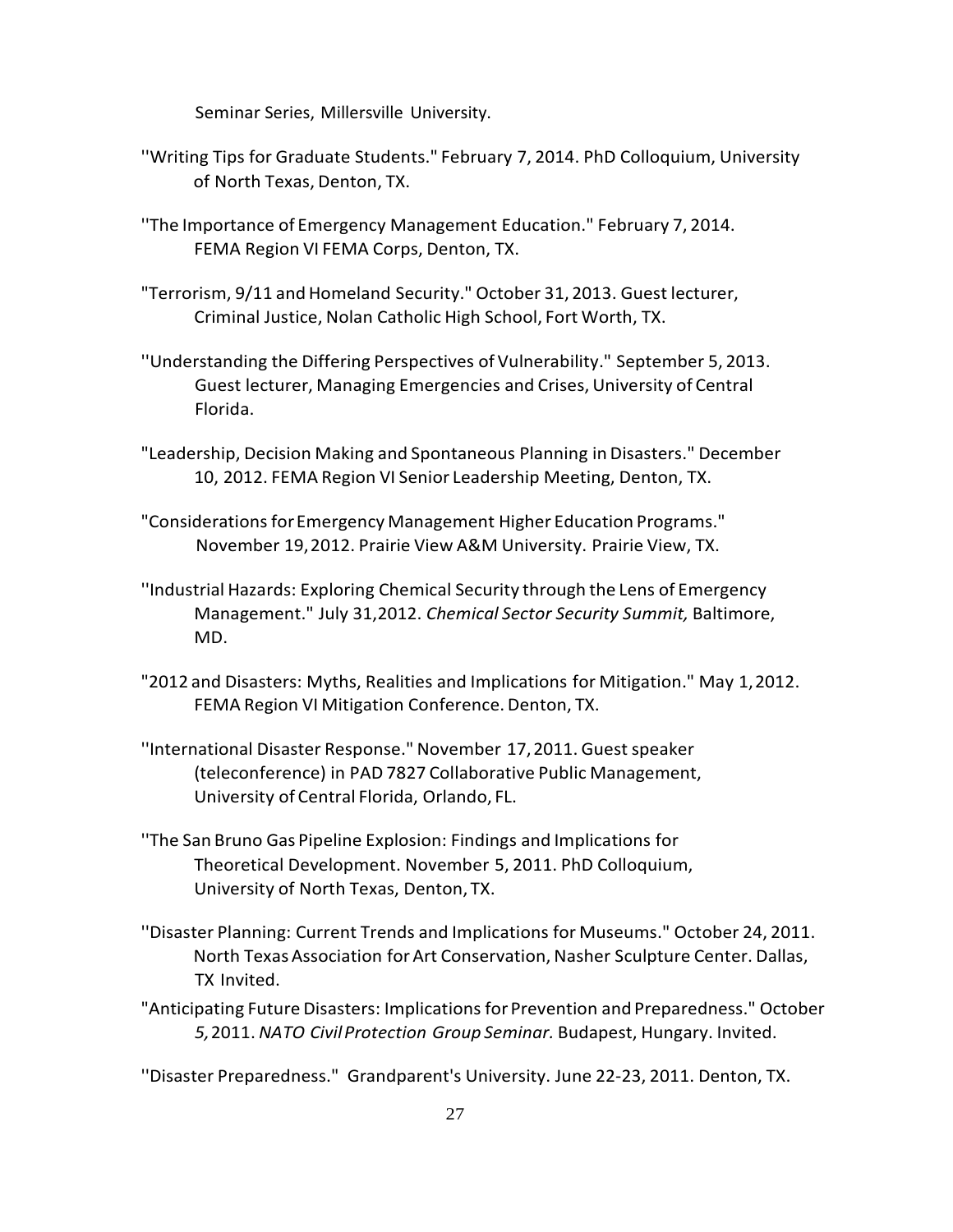Average evaluation: 4.82 out of 5.0 scale.

- ''Information and the Job of a Research and Professor." April 3, 2011. Cub Scout Troop 166. Corinth, TX.
- ''Understanding Disasters and Emergency Management Policy." February 28, 2011. Emeritus College, University of North Texas. Denton, TX.
- "First Things First: Identifying a Coherent and Comprehensive Policy for Emergency Management." November 1, 2010. 58th Annual IAEM Conference. San Antonio, TX.
- ''Improving Multi-Agency Coordination." September 30, 2010. Expo Enforcement Conference, Dallas, TX.
- "Is Your Research Potentially Transformative?" September 22, 2010. University of North Texas, Denton, TX.
- ''The Past, Present and Future of Emergency Management." February 17, 2009. Public Affairs Program, University of Texas at Dallas, Dallas, TX.
- ''The Evolving Paradigm: Emergency Management to Homeland Security and Back." December 10,2009. The Infrastructure Security Partnership, Infrastructure and Regional Resilience 2009 Conference, Grapevine, TX.
- "Panel Moderator." April 18, 2009. Emergency Preparedness Summit and Fair. Denton, TX.
- "The National Incident Management System: What Finance Directors Need to Know." November 13,2008. *Government Finance OfficersAssociation of Texas (GFOA1) Conference.*Dallas, TX.
- "LocalGovernment and Emergency Administration: The Essentials." November 7, 2008. *National Federation of Black Public Administrators.* University of North Texas, Denton, TX.
- "World Religion Panel." November 6, 2008. *Fellowship for the Advancement of Cultural Education* (FACES). University of North Texas, Denton, TX.
- ''The Importance ofHomeland Security and Emergency Management: Thoughts after 9/11."October 8, 2008. *Homeland Security Course,*University of Texas at Dallas, Dallas, TX.

"Reviewing the Principles of Emergency Management: A Discussion about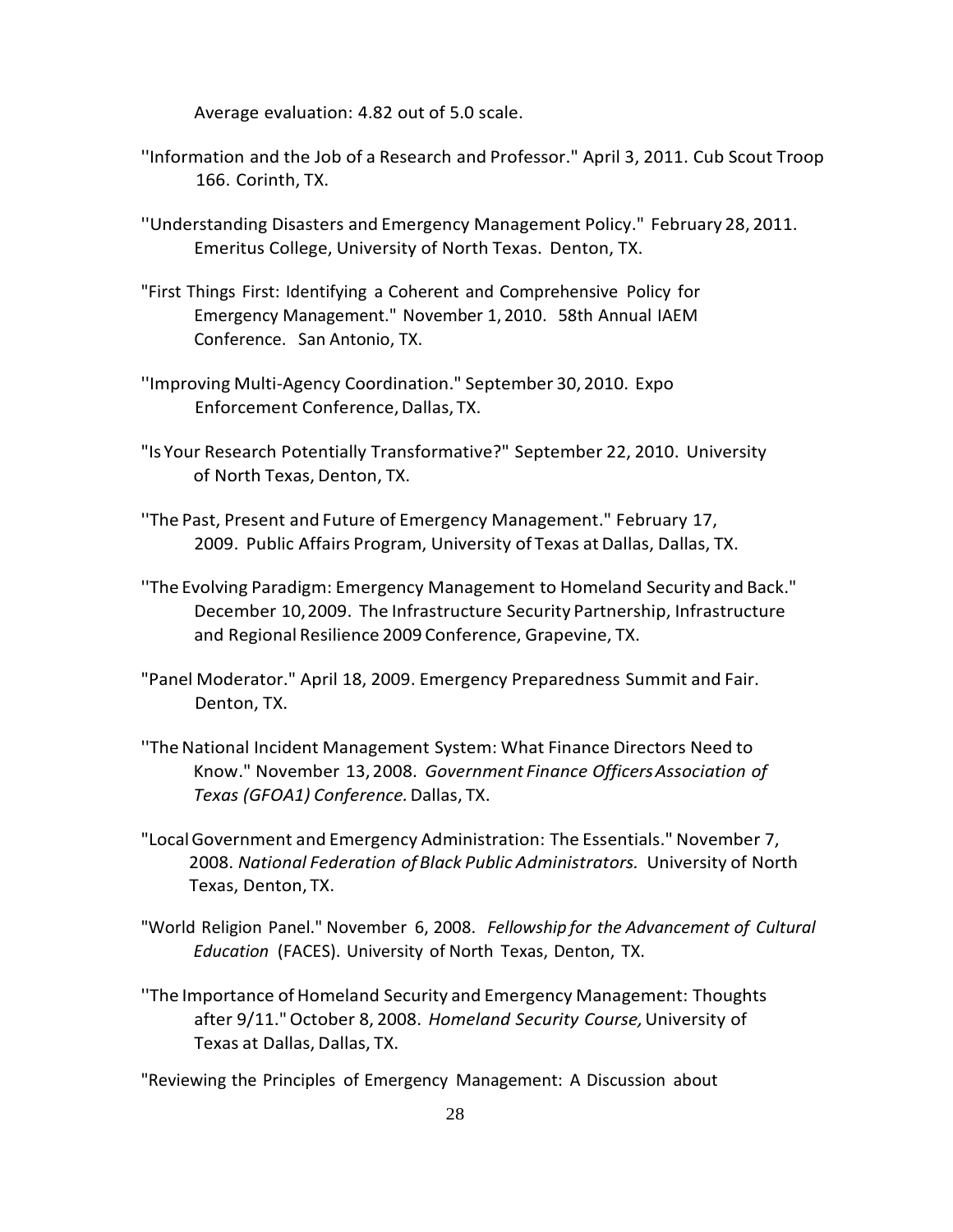Professionalization in the Field." March 19, 2008. *Preparedness and Response Symposium,* Emergency Management Association of Texas, Plano, TX.

- "ASecond Chance: Integrating anEmergency Management Perspective into Homeland Security Before its Too Late." January 23,2008. Web Address, *Wiley* **Faculty Network, Hoboken, NJ.**
- "Problems Facing Emergency Management and Homeland Security: Analogies with the Private Sector." October 2, 2007. *Association of Contingency Planners Monthly Meeting,* Dallas, TX.
- ''Emergency Management Research: An Overview ofthe Field and Frontier Research Questions." September 14,2007.*Ph.D. Colloquium.* Department of Public Administration. University of North Texas, Denton, TX.
- "Radio Book Review: *Handbook of Disaster Research."* February 28, 2007. *Integrative Center for Homeland Security,* Texas A&M University.
- "Rethinking Emergency Management Planning: Traditional Approaches, Future Disasters, Continual Challenges, and the Need for Change." November 29, 2007. *Texas Homeland Security Conference.* Texas Division of Emergency Management, San Antonio, TX.
- ''Higher Education in Emergency Management Panel Discussion" *Texas Homeland Security Conference,* November 29, 2007. Texas Division of Emergency Management, San Antonio, TX.
- "Past, Current and Future Research in Emergency Management: Experiences from the Field." October 26, 2006. *Public Administration Research Colloquium,* University of Central Florida, Orlando, FL.
- ''The History and Challenges Facing Emergency Management and Homeland Security." October *5,* 2006. *Texas Association of Regional Council's Conference on Regionalism,* Houston, TX.
- "Advancing the Profession: The Role of Education in Emergency Management." September II, 2006. *Air National Guard Emergency Management Workshop,* Fort Worth, TX.
- "Reassessing FEMA and its Role in Preparing the Nation: Recommendations *to* Respond Effectively to Disasters." September 8, 2006. *NATO Advanced Research Workshop, Understanding and Responding to Terrorism: A Multi-*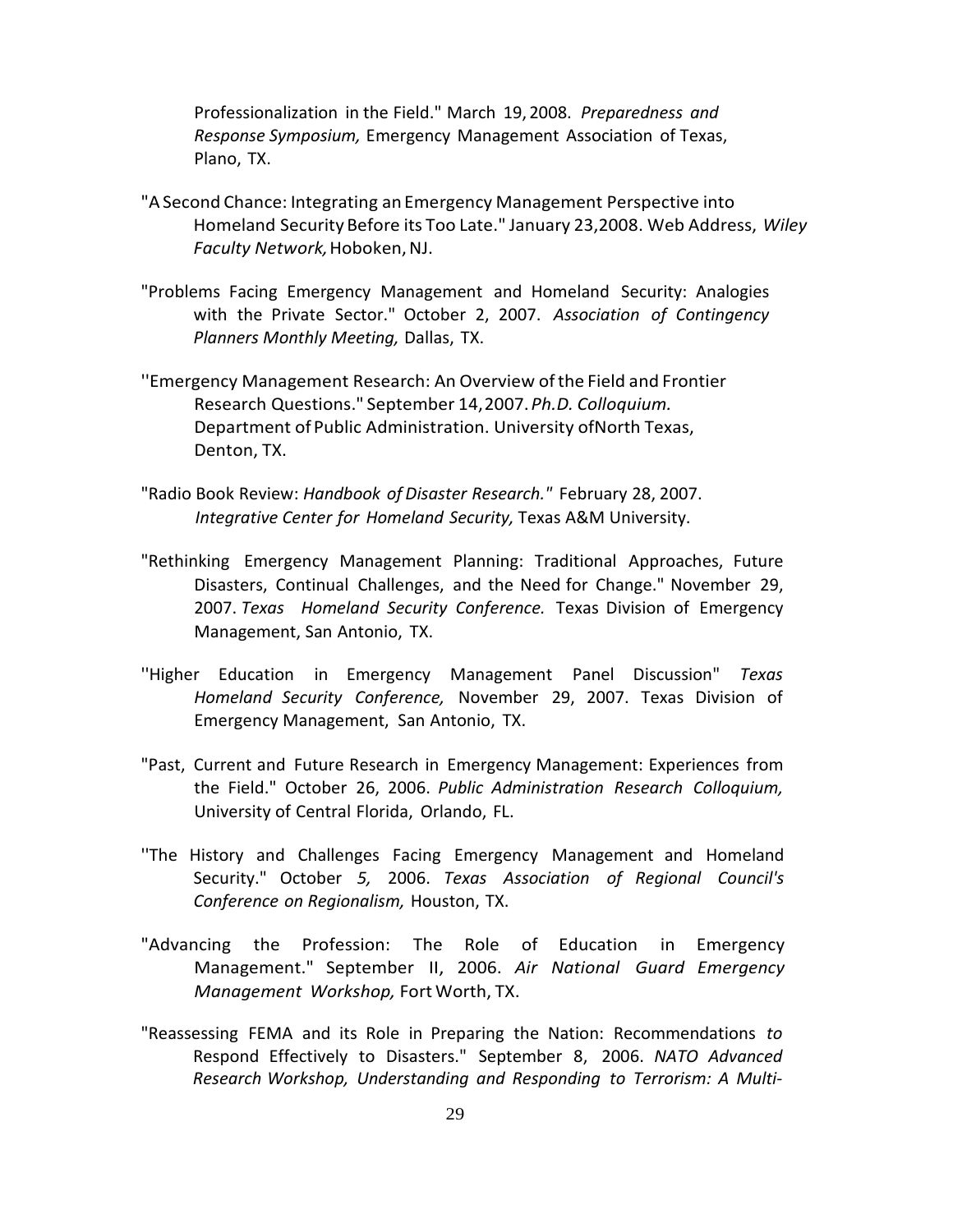*Dimensional Approach.* Washington, D.C.

- ''Disasters and the Importance of Preparedness." April 29, 2006. Keynote Speaker, *Preparedness Fair,* Church of Jesus Christ of Latter-day Saints, Frisco, TX.
- ''Women, Disasters and the Future of Emergency Management." April 29, 2006. *Monthly Meeting,* League of Women Voters, Denton, TX.
- "Bridging the Gap: Research and the Profession of Emergency Management." April 18, 2006.*Partners inEmergency Preparedness Conference.*Tacoma,WA.
- ''Next Steps and Future Directions." March 27, 2006. *Hometown Emergency Preparedness and Response Forum.* University of North Texas. University of North Texas, Denton, TX.
- ''Effective Disaster Response Management." March 27, 2006. *Hometown Emergency Preparedness and Response Forum.* University of North Texas. University of North Texas, Denton, TX.
- "Hazards or Vulnerability? Rethinking Theory and Policy." November 2, 2005. *Emergency Information Infrastructure Partnership On-lineDiscussion.*
- ''The Impact of Terrorism on the Patriot Act and Emergency Management." September 15, 2005. *Taking Back America? A Discussion on the Pros and Cons of the Patriot Act.* University of North Texas, Denton, TX.
- ''Vulnerability and Disasters: Recommendations for Reducing Rising Losses. July 8, 2005. *FEMA National Information Processing Service Center,*Denton, TX.
- "Designing and Establishing an Emergency Management Program: Lessons from the University of North Texas." *Indiana Department of Homeland Security Higher Education Video Teleconference,* June 13, 2005.
- ''The Impact of Homeland Security on Emergency Management and Disaster Reduction." April 13, 2005. *Panel Discussion, Violence and the War on Terrorism: Prospects, Problems and Perspectives.* Denton, TX.
- ''Disasters and the Future of Emergency Management." December 2, 2005. *AVID College Bound Program,* Dan F. Long Middle School, Carrollton, TX.
- ''Improving the Relationship Between Academia and the Private Sector: How We Can Work Together More Effectively." March 1, 2005. *North Texas Chapter, Association of Contingency Planners Monthly Meeting.* Dallas, TX.
- "Bridging the Divide: How Academia can Assist Professionals and vice versa." January 28, 2004. *Urban Management Assistants of North Texas Nuts and*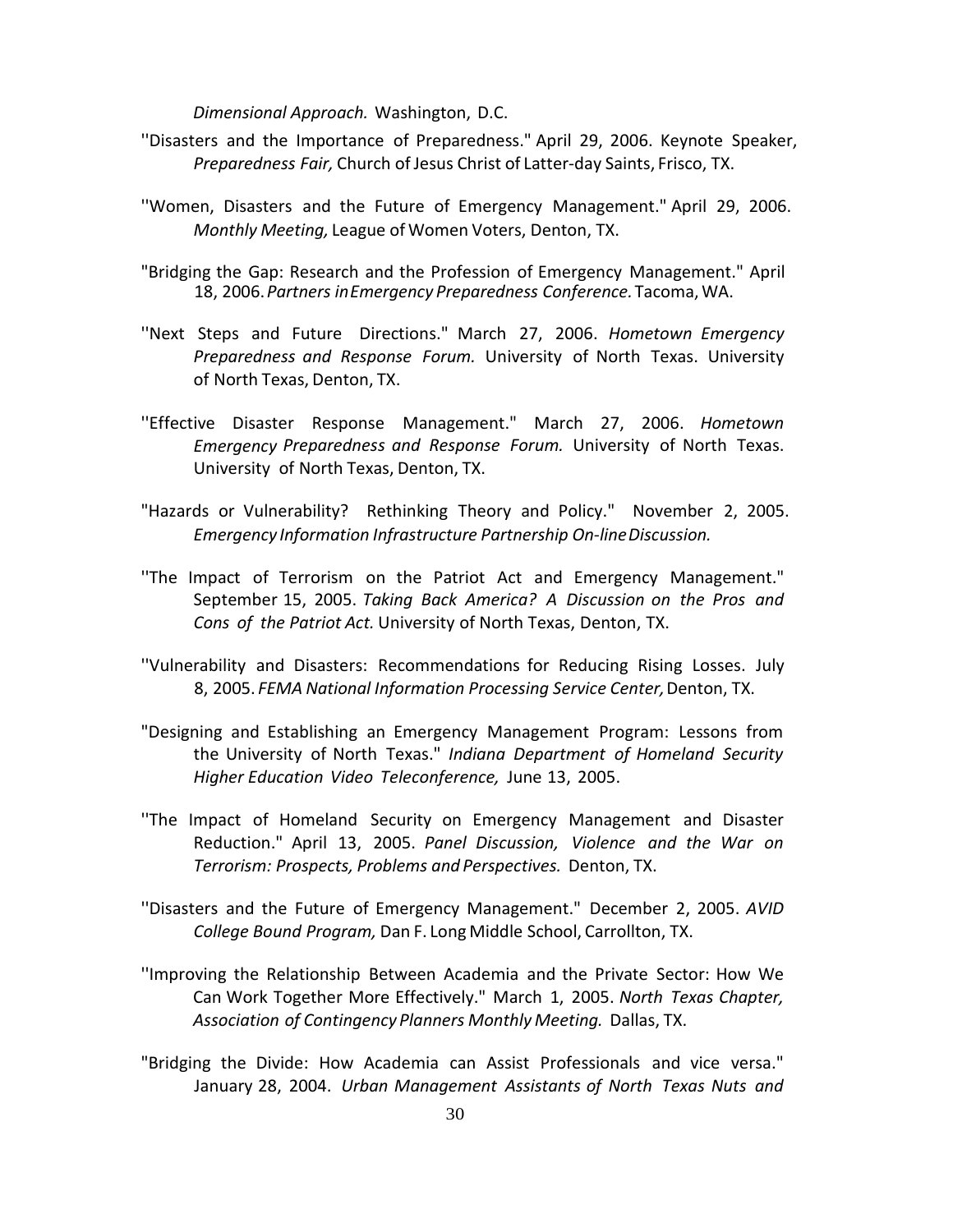*Bolts Conference,*Denton, TeX. (Invited).

- "Educating Professionals in the Field of Emergency Management: A Historical Review of the EADP Program." March 9, 2004. *43rd Annual DEM Emergency Management Conference,*Waco, TX. (Invited).
- ''Not Your Business? What Quick Response Research Teaches About Disasters and the Private Sector." February 23, 2004. *NSF Press Conference, Critical Lessons FromSeptember 1J'h,*Arlington,Virginia.(Invited).
- "Providing a Comprehensive Education in Emergency Management: What the University of North Texas is Doing." February 25, 2003. *42nd Annual Emergency Management Training Conference,* Texas Division of Emergency Management, Austin, TX. (Invited).
- ''Disasters and Workplace Safety." February 13, 2003. Guest lecturer. *Distinguished Lecture Series.* Romney Institute of Public Management, Brigham Young University, Provo, Utah.
- ''Interagency Cooperation in NYC following World Trade Center Disaster." October 2, 2002.*Homeland Security Symposium,* Plano, TX. (Invited).
- ''The Importance of Regional Coordination of Emergency Management." September 13, 2002. *Disaster Education Day,* University of North Texas, Denton, TX. (Panel Moderator).
- "Coordinating Responses to Catastrophe: Lessons from 9/11." August 22, 2002. TGEMAIEMAT *Texas Emergency Management Conference,* San Antonio, TX. (Invited).
- "Trends in Disasters and Emergency Management." April 22, 2002. *Society of American Military Engineers, Combined Dallas and Fort Worth Post Meeting,* Dallas, TX.(Invited).
- "Assessing Vulnerability for Disaster Reduction." April 16, 2002. *Environmental Science Seminar.* Oklahoma State University, Stillwater, OK. (Keynote Speaker).(Invited).
- "Projections about the Future of Emergency Management and GIS." April 2, 2002. *Community Safety and Emergency Preparedness: Geographic Information Systems Technology Conference,* North Central Texas Council of Government, Grapevine, TX.(Invited).
- "Human Behavior in Disasters and Emergency Management." November 8, 2001. Guest speaker. *Department of Sociology,* University of North Texas, Denton, TX.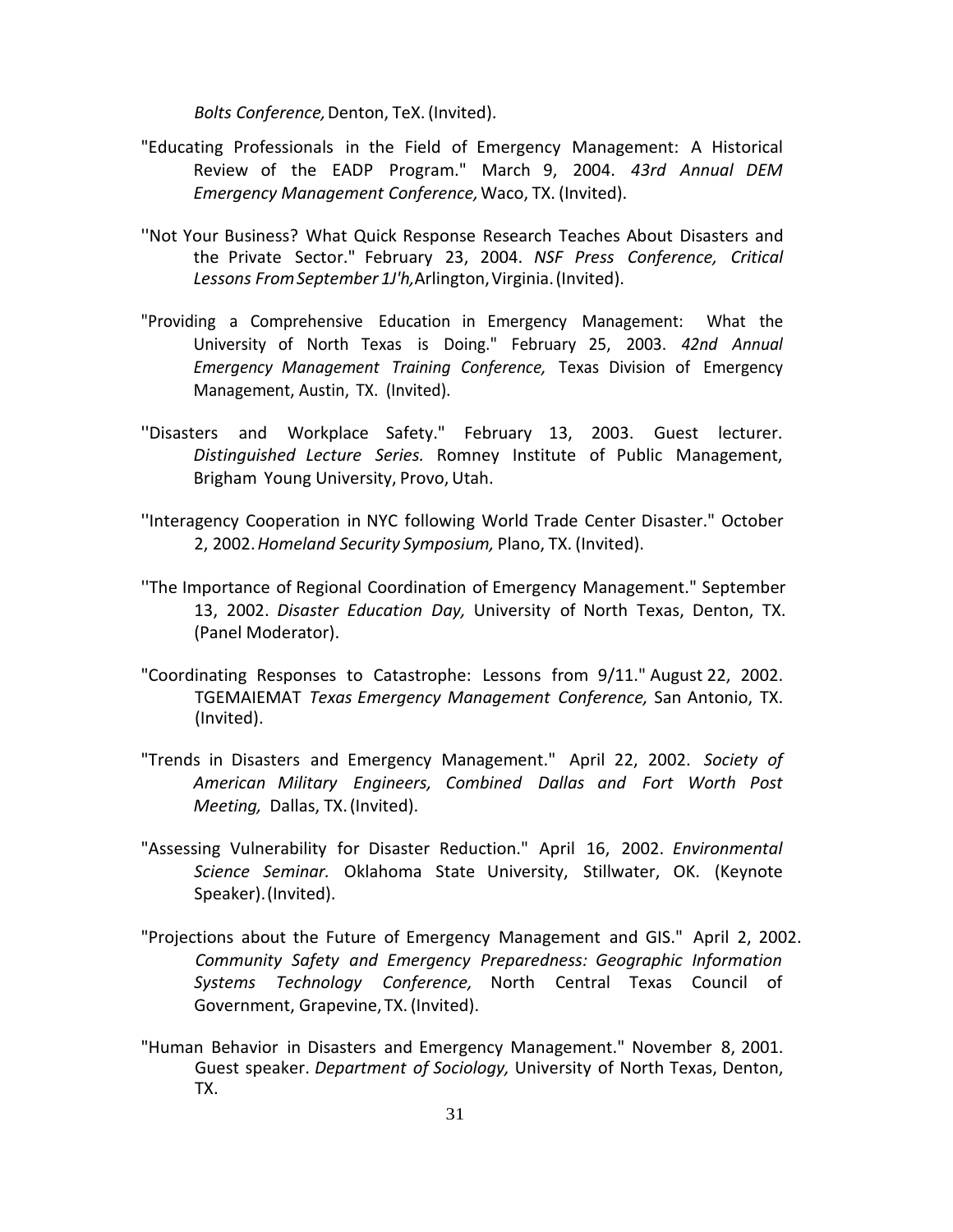- ''Disasters and Public Health." November 5, 2001. Guest speaker. *Department of Kinesiology,* Texas Womens' University, Denton, TX.
- "Community Disaster Preparedness." October 25, 2001. Guest speaker. *Methodist Church,* Denton, TX.
- "Targeting Vulnerability: Comments on Blanchard's Bakers Dozen." October 19, 2001. *Disaster Education Day*, University of North Texas, Denton, TX.
- "Preparing fur Disasters." October 3, 2001.Guest speaker. *Rotary International,* Lewisville, TX
- ''The New York City Terrorist Attack." September 18, 2001. *Seminar on Terrorism.* University of North Texas. Denton, TX. (Invited).
- "Counter-terrorism Training for Local Communities." August 29, 2001. *FEMA Training Workshop,*Ardmore, OK.
- "Counter-terrorism Training for Local Communities." August 23, 2001. *FEMA Training Workshop,* Fayetteville, AR.
- "Professional Emergency and Hazards Management: Update on Key Initiatives." July 16, 2001. *2rl' Annual Hazards Research and Applications Workshop,* Boulder, CO. (Panel Recorder). (Invited).
- ''Higher Education and Emergency Management: A Perspective from the EADP Program at the University of North Texas." April 24, 2001. *National Disaster Medical System Conference,* Dallas, TX. (Invited).
- "Careers in Emergency Management: With a Projection for the Future and Recommendations for Those Interested in the Field." March 11, 2001. *Focus International Career Exposition,* Edmonton, Canada. (Invited).
- "Assessing the Appropriateness of Sustainable Development as a Concept for Emergency Management." October 13, 1999. *Disaster Education Day,* University of North Texas, Denton, TX.
- "Preparedness fur Flooding and Other Disasters." November 13, 1999. *Mitigating Natural Disasters: Planning, Prediction, and Preparedness.* Conference Sponsored by the American Water Resources Association, Austin, TX. (Invited).
- "Current Issues in Emergency Management." May 13, 1998. Guest speaker. *Department of Sociology, University of Denver, Denver, CO.*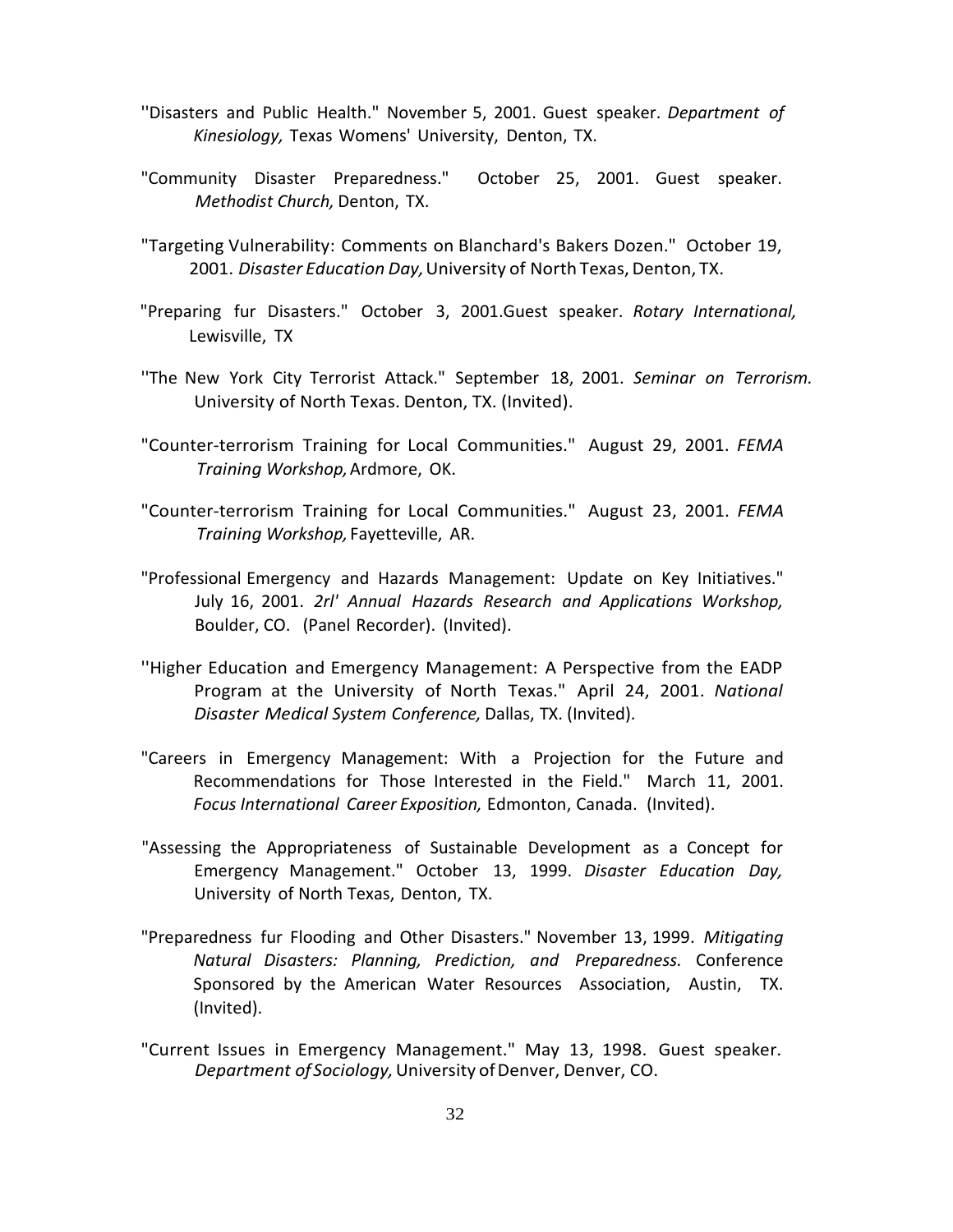''Understanding International Responses to Disasters." February 13, 1998. Guest speaker. *Graduate School of International Studies,* University of Denver, Denver, CO.

# **GRANTS RECEIVED**

- Spontaneous Planning, Governance Structure, and aPublic Health Emergency: Ebola in Dallas Texas. \$38,537. National Science Foundation. June 2014 – 2017.
- San Bruno, California, September 9, 2010, Gas Pipeline Explosion and Fire. \$14,937. National Science Foundation. December 2010 – March 2012.
- Cross-Cultural Analysis of Unidentified Bodies in Haiti. \$39,952. National Science Foundation. Spring 2010 – January 2012.
- Principles of Emergency Management Instructor Guide Development. \$10,000. Federal Emergency Management Agency. Spring 2009 – 2010.
- Catastrophe Instructor Guide Development. \$4,000. Federal Emergency Management Agency. Spring 2009 – Fall 2010.
- Comparative Emergency Management Europe. Research Enabling Grant. \$5,000. University of North Texas. Spring 2009 – Fall 2012.
- Comparative Emergency Management: Understanding Disaster in Latin America and the United States. Hispanic Studies and Global Study Initiative. \$15,000. University of North Texas. Spring 2009 – Summer 2011.

Research Infrastructure Grant. \$4,708. University of North Texas. Fall 2008.

- Nourishing an Academic Degree: Promoting Growth in Emergency Administration and Planning at the University of North Texas. Federal Emergency Management Agency. \$1,500. Fall 2006.
- An Exploration into the Need for and Feasibility of a Principles of Emergency Management Course: Feedback for FEMA's Higher Education Program. Federal Emergency Management Agency. \$2,500. Summer 2006.
- IEMSA Volunteer Participation, SNS Exercise. \$4,020. Texas Engineering Extension Service. Spring 2005.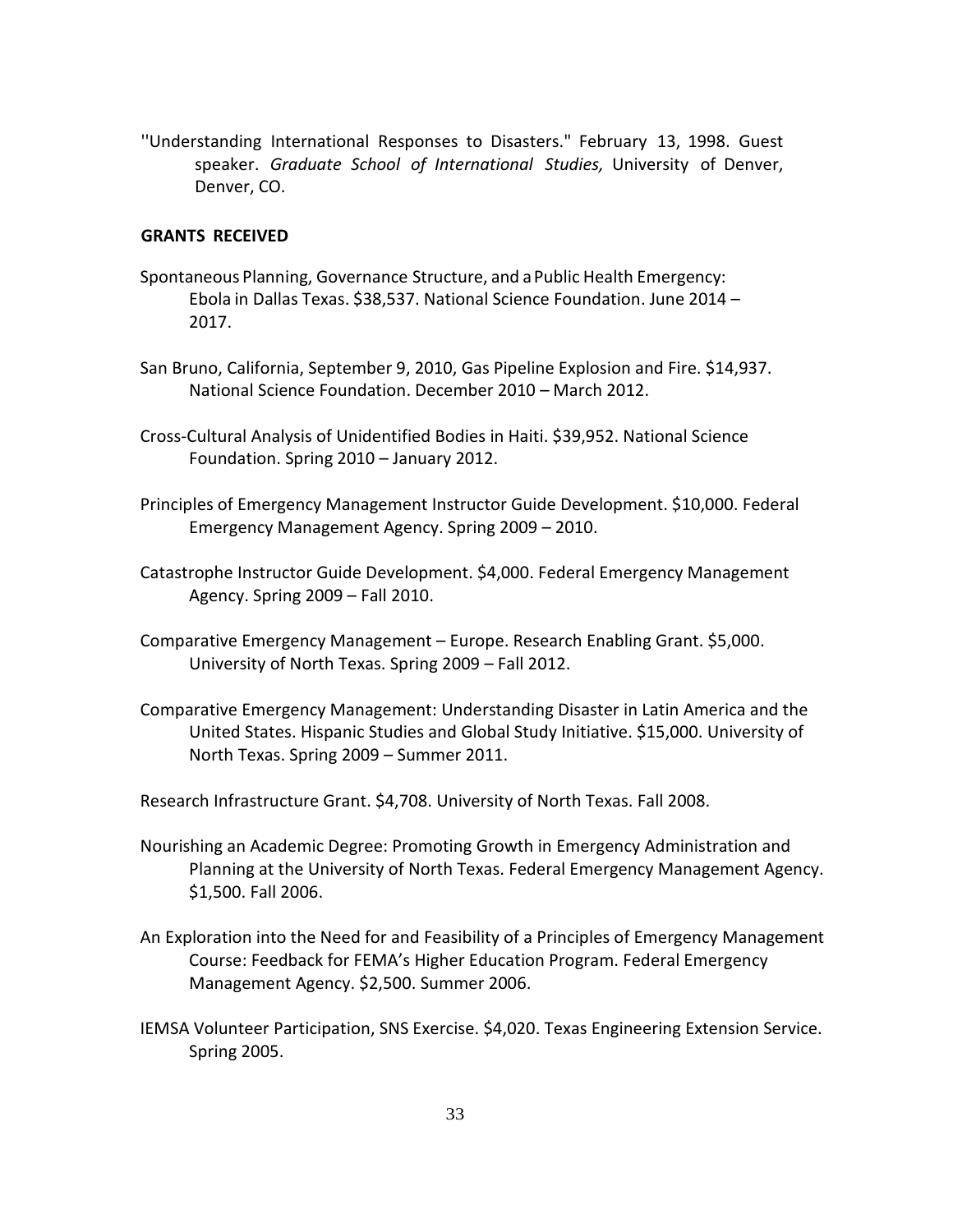- Disciplines, Disasters and Emergency Management. \$2,500. Federal Emergency Management Agency. Spring 2004.
- Disaster Response Operations and Management Course Development. \$5,000. Federal Emergency Management Agency. Summer 2004.
- Research Initiation Grant. \$4,000. University of North Texas. Summer 2004.
- Quick Response Research Grant. \$2,148. Natural Hazards Center/National Science Foundation. Spring 2004.
- The Historical Development of the EADP Program. \$2,500. Federal Emergency Management Agency. Summer 2003.
- Junior Faculty Summer Research Fellowship. \$5,000. University of North Texas. Summer 2002.
- Quick Response Research Grant. \$1,350. Natural Hazards Center/National Science Foundation. Spring 20o4.
- Disaster Response Operations and Management Course Development. \$15,000. Federal Emergency Management Agency. Summer 2004.
- Terrorism Training Table Top Exercises for Arkansas and Oklahoma. \$22,197. Federal Emergency Management Agency. Summer 2001.
- Quick Response Research Grant. \$2,148. Natural Hazards Center/National Science Foundation. Fall 2001.
- Quick Response Research Grant. \$2,600. Natural Hazards Center/National Science Foundation. Spring 2001.
- Quick Response Research Grant. \$200. Natural Hazards Center/National Science Foundation. Fall 2000.
- Quick Response Research Grant. \$1,300. Natural Hazards Center/National Science Foundation. Spring 1997.
- Quick Response Research Grant. \$1,500. Natural Hazards Center/National Science Foundation. Spring 1997.

### **GRANTS SUBMITTED**

NSF (2014), NSF (2013), DHHS (2012), NSF (2010), NSF (2009), Smith Richardson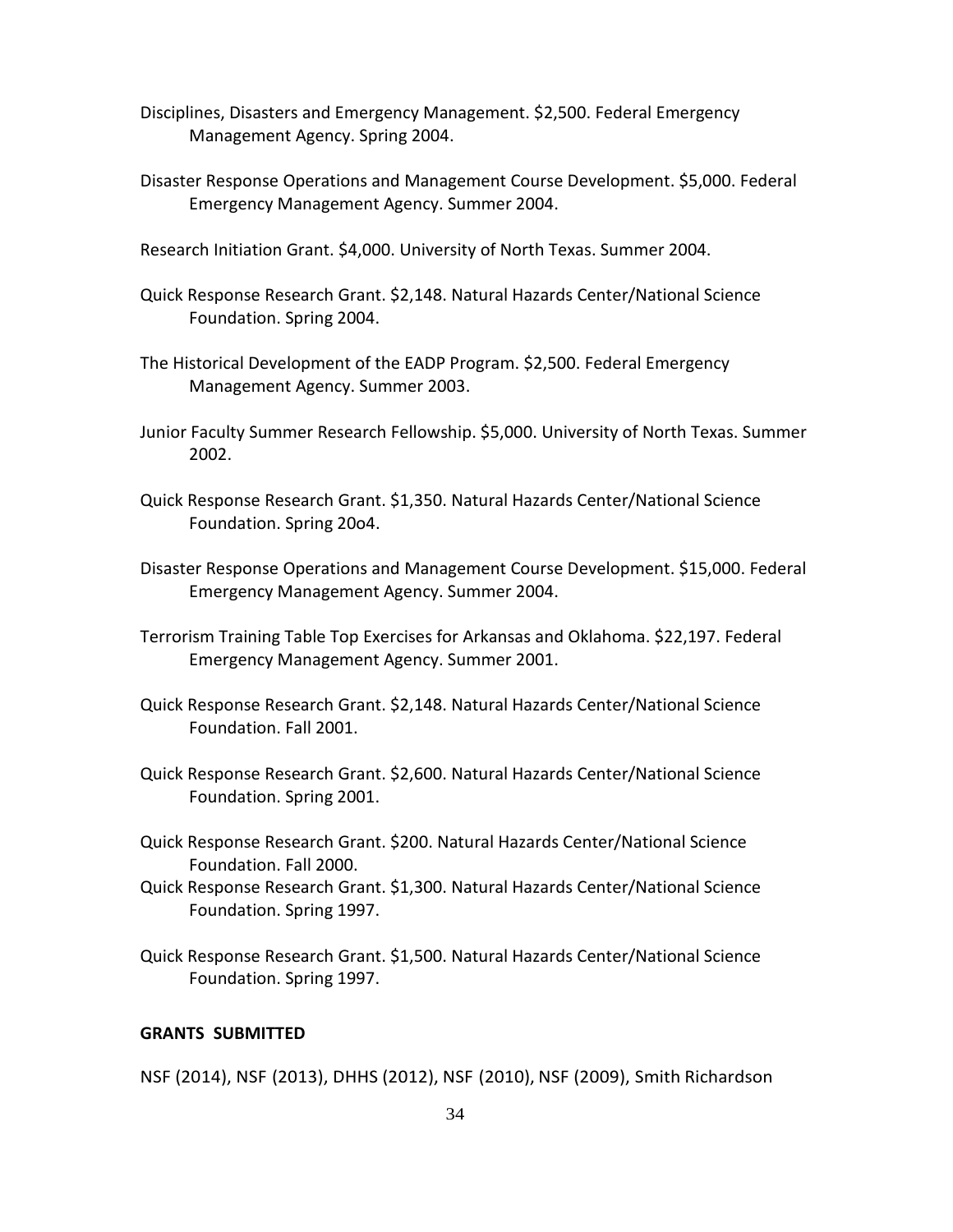Foundation (2008), Well Fargo (2008), Department of Homeland Security Center of Excellence (2007), NSF (2006).

# **ADMINISTRATIONANDSERVICE**

- Member, Executive Committee, Department of Public Administration, September 2014 – June 2015.
- Member, Lisa Henry Promotion and Tenure Committee, Department of Anthropology, July 1, 2014- November 1, 2014.
- Member, Information Science PhD Review Committee, College of Library and Information Science, September 2013- March 2014.
- Member, Ad Hoc Grade Appeal Committee, Department of Public Administration, September 2013.
- Director of Summer Session, University of North Texas, August 2013 June 2015.
- Member, Chad Trulson Promotion and Tenure Committee, Department of Criminal Justice, October 2012.
- Member, Comprehensive Exam Committee, Department of Public Administration, September 2011 – June 2015.
- Chair, Ad-Hoc Grade Appeal Committee, Department of Public Administration, February 2012.
- Member, Executive Committee, Department of Public Administration, September 2011 – September 2013.
- Member, Conflict of Interest Review Committee, University of North Texas, February 2011 – March 2011.
- Member, Awards Committee, College of Public Affairs and Community Service, University of North Texas, October 2010- present.
- Member, Curriculum and Degree ProgramsCommittee, Department of Public Administration, University of North Texas, September 2010 - August 2012.Member, Graduate Student Travel Grant Awards Committee, University of North Texas, March 2010.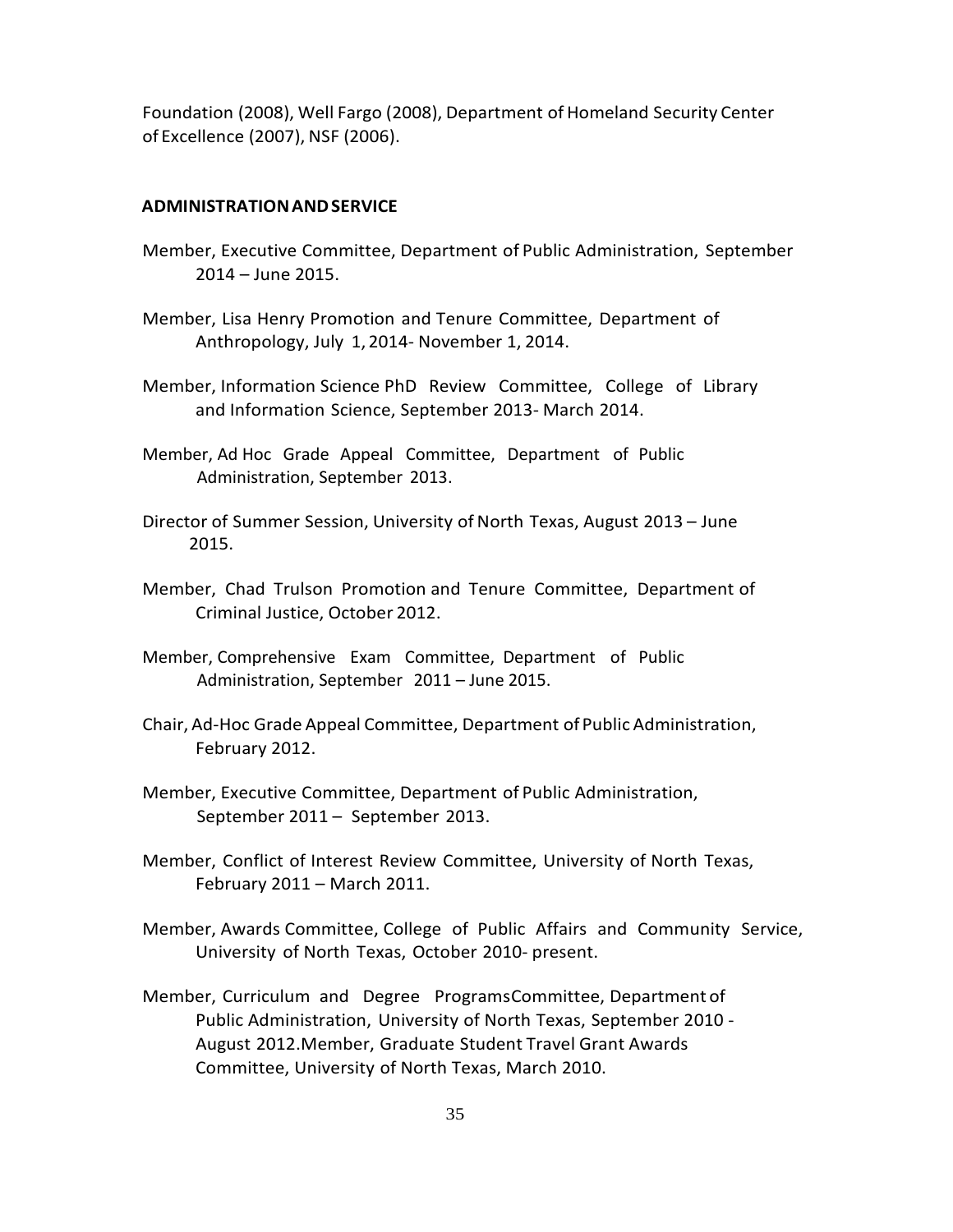- Member, Master and Doctoral Fellow Awards Review Committee, University of North Texas, January 2010.
- Participant, Civic Engagement at UNT, Informal Faculty Meeting, July 29, 2010. Member, Graduate Student Support and Professional Development Committee, November 2009 - August 2010.
- Chair, Position Announcement Subcommittee (Dean's Search Committee), November 2009 - March 2010.
- Dean's Search Committee, College of Public Affairs and Community Service, October 2009 - March 2010.
- Ex Officio, P&T Document Revision Committee, College of Public Affairs and Community Service, September 2009 - August 2010.
- Ex Officio, By Laws Revision Committee, College of Public Affairs and Community Service, September 2009 - August 2010. Member, Graduate Council, University of North Texas, January 2009 - August 2010.
- Member, Cluster Grant Review Committee, University of North Texas, March <sup>2009</sup> - April 2009.
- Member, Associate Deans' Council, University of North Texas, January 2009 -Summer 2010.
- Member, Council of Associate Deans on Research, University of North Texas, January 2009 - August 2010.
- Participant, Library Budget Restructuring Committee, College of Public Affairs and Community Service, January 2009- July 2009.
- Participant, Institutional Effectiveness Plan Review, College of Public Affairs and Community Service, January 2009- August 2010.
- Associate Dean, College of Public Affairs and Community Service, January <sup>2009</sup> - August 2010.

Member, Promotion and Tenure Document Review Committee, November 2008.

Member, International Studies Faculty Search Committee, October 2009.

Member, Grievance Committee, College of Public Affairs and Community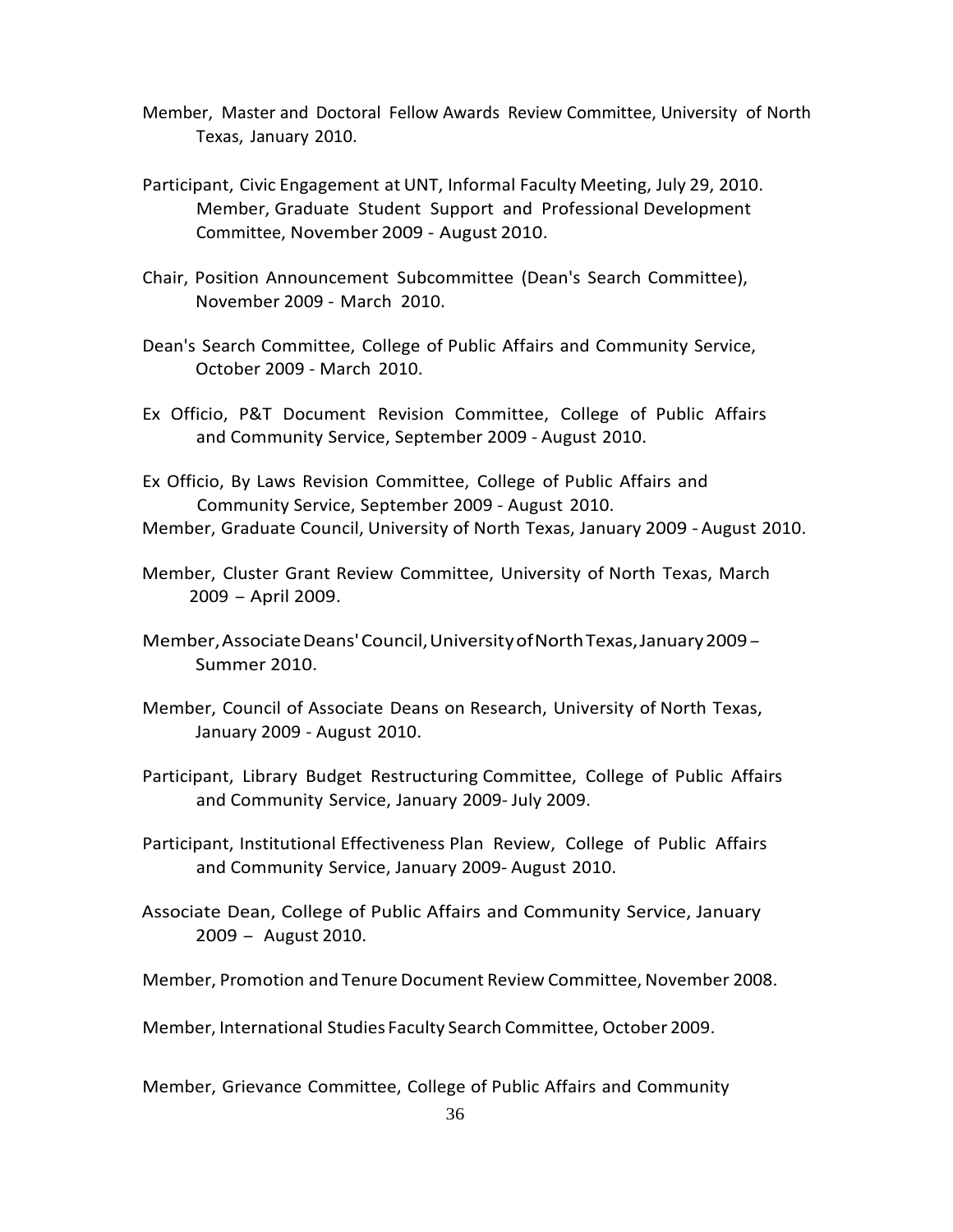Service, September2007 - September2008.

- Member, UNT Thesis/Dissertation Scholarship Awards Committee, July <sup>2008</sup> December 2009.
- Member, Faculty Search Committee, Department of Political Science, June 2008.
- Speaker, MPA Graduation, Department of Public Administration, May 2008.
- Member, Curriculum and Degree Programs Committee, Department of Public Administration, September 2007 – June 2015.
- Member, Personnel Affairs Committee, College of Public Affairs and Community Service. 2005 -2007.
- Chair, Promotion and Tenure Committee, Department of Public Administration, November 2005 - December 2006.
- Advisor, International Emergency Management Student Association, 2005 2007.
- Member, Women's StudyAdvisory Board, September 2005 September 2008.
- Member. Promotion and Tenure Committee, September 2005 June 2015.
- Member, University Scholarship Committee, August 2005 August 2006.
- Member, International Studies Program Review Committee, March 2005.
- Co-convener, Curriculum and Degree Program Committee, Department of Public Administration, September 2004- September 2007.
- Coordinator, State Employee Charitable Campaign, Department of Public Administration, October 2004.
- Member, Curriculum and Degree Program Committee, Department of Public Administration, September 2003 -September 2004.
- Member, Mock Interview Committee for Wayne Rickard's Atlantic Fellowship, Fall 2003.
- Member, Grievance Committee, School of Community Service, September <sup>2002</sup> - September2003.
- Member, Awards Committee, School of Community Service, September 2001- September 2002.
- Member, Diversity and Multi-Cultural Affairs Committee, School of Community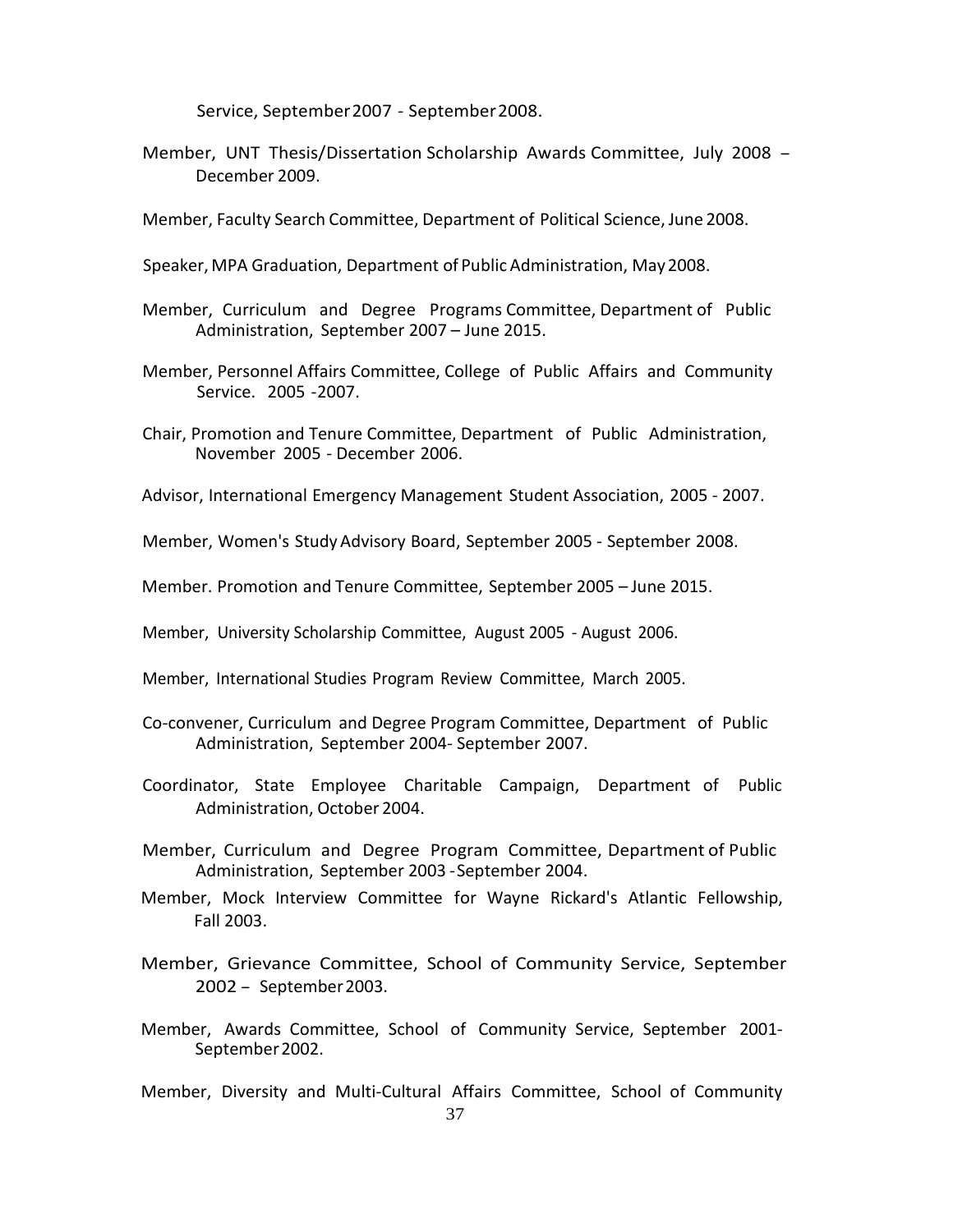Service, September 2001 - September 2002.

- Member, International Studies Advisory Board, Department of Political Science, September 2002 – July 2015.
- Member, Executive Committee, Department of Public Administration, September 2001 - September2003.
- Member, Faculty Search Committee, Emergency Administration and Planning/ Department of PublicAdministration, September 2001- July 2015.
- Member, Student Services Committee, School of Community Service, September 2000- September 2001.
- Member, EADP Professional Development Coordinator Search Committee, Center for Public Management, Fall 2000.
- Program Coordinator, Emergency Administration and Planning, Department of Public Administration, September 1999 - August 2005.
- Member, Crisis Response Committee, University of North Texas, September 1999- September2005.
- Chair, Scholarship Committee, Emergency Administration and Planning, Department of Public Administration, September 1999 -September 2005.
- Member, Curriculum and Program Development Committee, Department of Public Administration. September 1999 - September 2001.
- Temporary lEMSA Advisor, Emergency Administration and Planning, Department of Public Administration, September <sup>1999</sup> -September 2000.
- Member, Administrative Assistant Search Committee, Emergency Administration and Planning, Department of Public Administration, September 1999 - September 2000.

### **DISSERTATION/THESIS COMMITTEES**

Chair, Fred Collie, Dissertation Committee, December 2013 – June 2015.

Member, Saleh Alhumaid, Dissertation Committee, December 2013 – June 2015

Member, Hassan Taibah, Dissertation Committee, December 2013 – June 2015.

Member, Steven Way, Dissertation Committee, July 2013 - September 2013. "Requirements Analysis for a Context-Aware Multi-Agency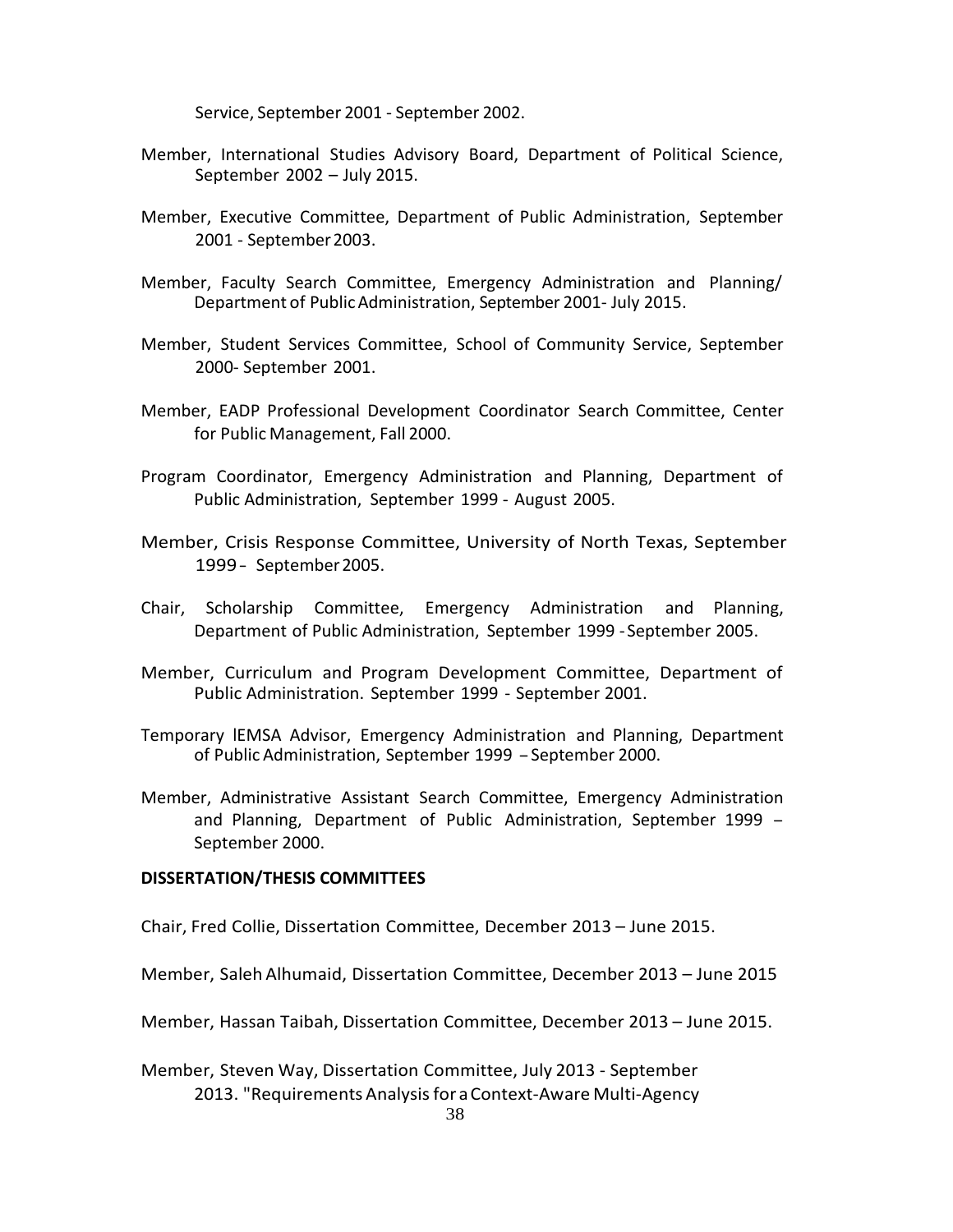Emergency Response System"McMaster University.

Member, Carlos Samuel, Dissertation Committee, August 2013 - December 2014. "Roles, Challenges, and Success Indicators of Hazard Mitigation: An Examination of Organizational Structuresin Proactive Emergency Management inNorth Central Texas."

Member, Susan Barton, Thesis Committee, August 2013 – June 2015.

- Cbair, Ekong Peters, Dissertation Committee, August 2013 August 2014. ''Examining Spontaneous Planning in the April3, 2012 North Texas Tornadoes."
- Member, Eliot Jennings, Dissertation Committee, January 2013 August 2013. "User Acceptance of Technology: An Empirical Examination of Factors Leading to Adoption of Decision Support Software Technologies."
- Chair, Brandi Lea, Dissertation Committee, October 2010 May 2013. "Utilizing Traditional Environmental Knowledge to Assist with Disaster Evacuations."
- Member, Rick Glass, Thesis Committee, August 2010 March 2013. "Blood and Earth: Indivisible Territory and Terrorist Group Longevity."
- Member, Becky Knight, Dissertation Committee, December 2011 December 2012. "The Comprehension, Retention, and Action ofthe Older Population in Regards to Disaster Preparedness Education."
- Member, Alison M. Herring, Dissertation Committee, March 2006 December 2011. "Social Vulnerability and Faith in Disasters: An Investigation into the Role of Religion in New Orleans after Hurricane Katrina."
- Chair, Heriberto Urby, Jr., Dissertation Committee, March <sup>2009</sup> August 2010. "Perceptions of Professionalism in Mexico: Adding a New Public Management Perspective to Emergency Management."
- Member, Tisha Pipes Dissertation Committee, June 2005 December 2010. ''The Situational Small World of a Post-Disaster Community: Insights into Information Behaviors after the Devastation of Hurricane Katrina in Slidell, Louisiana."
- Chair, Siddik Ekici, Dissertation Committee, March <sup>2008</sup> -October 2009. ''Needs and Membership in Terrorist Organizations."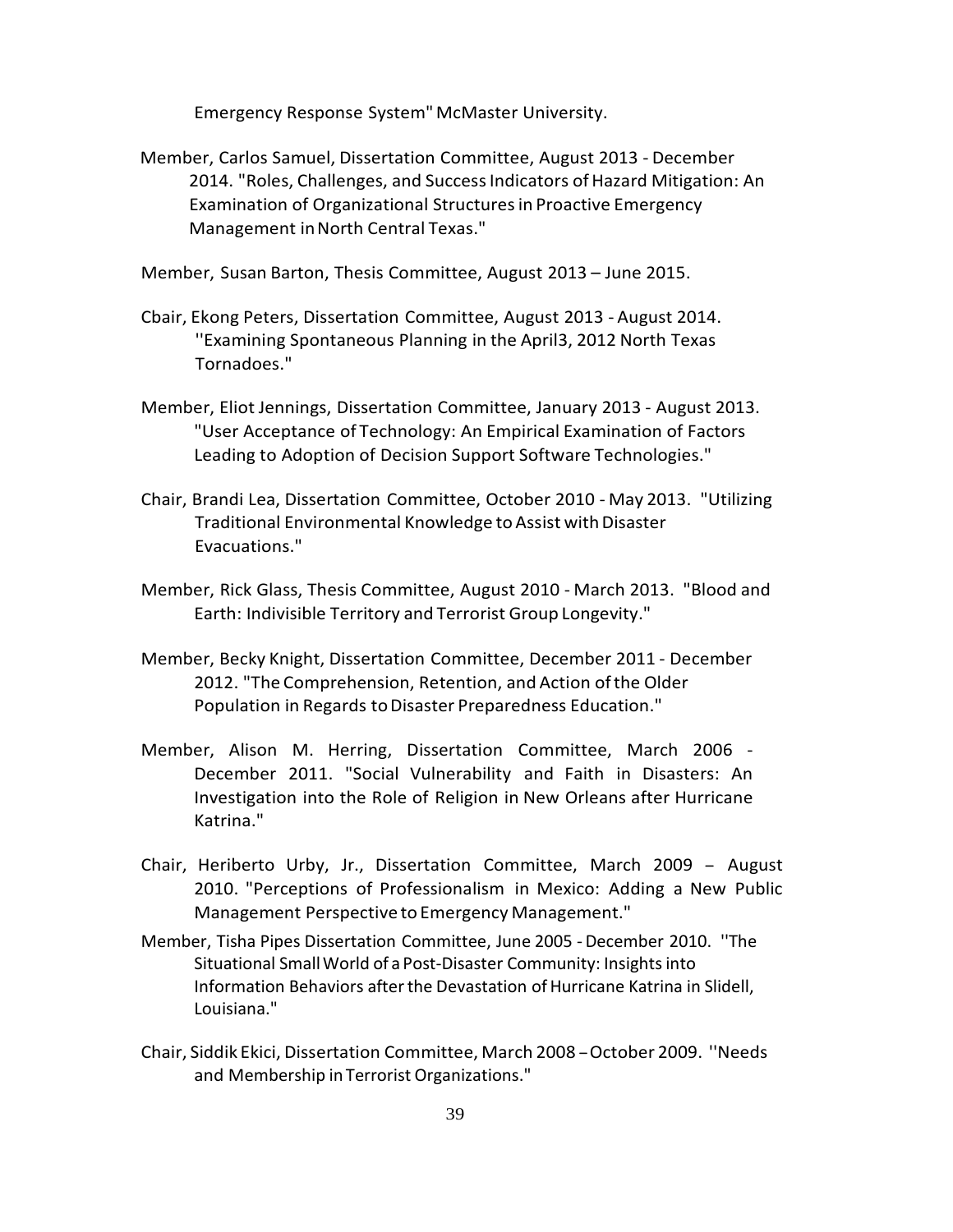- Member, Eric Case, Thesis Committee, May 2009 October 2009. "State Level Causes of Terrorism: Limits on Political Expression."
- Member, Huseyin Akdogan, Dissertation Committee, May 2006- October 2009, "Understanding and Preventing Police Use of Excessive Force: An Analysis of Police Job Satisfaction Attitudes and Human Rights Laws Attitudes."
- Member, Sebahattin Gultekin, Dissertation Committee, May 2006 March 2009. "Citizen Involvement and Law Enforcement: Does Coproduction Affect Organizational EfficiencyandOrganizational Effectiveness?"
- Chair, Alican Kapti, Dissertation Committee, May 2006 July 2009. "Reform and change in police education: Examining the variations in the top-down and bottom-up structures in the process of implementation."
- Member, Amy Gray, Dissertation Committee, May 2007 April 2009. ''The Willingness to Evacuate Among Older Adults in the Event of Disaster."
- Member, Todd Spinks, Dissertation Committee, December 2006 April2009. "Assessing Perceived Credibility of Web Sitesin a Terrorism Context: The PFLP, Tamil Tigers, Hamas and Hezbollah."
- Member, Nina Rikoski, Dissertation Committee, September <sup>2006</sup> December 2008. "Coordination of an Emergent Multi-organizational Network Responding to the Arrival of Katrina Evacuees in Colorado Springs."
- Member, Selenge Dmoj Dissertation Committee, February 2006-March 2007.
- Member, Yolanda Tsang Thesis Committee, September 2006 December 2009.

Member, Stacie Stoutmeyer's Thesis Committee, 2003.

### **OTHER COMMITTEES**

- Member, Vaswati Chatterjee Annual Review Committee, January 2015 June 2015.
- Member, Kyung Woo Kim Annual Review Committee, January 2015 June 2015.

Member, Tayfun Azyama Annual Review Committee, January 2015 – June 2015.

Chair, Mhemetmustafa leer, Annual Review Committee, January 2015 -June 2015.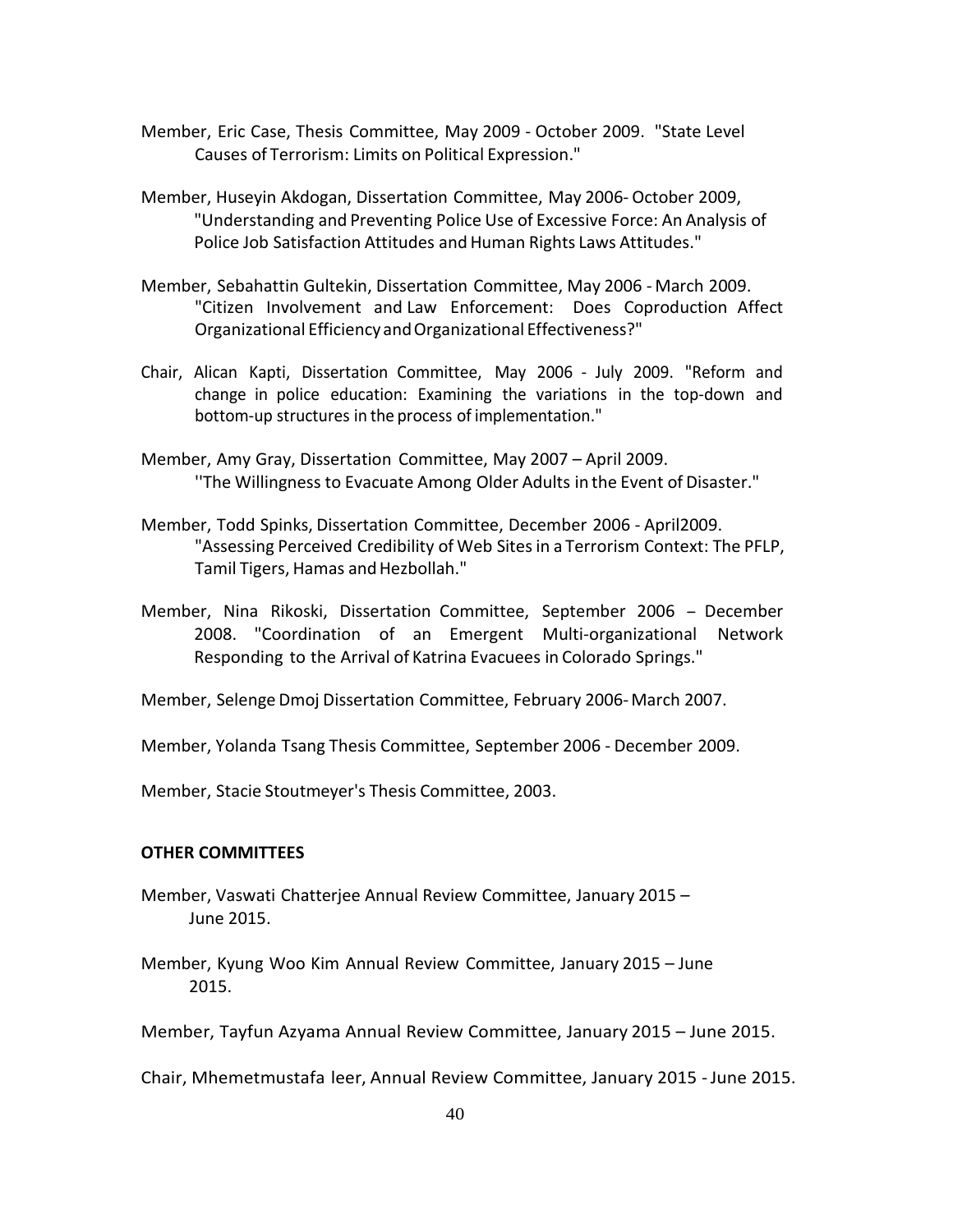Chair, Mike Guitierrez, Annual Review Committee, December 2013 - June 2015.

Chair, Kristina Cramb, Annual Review Committee, December 2013 - July 2014.

Member, Brian Williams, Annual Review Committee, January 2014 -June 2015.

- Member, Jesus Valero, Annual Review Committee, December 2013 January 2015.
- Chair, Hassan Taibah, Annual Review Committee, November 2010 -June 2015.
- Chair, Carlos Samuel, Annual Review Committee, November 2010 December 2014.
- Member, Saleh Alhumaid, Annual Review Committee, November 2010 June 2015.
- Chair, Fred Collie, Annual Review Committee, March 2009 June 2015.
- Chair, Ekong Peters, Annual Review Committee, March 2009 August 2014.
- Chair, Somporn Khunwishit, Annual Review Committee, March 2009 May 2014. Member, Brandi Lea, Advisory Committee, January 2010 - May 2012.
- Member, Eliot Jennings, Advisory Committee, January 2010 May 2012.

Chair, Yi-En Tso, Advisory Committee, January 2010 - May 2011.

- Chair, Vaida Maleckaite, Annual Review Committee, March 2009 December 2010.
- Member, Richard Afedzie, Advisory Committee, January 2007 December 2010.
- Member, Pamela McGehee, Advisory Committee, September 2006 December 2009.

Member, Chuck Bahr's Master's Degree Committee, 2003.

Advisor for MPA students.

# **PUBLIC AFFAIRS CONTRIBUTIONS**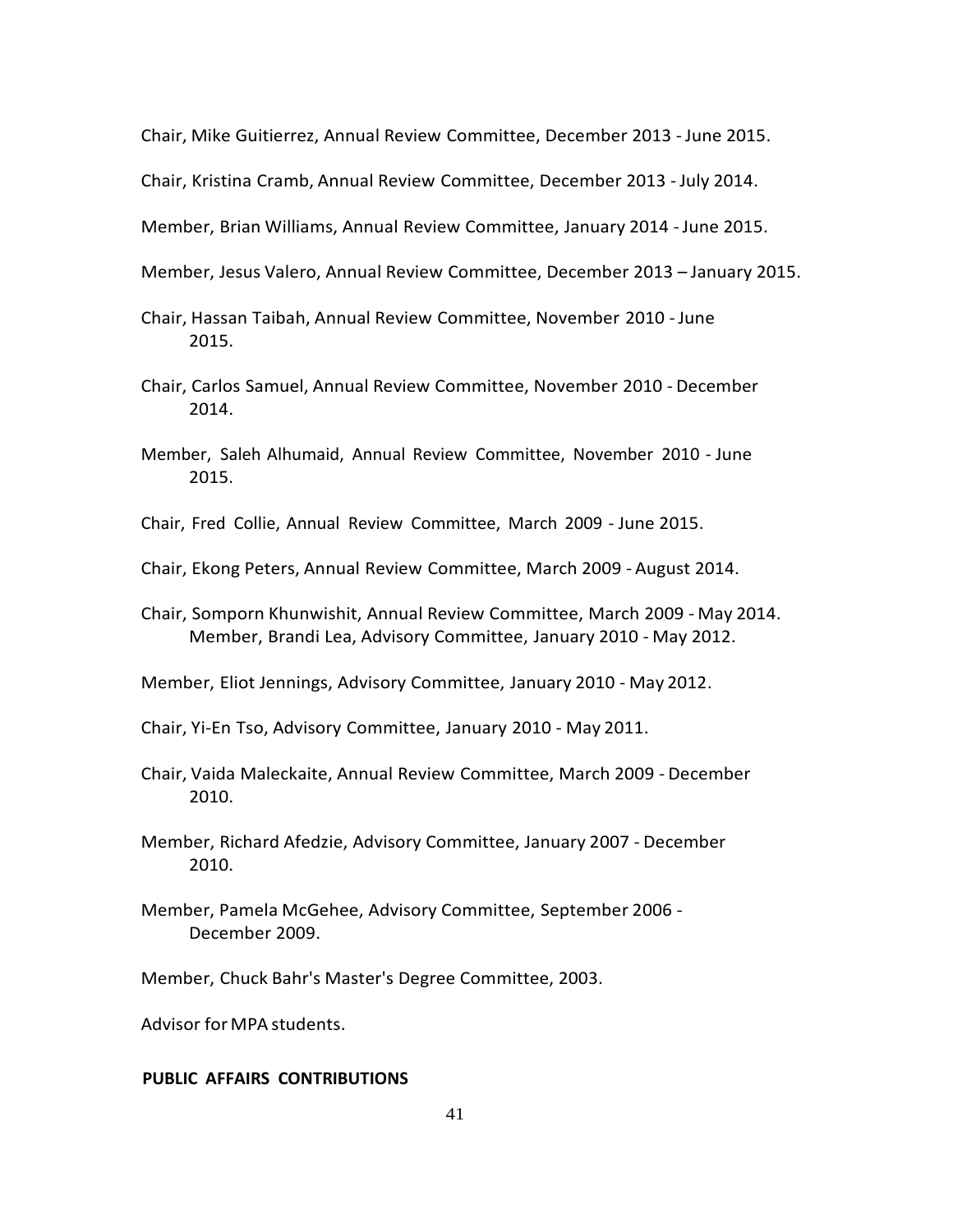Interview, EM Weekly, November 15, 2018.

- Interview, Christian Science Monitor, May 23, 2013.
- Interview, Denton Record Chronicle, April l8, 2013.
- Interview, KTXD, April17, 2013.
- Interview, NTTV, Apri117, 2013.
- Interview, Denton Record Chronicle, April15, 2013.
- Interview, KLIF, April15, 2013.
- Interview, WBAP, April15, 2013.
- Interview, North Texas Daily, April15, 2013.
- Interview, Online Texas, December 12,2012.
- Interview, Hongxi Salon, Denton Community Channel, December 9, 2012.
- Interview, 900 AM The WURD, November 9, 2012.
- Interview, NT Daily, October 17,2012.
- Interview, Associated Press, March 12,2012.
- Interview, Associated Press, April 4, 2011.
- Interview, Fort Worth Star Telegram, April4, 2011.
- Interview, Denton Record Chronicle, March 25, 2010.
- Interview, Emergency Management Magazine, October 19,2010.
- Interview, KRLD, January 14,2010.
- Interview, *Galen Education,* January 13,2009.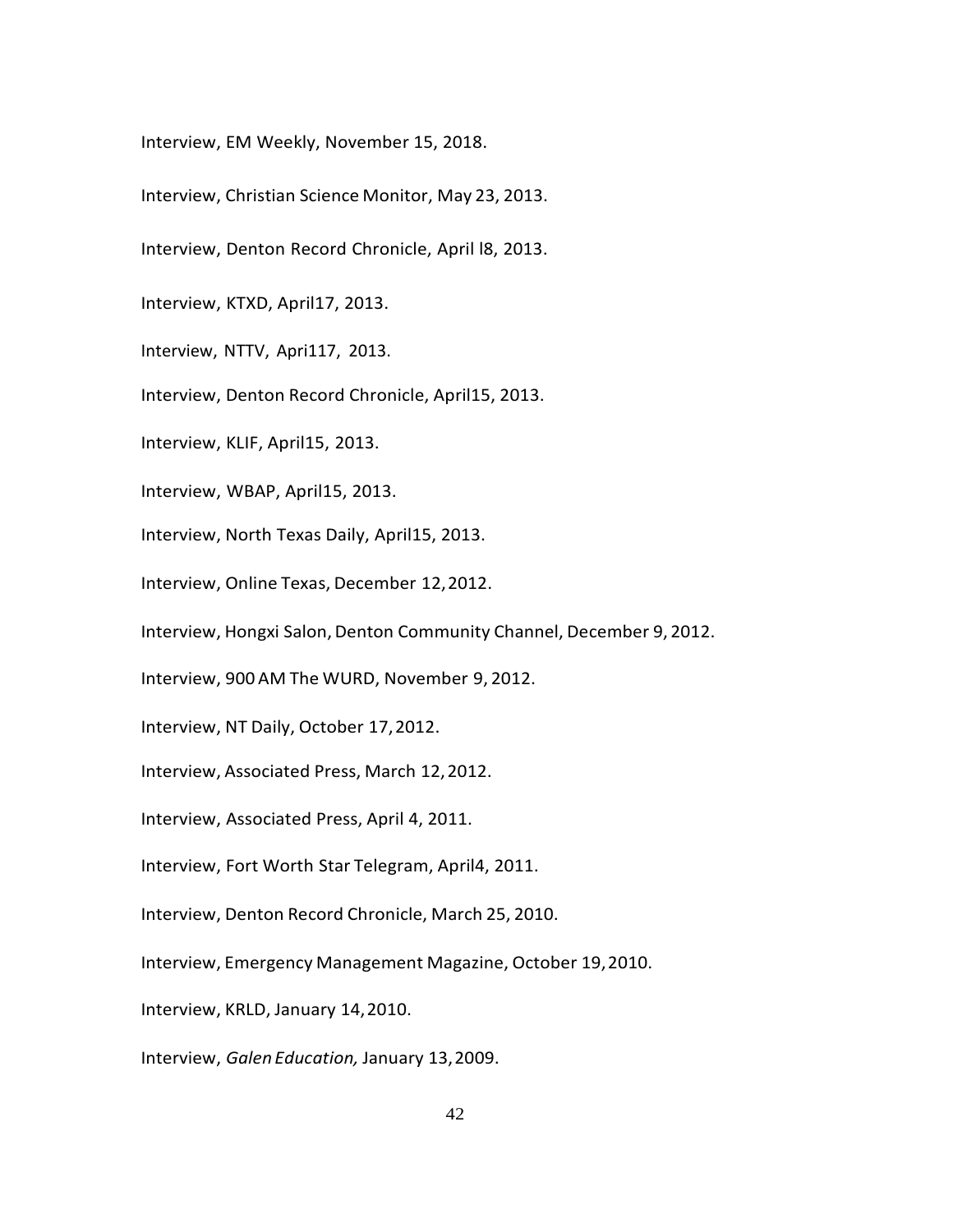Interview, *Homeland Security Inside and Out,* April 9, 2008.

Interview, *Government Security,* October 12, 2007.

Interview, *NT Daily,* September 17,2007.

Interview, *WBIG,*August 29, 2007

Interview, *WCCC,*August 25, 2007

Interview, *WRBC,*August 22, 2007

Interview, *WFLA,* August 22, 2007

Interview, *Dallas Morning News,* August 21, 2007

Interviewee, *BMS Catastrophe Industry Experts Newsletter,* July 15,2007.

Interview, *Homeland Security Inside and Out,*May 24, 2007.

Interview, KNTU, March 12, 2007.

Interview, *Denton Record Chronicle,*March 10,2007.

Interview, *NT Daily,* February 22, 2007.

Interview, *NT Daily,* February 20, 2007.

Interview, *Aerie Yearbook,* February 8,2007.

Interview, *Time Warner/CNNHeadline News,* September 14,2006.

Interview, *Frisco Enterprise,* May 5, 2006

Interview, *Austin American Statesmen,* May 2, 2006.

Interview, *Houston Chronicle,* February 23, 2006.

Interview, *Dallas Morning News,* February 8, 2006.

Interview, *Daily Tarheel,*November 9, 2005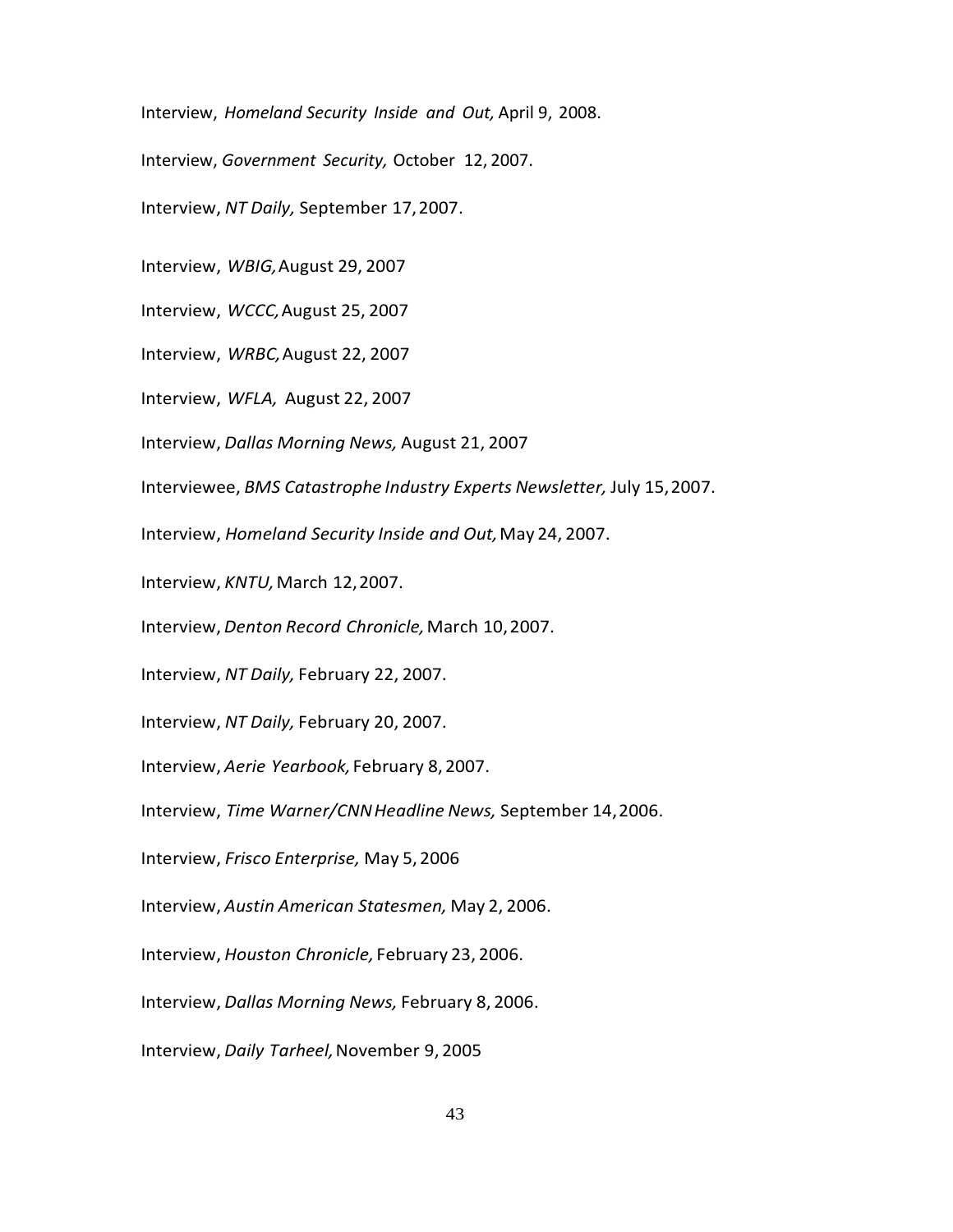Interview, *Austin American Statesman,* September 23, 2005. Interview, *Investor's Business Daily,* September 22, 2005. Interview, *Dallas Morning News,* September 21, 2005. Interview, *KRLD,* September 20, 2005. Interview, *National Public Radio,* September 13,2005. Interview, *Austin American Statesman,* September 12,2005. Interview, *Austin American Statesman,* September 6,2005. Interview, *The Guardian,* September 6, 2005. Interview, *MSNBC,* September 2, 2005. Interview, *Reuters,* September 1,2005 Interview, *Investor's Business Daily,* September 1,2005. Interview, *Gunnett News,* August 31, 2005 Interview, *Denton Record Chronicle,*August 30, 2005. Interview, *KTVT,* August 26, 2005. Interview, *Dallas BusinessJournal,* September 28, 2004. Interview, *New York Times,* September 1,2004. Interview, *Detroit Free Press,* June 17,2004. Interview, *Wall Street Journal,* May 4, 2004. Interview, *KTRH,* 2003. Interview, *Medical GroupManagement Association Connections,*2003. Interview, *WacoTribuneHarold,* 2003.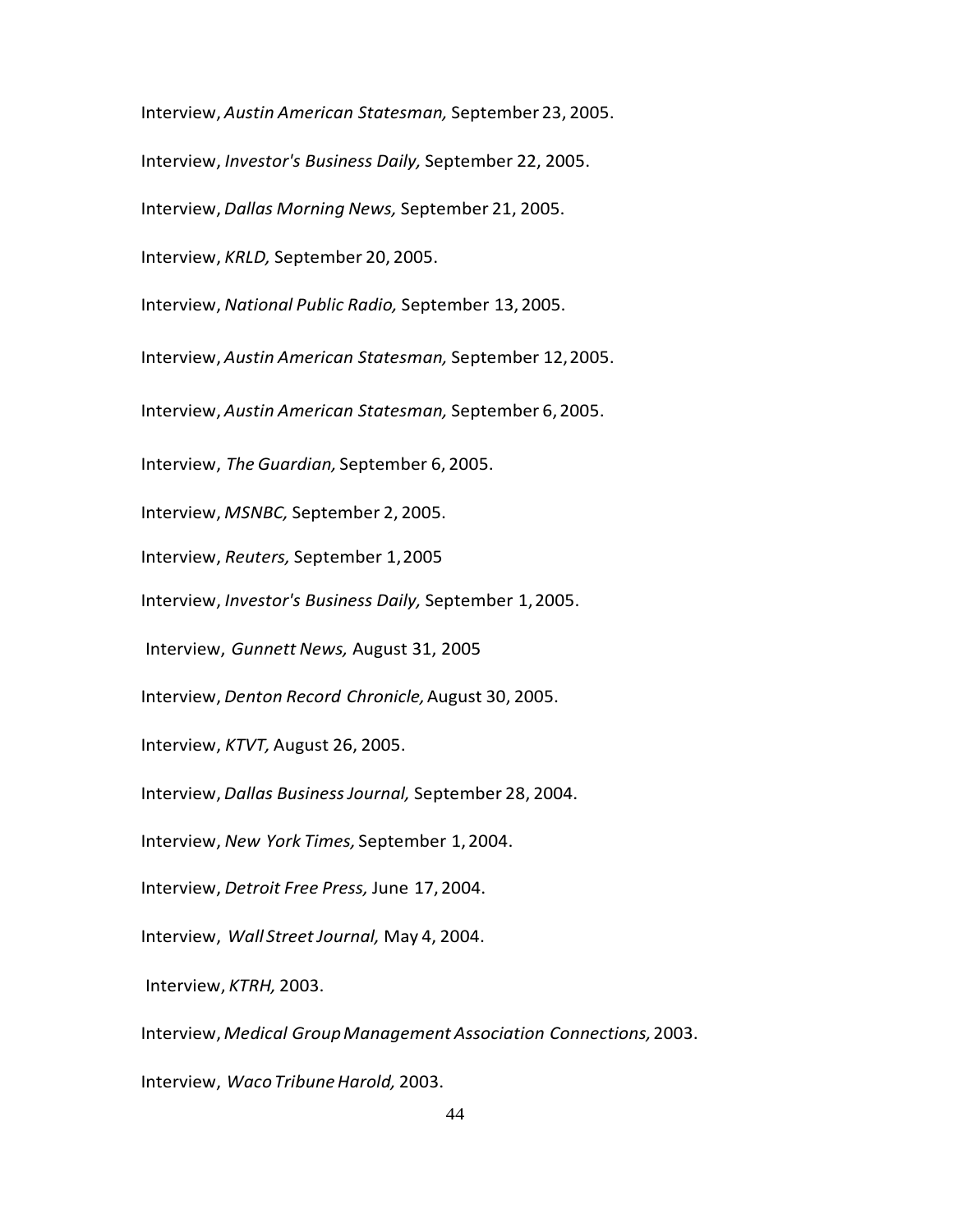Interview, *In House Magazine,* 2003.

Interview, *KXAS,*2003.

Interview, *The Safe Supervisor.* 2002.

Interviews, *KNTU.*2001-2002.

Interview, *KTVT.* 2001.

Interview, *NPR.* 2001.

Interview, *Dallas BusinessJournal.* 2001.

Interviews, *Denton Record Chronicle.* 2001, 2002, 2003.

Interview, *Fort WorthBusiness Press.* 2001.

Interviews, *NT Daily.* 1999-2002.

### **PROFESSIONAL ACTIVITIES**

# *Paid Consulting and Service*

Consultant, York University, PhD in Emergency Management, June 2019. Consultant, CDC Injury Project, UCLA, November 2013 – June 2015. Reviewer, Millennium Science Initiative - Ministry for Economy,

Development and Tourism, Chile, November 2013. Program Reviewer, Western Illinois University, February 2012. Consultant, Massachusetts Maritime Academy, Buzzards Bay, Massachusetts, December 2004.

Consultant, National Science Foundation, Arlington, Virginia, 2003 - 2014. Contractor, Century Foundation, Washington, D.C., October 2002 - March 2003. Consultant,Ontario Emergency Preparedness, Ontario, Canada, 2000.

# *Unpaid Consulting and Service*

Outside Reviewer, Tenure Review Committee, University of Delaware, Disaster Research Center, August 2019.

Outsider Reviewer, Tenure Review Committee, New York University Albany,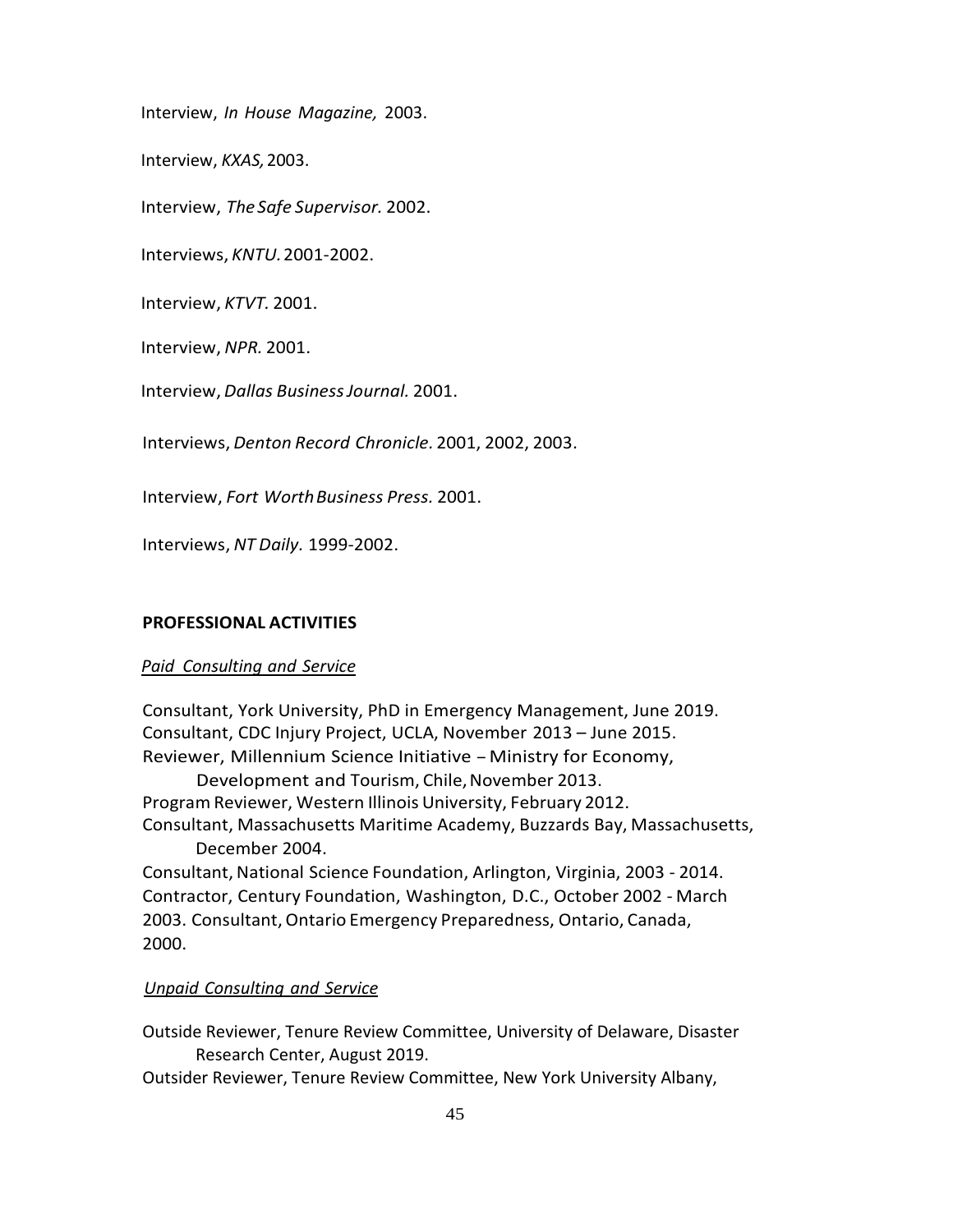March 2019.

- Member, Advisory Board, Intermountain Center for Disaster Preparedness, June 2016 to the present.
- Participant, FEMA Scholarship of Teaching and Learning Focus Group, Emergency Management Institute, Emmitsburg, MD, February 7, 2017.
- Outside Reviewer, Tenure Review Committee, North Dakota State University, October 2014.
- Outside Reviewer, Tenure Review Committee, Jacksonville State University, September 2014.
- Outside Reviewer, Tenure Review Committee, University of Nebraska, October 2014. Participant, NSF Workshop on Multi-Disciplinary Research on Disaster Response Logistics, Arlington, VA. December 1,2014.
- Participant, FEMA Training and Education Synergy Focus Group, Emergency Management Institute, Emmitsburg, MD, April 7-8, 2014.
- Member, Editorial Board, *International Journal ofDisaster Resilience in theBuilt Environment.*
- IAEM Certified Emergency Manager examproctor, August 9, 2013.
- Outside Reviewer, Tenure Review Committee, West Virginia University, December 2013.
- Outside Reviewer, Tenure Review Committee, Florida International University, June 2013.
- Associate Editor, SALUS Journal, May 2013 June 2015.
- Reviewer, National Science Foundation, Infrastructure Management and Extreme Events, November 7, 2012.
- Participant, Emergency Management Higher Education Program Accreditation Workshop, September 12-13, 2012.
- Participant, Disciplinary Purview of Emergency Management Focus Group, September 10-11,2012.
- Member and Membership Recruiter, BYU Management Society, Denton Chapter, May 2012 – June 2014.
- Participant, FEMA Minority Workshop, Emergency Management Institute, Emmitsburg, MD, February 15-16, 2011.
- Participant, Curriculum Roundtable, FEMA Higher Education Program, Emergency Management Institute, Emmitsburg, MD, October 12-14, 2010.
- Participant, Haiti Rapid and Research Needs Workshop, National Science Foundation, Arlington, Virginia, October 1,2010.
- Outside Reviewer, Tenure Review Committee, University of Akron, September 2011.
- Outside Reviewer, Tenure Review Committee, Arizona State University, July 17, 2011. Instructor, I Have a Dream- Fort Worth, University of North Texas, July 9, 2010. Member, Executive Committee, ASPA Section on Crisis and Emergency Management, April 2010 – June 2015.
- Membership Recruiter, APSA SECM. Apri12009 April 2010.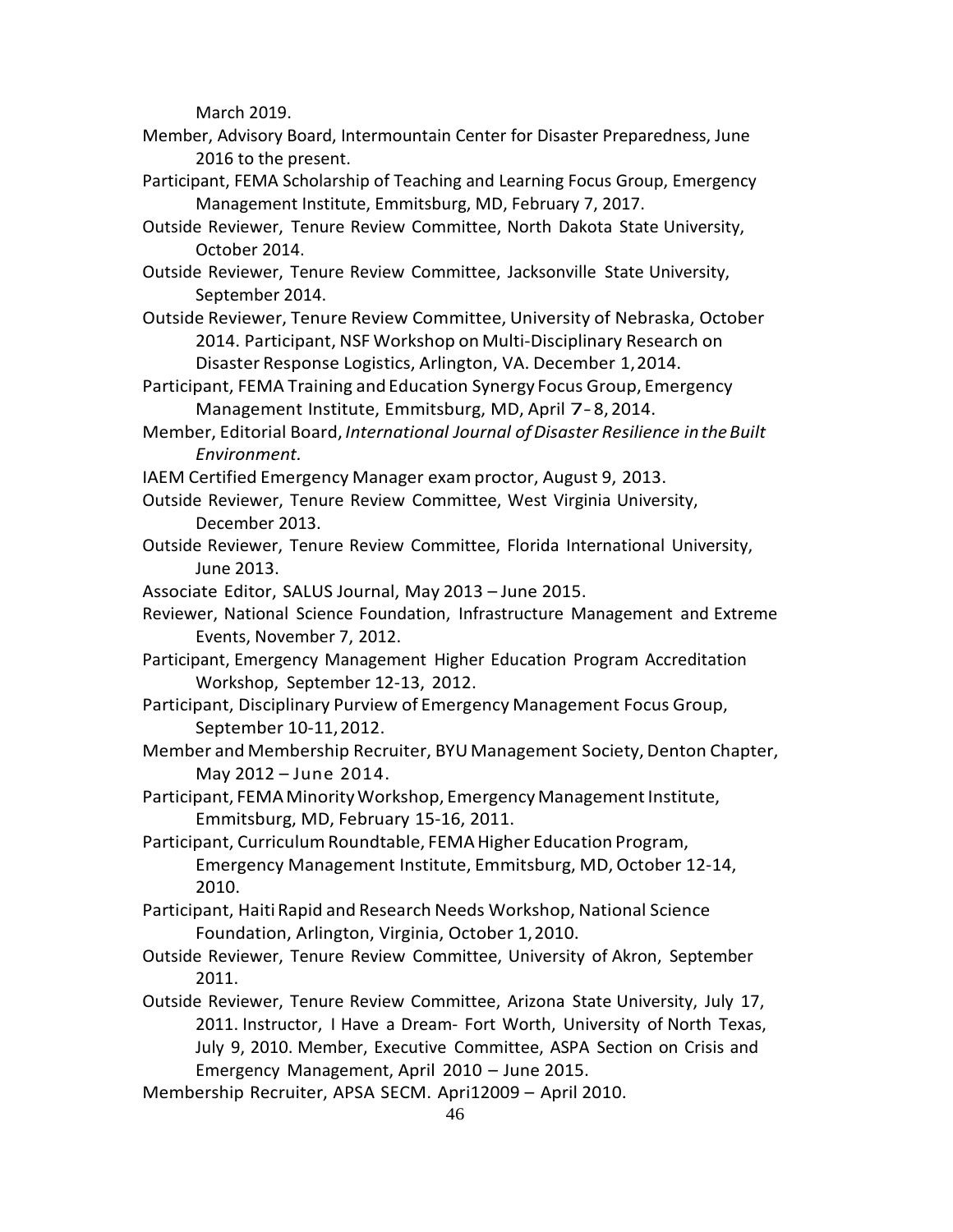Member, Academic Advisory Board, Weapons of Mass Destruction, September 2009 – June 2015.

- Outside Reviewer, Tenure Review Committee, University ofAkron, September 2009. Member, Emergency Management Higher Education Consortium Board, June 2009 -June 2015.
- Member, City of Corinth Planning Committee, March 2009 April 2010. Participant, National Academy of Public Administration, FEMA Assessment of Preparedness, April 2, 2009.
- Reviewer, National Science Foundation, Infrastructure Management and Extreme Events, January 22-23, 2009.

Member, Comparative EmergencyManagement Advisory Board, Federal Emergency Management Agency, December 2, 2008.

- Nominated Siddik Ekici for Outstanding International Student. (award received). March 21, 2008.
- Advisor, American Red Cross/UNT Disaster Preparedness, October 14, 2008. Chief Assessor, Council on Higher Education, June 2008 – June 2015.
- Reviewer, Emergency Management Program, American Military University, Fal1 2008.
- Member, 11th Annual FEMA Higher Education Conference Planning Committee, June 2007 - June 2008.
- Member, Editorial Advisory Board, International City/County Management Association,
- September2007– June 2015.
- Co-Chair, FEMA Regional Advisory Council, August 2007 June 2015.
- Member, McGraw-Hill Contemporary Learning Advisory Board Member, 2007 June 2015.
- Participant, FEMA EmergencyManagement Higher Education Survey,Issues, Principles and Attitudes -OhMy! Examining Perceptions from Select Academics, Practitioners and Consultants onthe Subject of Emergency Management, April 2007.
- Member, Foundation of Emergency Management, May 2007 June 2015.

Member, FEMA Emergency ManagementRoundtable, Emergency

- Management Institute, Emmitsburg, MD, March 2007 -June 2008. Member, Advisory Board, Homeland SecurityAnnual Editions, McGraw-Hill.
	- December 2006 June 2015.
- Member, Editorial Board, *Journal of Emergency Management.* June 2006 June 2015.
- Participant, National Academy of Sciences, National Research Council Planning for Catastrophe Study, Workshop on Geospatial Information for Disaster Management, October 6,Washington, D.C. 2005. (Invited).
- Member, Fire Protection Publications Advisory Committee, University of Oklahoma State 2004.
- Participant, Designing Educational Opportunities for the Hazard Manager of the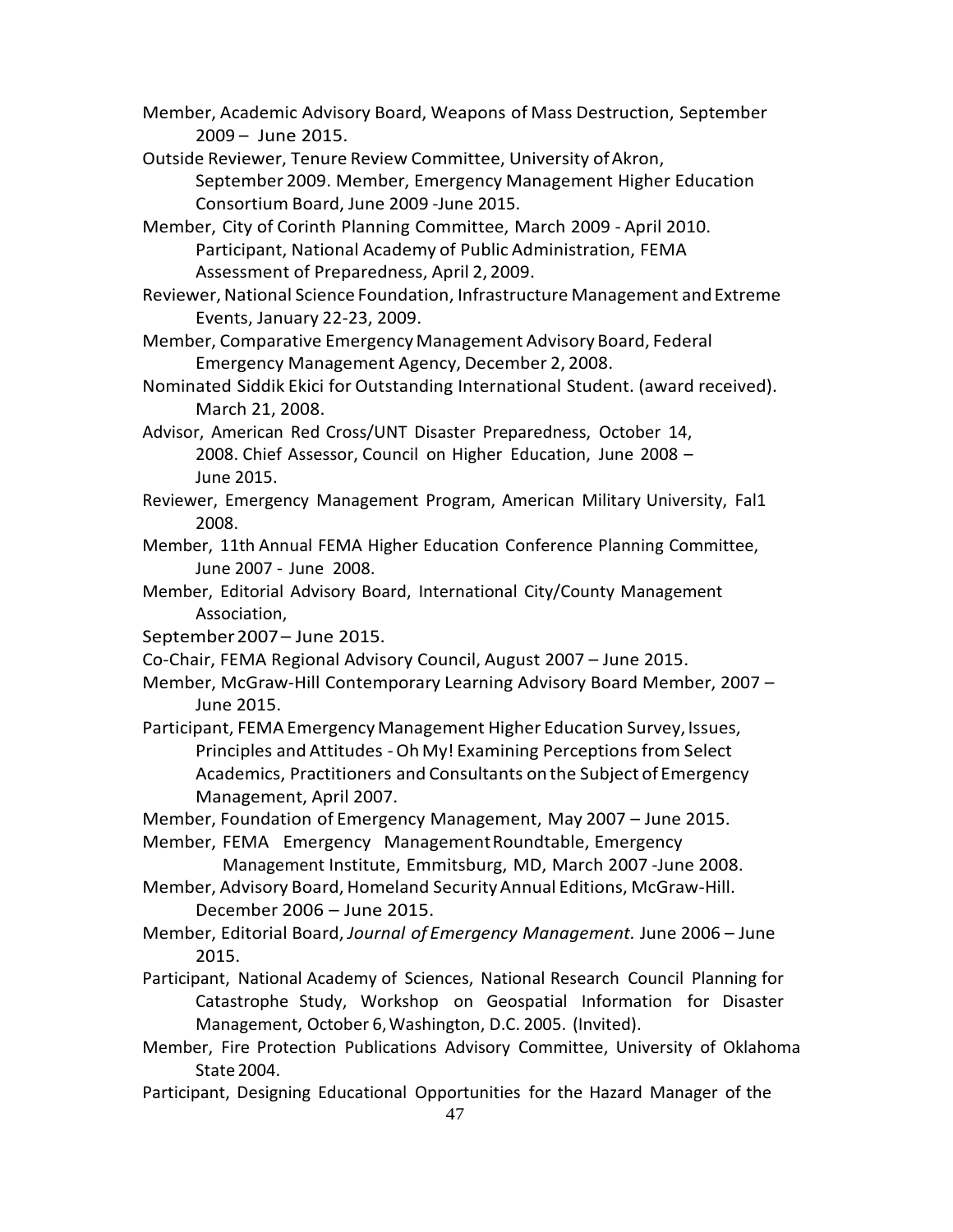21st

CenturyWorkshop, October 22-24, 2003, Denver, CO.

Member, Citizen Corps Council of Denton, 2003-2007.

Instructor, CERT, Denton Fire Department, August 2, 2003

Member, Homeland Security Advisory Council, Michael C. Burgess, U.S.

Congressional Representative. July 2003.

Member, Federal Emergency Management Agency, Introduction to Emergency Management Textbook Focus Group. 2002.

- Advisor for Christopher Fuller on 2002 publication "The Challenges and Future Opportunities of Emergency Management Education: A Student's Perspective." *Australian Journal of Emergency Management.* 17(1): 24-26.
- Educational Representative, Emergency Management Association of Texas, <sup>2002</sup> June 2015.

Member, Federal Emergency Management Agency, Strategic Planning Roundtable. 2002. Member, Federal Emergency Management Agency, Social Vulnerability Instructor Guide

Focus Group. 2001.

### Manuscript Reviews

*Academy ofManagement Review American Review ofPublic Administration Annals of theAssociation ofAmerican Geographers Development Policy Review Disasters Environmental Science and Policy International Journal ofDisaster Resilience and theBuilt Environment International Journal ofDisaster Risk Reduction International Journal ofEmergency Management International Journal ofE-Politics International Journal ofMass Emergencies andDisasters International Journal of Public Affairs International Journal of Public Policy Journal of Comparative Policy Analysis Journal ofEmergency Management Journal of Homeland Security and Emergency Management Journal ofPlanning Journal ofPreventative Medicine Journal ofOrganizational Behavior NaturalHazards Natural Hazards and Earth System Sciences Natural Hazards Review Population and Environment*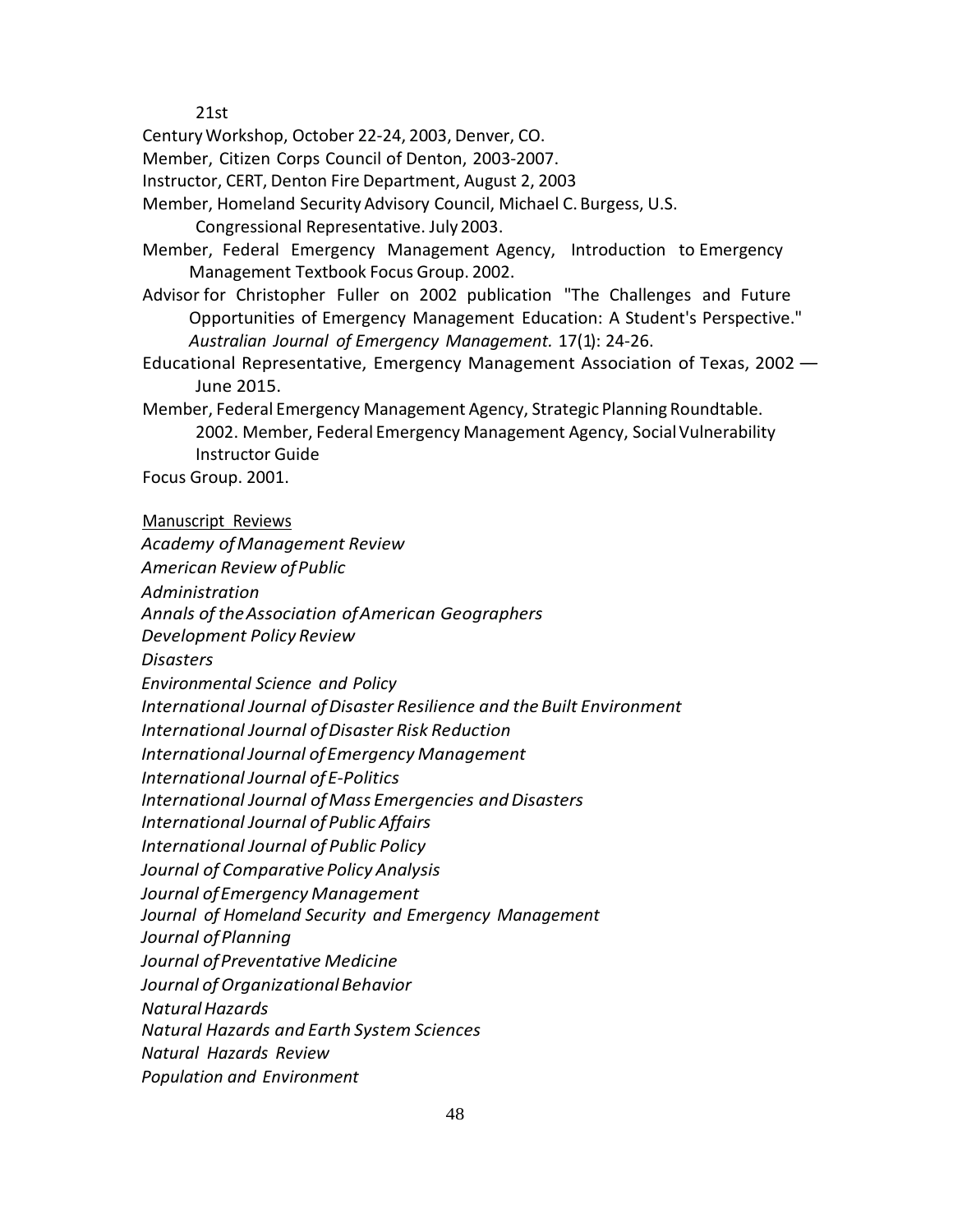*Public Performance and Management Review Publius PublicAdministration Review Risks, Hazards and Crisis*in *Public Policy SALUSJournal State and Local Government Review*

Book/Chapter/Other Reviews Jones & Bartlett Learning, 2019. Elsevier, September 2014, July 2019, August 2019. JohnWiley&Sons,October 2013 Taylor and Francis, August 2012. Suny Press, August 2012. Routledge, August 2012. Purdue University Press, March 20II. Center for Vulnerabilities and Disaster Research, Millennium Scientific Initiative, January 2011. ICMA Book Proposal, Washington, D.C., November 2009. GEAR Grant Proposal, University of Houston, March 2007. Sage, Thousand Oaks, CA, October 2006. ICMA, Washington D.C., July 2005. McGraw Hill, Dubuque, lA,June 2005. Delmar Learning, Clifton Park,NY, October 2003. Delmar Learning, Clifton Park, NY, May 2003. Delmar Learning, Clifton Park, NY, April 2003.

# **PROFESSIONAL ASSOCIATIONS**

American Society for Public Administration International Association ofEmergency Managers

# **AWARDS AND OTHER HONORS**

Senior Fellow, Higher Educatilon Academy (ref PR171397). July 8, 2019.

Honorary Commander, Utah National Guard. August 8, 2018. August 8, 2020.

University of Central Florida Scholarship of Teaching and Learning Award, FEMA Higher Education Conference. June 4, 2018.

Wolverine Sighting Recognition, Fall 2016.

Featured in the "Ask an Expert" section of the Spring 2014 edition of the North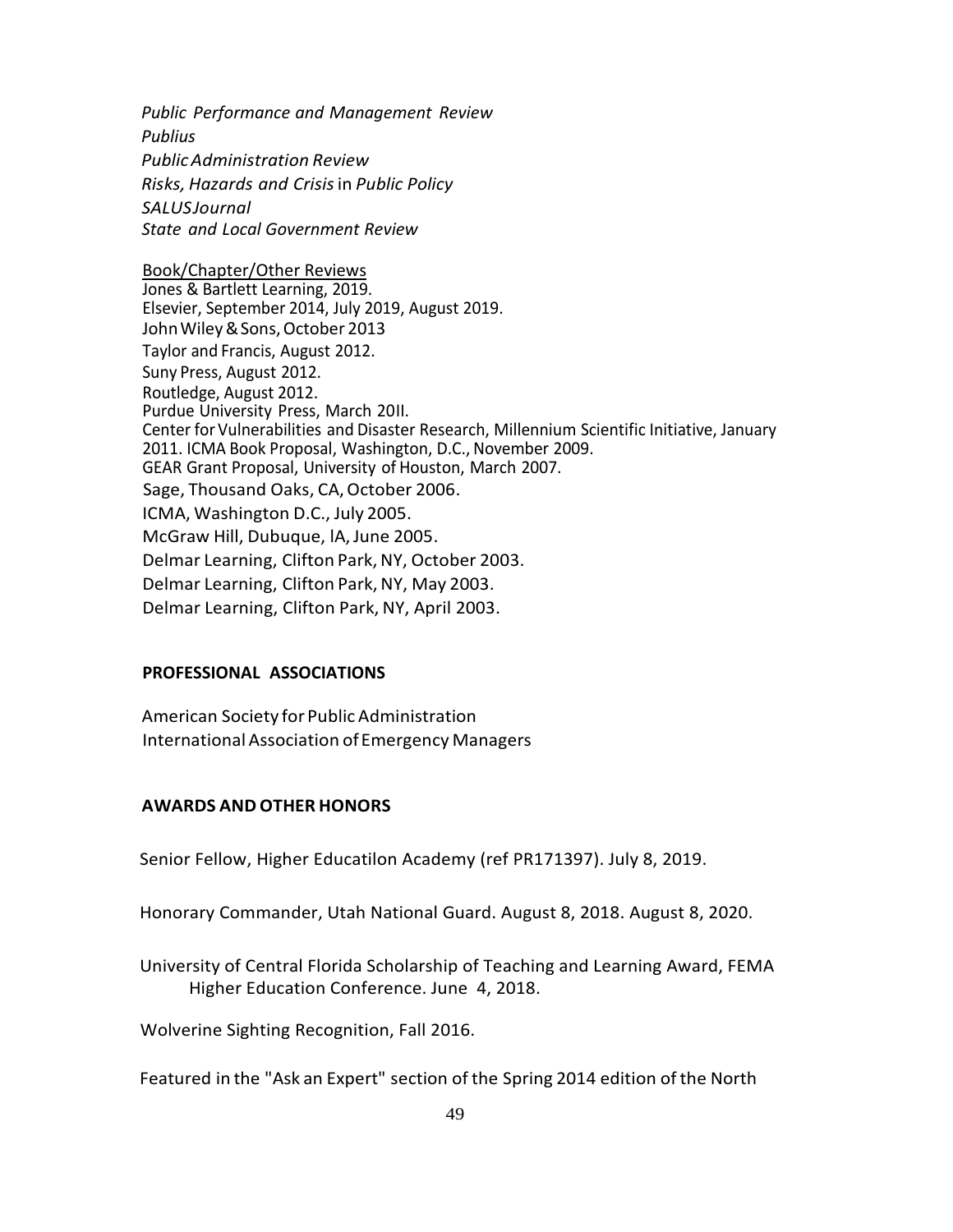Texan.

Outstanding Paper Award, Emerald Literati Network, for article "Addressing Vulnerability through an Integrated Approach." *International Journal of Disaster Resilience and the Built Environment,* 1(1): 50-64. April 15, 2011.

Finalist, Teacher Scholar Award, University of North Texas.November 2, 2010.

- B. Wayne Blanchard Award for Academic Excellence in Emergency Management Higher Education. FEMA Higher Education Program. June 9, 2010.
- Faculty and Staff Recognition List, Honors Day Ceremony, University of North Texas, April 9, 2010.
- Faculty and Staff Recognition List, Honors Day Ceremony, University of North Texas, April 3, 2009.
- Faculty and Staff Recognition List, Honors Day Ceremony, University of North Texas, April 21, 2006.
- Outstanding Paper Award, Emerald Literati Network, for article "Preparing Communities for Disasters: Issues and Processes for Government Readiness." *Disaster Prevention and Management.* 13 (2): 140-152.
- Highly Commended Award, Emerald Literati Network, for article "Coordinating Multi- organizational Responses to Disaster: Lessons from the March 28, 2000, Fort Worth Tornado" (2002) *Disaster Prevention and Management.* 11 (5): 369-379.
- Certificate, Human Participants Protection Education for Research Teams, University of North Texas, February 21, 2003.
- Highly Commended Award, Emerald Literati Network, for article "Triggering Agents, Vulnerabilities and Disaster Reduction: Towards a Holistic Paradigm" (2002) *Disaster Prevention and Management.* 10 (3): 189-196.
- Academic Scholarship, Graduate School of International Studies, University of Denver. 1994.

Member Pi Sigma Alpha. 1991.

GRE/ETS (Spanish), Superior. 1991.

Leadership Scholarship, Brigham Young University. 1986.